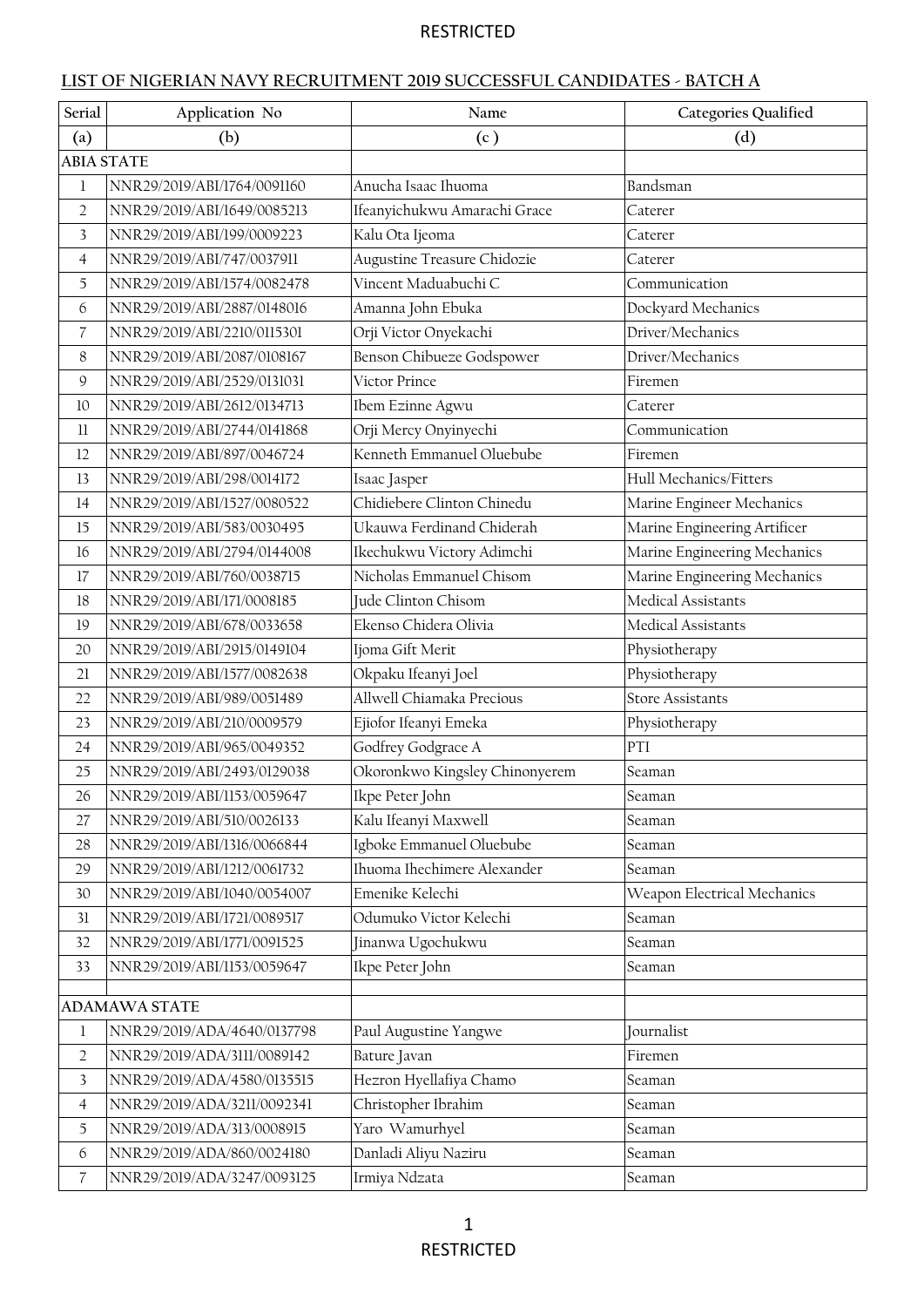| $\left( \text{a}\right)$ | (b)                         | (c)                            | (d)                          |
|--------------------------|-----------------------------|--------------------------------|------------------------------|
| 8                        | NNR29/2019/ADA/4453/0131198 | Christopher Samson Bonshikulli | Computer                     |
| $\mathsf{Q}$             | NNR29/2019/ADA/2381/0068437 | Abubakar Mohammed Tasiu        | Seaman                       |
| 10                       | NNR29/2019/ADA/3091/0088347 | Iliya Vincent                  | Firemen                      |
| 11                       | NNR29/2019/ADA/2918/0083397 | Dauda Nathan                   | Writers                      |
| 12                       | NNR29/2019/ADA/3885/0111493 | Gabriel Wandiya                | Education                    |
| 13                       | NNR29/2019/ADA/2240/0063878 | Jatau Pius Yaris               | Seaman                       |
| 14                       | NNR29/2019/ADA/811/0022685  | Joshua Emmanuel                | Education                    |
| 15                       | NNR29/2019/ADA/2453/0070270 | Jacob Hosea                    | Seaman                       |
| 16                       | NNR29/2019/ADA/2124/0060185 | Jalo Adamu                     | Seaman                       |
| 17                       | NNR29/2019/ADA/4193/0121825 | Mohammed Adamu                 | Seaman                       |
| 18                       | NNR29/2019/ADA/264/0007336  | Gurama Suleiman A              | Firemen                      |
| 19                       | NNR29/2019/ADA/4042/0117150 | Charles Pwausoko               | <b>Store Assistants</b>      |
| 20                       | NNR29/2019/ADA/2103/0059285 | Danmarafa Abubakar Siddiki     | Seaman                       |
| 21                       | NNR29/2019/ADA/131/0003864  | Muhammad Muhammad M.           | Seaman                       |
| 22                       | NNR29/2019/ADA/3045/0086787 | Mohammed Kabiru                | Seaman                       |
| 23                       | NNR29/2019/ADA/205/0005438  | Yohanna Benjamin Emmanuel      | Seaman                       |
| 24                       | NNR29/2019/ADA/4918/0150648 | David Nandi                    | Communication                |
| 25                       | NNR29/2019/ADA/875/0024452  | Haniel Happy                   | <b>Store Assistants</b>      |
| 26                       | NNR29/2019/ADA/4002/0115944 | Jonathan Smith Wu'Acem         | Caterer                      |
| 27                       | NNR29/2019/ADA/3370/0096885 | Tumba Abel Monday              | Driver/Mechanics             |
| 28                       | NNR29/2019/ADA/127/0003725  | Asinamai Joshua Ijasubu        | Weapon Electrical Artificer  |
| 29                       | NNR29/2019/ADA/317/0008940  | Yohanna Joshua                 | Project Technician           |
| 30                       | NNR29/2019/ADA/4589/0135714 | Johnfwah Anastasia Gift        | Medical Assistants           |
| 31                       | NNR29/2019/ADA/4284/0125630 | Jacob Iko Glory                | Marine Engineering Mechanics |
| 32                       | NNR29/2019/ADA/271/0007569  | Hamidu Rafsanjani Musa         | Medical Assistants           |
| 33                       | NNR29/2019/ADA/4563/0134810 | Hayatu Usman Bello             | Education                    |
|                          |                             |                                |                              |

|                | <b>AKWA IBOM STATE</b>      |                             |                              |
|----------------|-----------------------------|-----------------------------|------------------------------|
| 1              | NNR29/2019/AKW/3060/0083513 | Samuel Precious Micheal     | Medical Assistants           |
| $\overline{2}$ | NNR29/2019/AKW/790/0023862  | Jack Emmanuel Aniefon       | Seaman                       |
| 3              | NNR29/2019/AKW/3339/0089152 | Bassey Bassey Sunday        | Bandsman                     |
| 4              | NNR29/2019/AKW/1887/0054332 | Effiong Roland Bassey       | Marine Engineering Artificer |
| 5              | NNR29/2019/AKW/2202/0061410 | Ukpong Christiana Aniekan   | <b>Store Assistants</b>      |
| 6              | NNR29/2019/AKW/2181/0060806 | Ukpong Mfon-Obong Aniekan   | Seaman                       |
| 7              | NNR29/2019/AKW/2222/0061860 | John Janet Patrick          | Firemen                      |
| 8              | NNR29/2019/AKW/3615/0094578 | Ekpenyong Samuel Ekpu       | Seaman                       |
| 9              | NNR29/2019/AKW/2239/0062269 | Umoh Joy Paul               | Medical Assistants           |
| 10             | NNR29/2019/AKW/4857/0120821 | Peter Iniobong Udo          | Seaman                       |
| 11             | NNR29/2019/AKW/5865/0141920 | Okon Imeofon Imo            | Seaman                       |
| 12             | NNR29/2019/AKW/3092/0083995 | Davis Uduak Emmanuel        | <b>Store Assistants</b>      |
| 13             | NNR29/2019/AKW/322/0010578  | John Sabbath Sunday         | Medical Assistants           |
| 14             | NNR29/2019/AKW/5578/0136321 | Akpan Maurice Maurice       | Seaman                       |
| 15             | NNR29/2019/AKW/6673/0160256 | Ukpong Uwem Felix           | Seaman                       |
| 16             | NNR29/2019/AKW/1625/0047380 | Peter Wealth Bassey         | Communication                |
| 17             | NNR29/2019/AKW/781/0023571  | Effiong Ephraim Christopher | Seaman                       |
| 18             | NNR29/2019/AKW/6071/0147055 | Etibensi Michael Edet       | Medical Assistants           |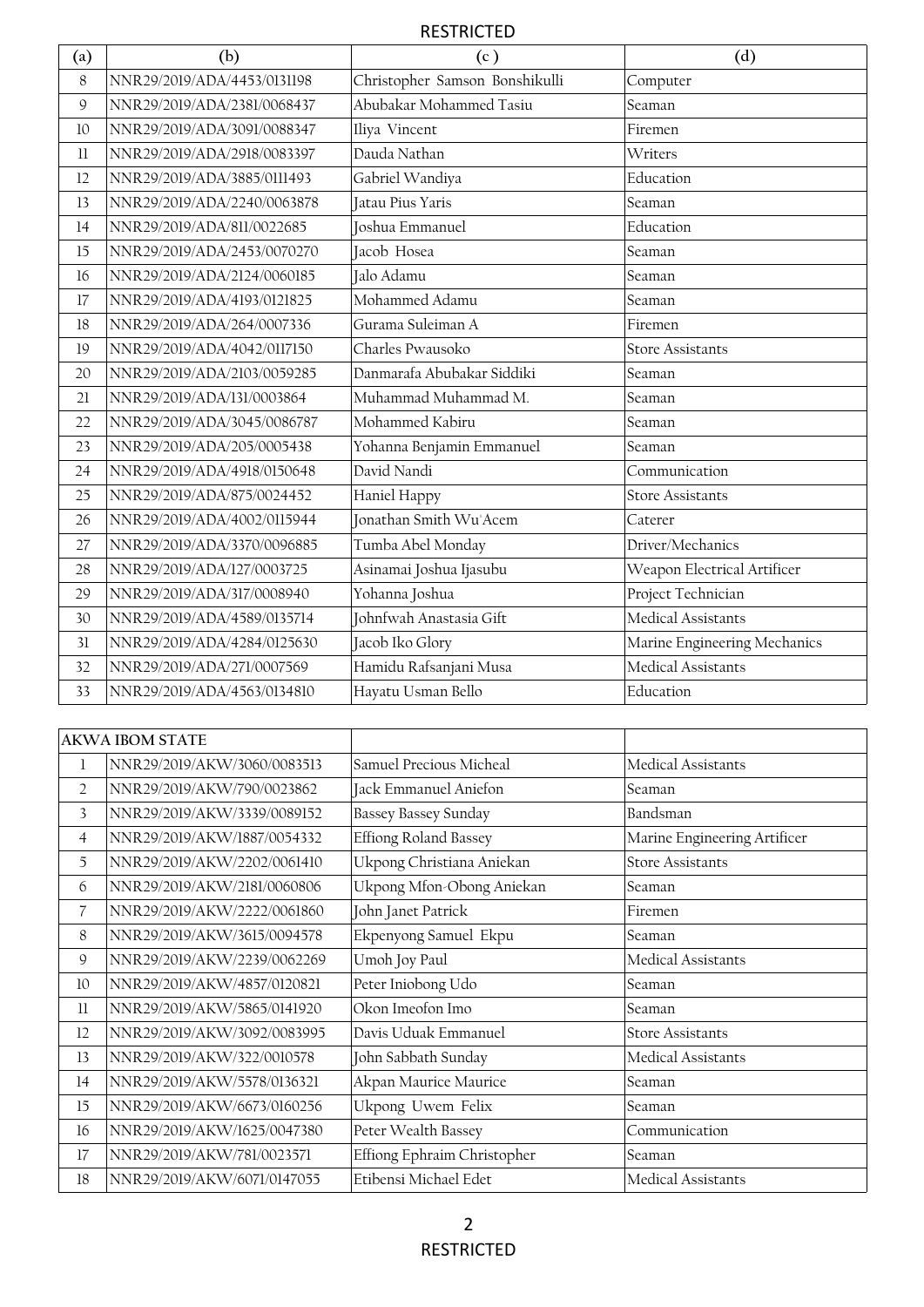| (a) | (b)                         | (c )                       | (d)              |
|-----|-----------------------------|----------------------------|------------------|
| 19  | NNR29/2019/AKW/6093/0147600 | <b>Bassey Clement Edet</b> | Seaman           |
| 20  | NNR29/2019/AKW/1756/0051258 | Ubaha Ubong Nero           | Seaman           |
| 21  | NNR29/2019/AKW/2001/0056416 | Udo Victoria Effiong       | Writers          |
| 22  | NNR29/2019/AKW/457/0015105  | Utibe Promise Uduwak       | Writers          |
| 23  | NNR29/2019/AKW/2962/0081585 | Obot Akwaima Okon          | Seaman           |
| 24  | NNR29/2019/AKW/1318/0038692 | Aniedi Israel Emeka        | Seaman           |
| 25  | NNR29/2019/AKW/1581/0046425 | Emaeyak Samuel Albert      | Seaman           |
| 26  | NNR29/2019/AKW/4146/0105187 | Matthew Hope Udoma         | Writers          |
| 27  | NNR29/2019/AKW/2675/0072672 | Samuel Christian Aniefiok  | Driver/Mechanics |
| 28  | NNR29/2019/AKW/2138/0059795 | Okon Friday Emmanuel       | Driver/Mechanics |
| 29  | NNR29/2019/AKW/3979/0101919 | Nseobot Ekemini David      | Caterer          |
| 30  | NNR29/2019/AKW/1060/0031167 | Akpan Otuekong Unanaowo    | Driver/Mechanics |
| 31  | NNR29/2019/AKW/1144/0033121 | Bassey John Sunday         | Driver/Mechanics |
| 32  | NNR29/2019/AKW/5189/0127154 | Akai Unyime Odudu          | Caterer          |
| 33  | NNR29/2019/AKW/2258/0062711 | Akpan Edidiong Udofot      | Physiotherapy    |

|                | <b>ANAMBRA STATE</b>        |                                 |                               |
|----------------|-----------------------------|---------------------------------|-------------------------------|
| $\mathbf{1}$   | NNR29/2019/ANA/200/0011874  | Okafor Joseph Obichukwu         | Communication                 |
| $\overline{2}$ | NNR29/2019/ANA/2038/0138268 | Okonkwo Nnamdi Philip Gerald    | Seaman                        |
| $\overline{3}$ | NNR29/2019/ANA/1239/0089811 | Ebeatu Gift Udoka               | Medical Assistants            |
| $\overline{4}$ | NNR29/2019/ANA/761/0052592  | Onochie Jacob Chukwunualumogu   | Computer                      |
| 5              | NNR29/2019/ANA/1526/0109623 | Odimgbe Leonard Udoka           | Firemen                       |
| 6              | NNR29/2019/ANA/1550/0112006 | Okoye Godwin Chidozie           | Seaman                        |
| 7              | NNR29/2019/ANA/1195/0086937 | Chukwuneta Chibuike Vincent     | Project Technician            |
| 8              | NNR29/2019/ANA/1286/0093824 | Okpalaukatu Henry Okechukwu     | Seaman                        |
| 9              | NNR29/2019/ANA/233/0013721  | Uchechukwu Gabriel              | Seaman                        |
| 10             | NNR29/2019/ANA/1413/0101599 | Olisaeloka Okechukwu Henry      | Writers                       |
| 11             | NNR29/2019/ANA/1575/0114357 | Udanoh Chibuzor Michael         | Marine Engineer Mechanics     |
| 12             | NNR29/2019/ANA/630/0043034  | Ezeagu Victor Chibueze          | <b>Information Technology</b> |
| 13             | NNR29/2019/ANA/1321/0095762 | Amobi Kingsley Chibuzor         | Seaman                        |
| 14             | NNR29/2019/ANA/2252/0148346 | Nwankwo Daniel Chidiebele       | Seaman                        |
| 15             | NNR29/2019/ANA/434/0025680  | Chukwu Covenant                 | Writers                       |
| 16             | NNR29/2019/ANA/995/0070701  | Ezeokeke Chinecherem Precious   | Marine Engineer Mechanics     |
| 17             | NNR29/2019/ANA/2080/0140514 | Oputa Fidelix Onyebuchi         | Seaman                        |
| 18             | NNR29/2019/ENU/2177/0123294 | Obiagui Olivet Sylvester        | Seaman                        |
| 19             | NNR29/2019/ANA/1671/0122483 | Onwurah Joseph Okechukwu Favour | Firemen                       |
| 20             | NNR29/2019/ANA/1199/0087230 | Ufondu Miracle                  | Firemen                       |
| 21             | NNR29/2019/ANA/189/0011079  | Okeakpu Chikodi Maryjane        | <b>Store Assistants</b>       |
| 22             | NNR29/2019/ANA/1628/0118898 | Samuel Goodness Chinwendu       | Medical Assistants            |
| 23             | NNR29/2019/ANA/347/0020256  | Praise Tobechukwu               | Seaman                        |
| 24             | NNR29/2019/ANA/297/0017443  | Okafor Marystella Chigozie      | Writers                       |
| 25             | NNR29/2019/ANA/1483/0106357 | Ughelu Chidiebube Emmanuel      | Firemen                       |
| 26             | NNR29/2019/ANA/1751/0125284 | Ohazulike Philomina             | Education                     |
| 27             | NNR29/2019/ANA/1503/0107786 | Ezenwata Ekene                  | Seaman                        |
| 28             | NNR29/2019/ANA/392/0022962  | Obiajulu Chinaerem Bonaventure  | Firemen                       |
| 29             | NNR29/2019/ANA/54/0003492   | Ugochukwu Mercy Mmasinachi      | Writers                       |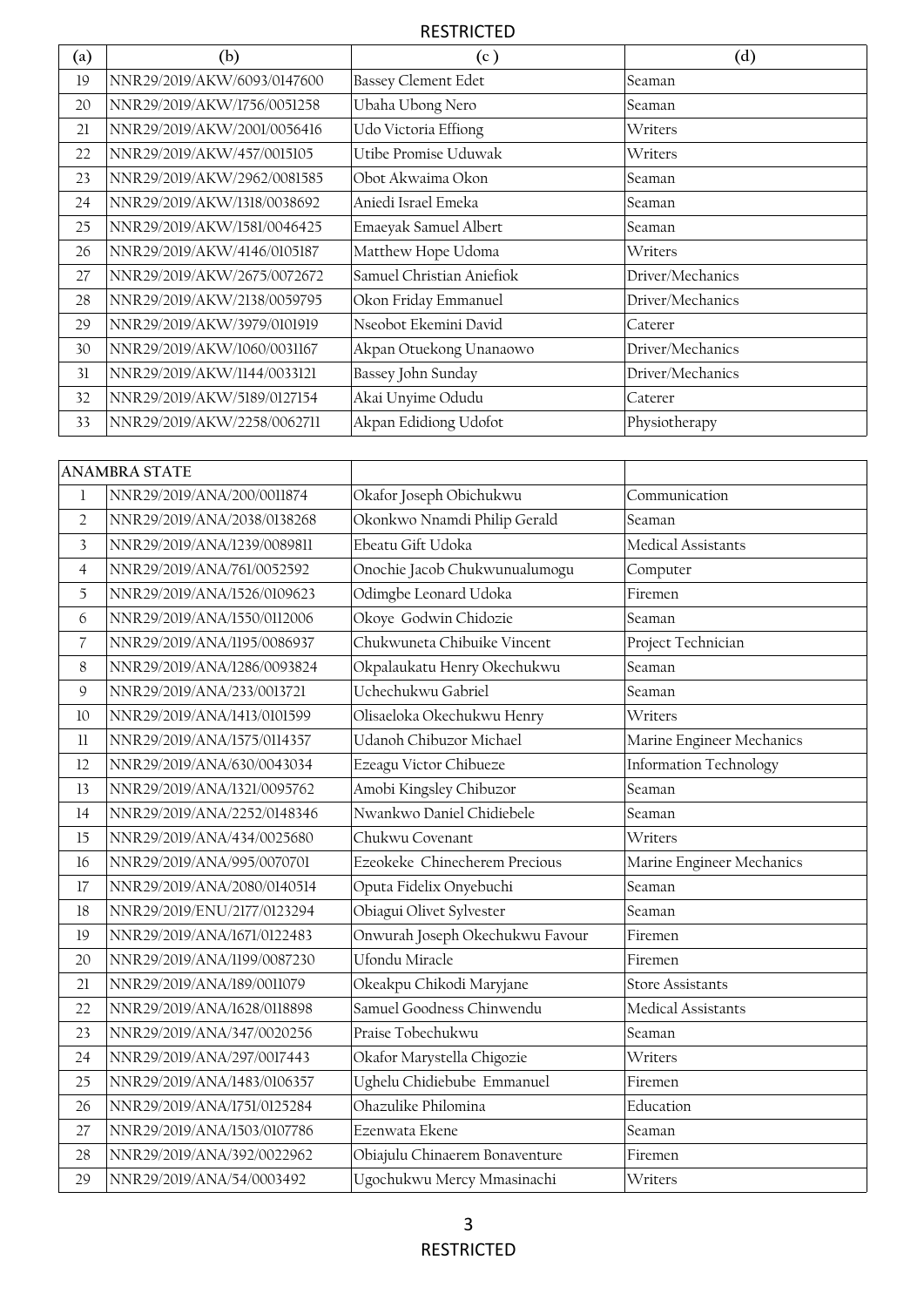| (a) | (b)                         | (C)                         | (d)                |
|-----|-----------------------------|-----------------------------|--------------------|
| 30  | NNR29/2019/ANA/1569/0113645 | Livinus Chinemerem Rosemary | Medical Assistants |
| 31  | NNR29/2019/ANA/1471/0105635 | Onuzulike Chukwuebuka Henry | Firemen            |
| 32  | NNR29/2019/ANA/2300/0149783 | lOkekeoba Chiemerie Moses   | Firemen            |
|     | NNR29/2019/ANA/2415/0154995 | Ezeanyagu Izundu Franklin   | Seaman             |

|                | <b>BAUCHI STATE</b>         |                             |                             |
|----------------|-----------------------------|-----------------------------|-----------------------------|
| $\mathbf{1}$   | NNR29/2019/BAU/117/0005073  | Babayo Yakubu Hassan        | Seaman                      |
| $\overline{2}$ | NNR29/2019/BAU/2442/0097372 | Adamu Ibrahim               | Education                   |
| 3              | NNR29/2019/BAU/2606/0105058 | Ahmed Ibrahim               | Marine Engineer Mechanics   |
| $\overline{4}$ | NNR29/2019/BAU/626/0025536  | Babayo Haruna               | Seaman                      |
| 5              | NNR29/2019/BAU/1651/0066149 | Rejoice Joel                | Medical Assistants          |
| 6              | NNR29/2019/BAU/1479/0058020 | Appolos Simon               | Seaman                      |
| $\overline{7}$ | NNR29/2019/BAU/1075/0041141 | Rufai Abdulrasheed Muhammad | Seaman                      |
| 8              | NNR29/2019/BAU/385/0015830  | Adamu Khalid Auwal          | Firemen                     |
| 9              | NNR29/2019/BAU/1262/0047672 | Sunusi Muhammad             | Seaman                      |
| 10             | NNR29/2019/BAU/3345/0145505 | Bawa Mohammed               | Driver/Mechanics            |
| 11             | NNR29/2019/BAU/2101/0082808 | Ezekiel Tsongkon Samaila    | Seaman                      |
| 12             | NNR29/2019/BAU/1480/0058088 | Yohanna Yusuf               | Seaman                      |
| 13             | NNR29/2019/BAU/3347/0145663 | Nayalinth Joseph            | PTI                         |
| 14             | NNR29/2019/BAU/2089/0082419 | Raiyanu Hussaini Yahaya     | Medical Assistants          |
| 15             | NNR29/2019/BAU/2251/0088832 | <b>Bulus Emmanuel</b>       | Seaman                      |
| 16             | NNR29/2019/BAU/91/0003885   | Sani Ukasha Munkaila        | Seaman                      |
| 17             | NNR29/2019/BAU/2776/0112519 | <b>Bulus Peter Ezekiel</b>  | Firemen                     |
| 18             | NNR29/2019/BAU/2861/0117570 | Adam Auwal Usman            | Seaman                      |
| 19             | NNR29/2019/BAU/44/0002241   | Godiya Nuhu                 | Dockyard Mechanics          |
| 20             | NNR29/2019/BAU/2680/0108452 | Johngas David Lumi          | Seaman                      |
| 21             | NNR29/2019/BAU/3473/0153955 | Abba Fahad A.               | Seaman                      |
| 22             | NNR29/2019/BAU/1276/0048694 | Markus David                | Caterer                     |
| 23             | NNR29/2019/BAU/372/0015578  | Aliyu Mohammed Danladi      | Seaman                      |
| 24             | NNR29/2019/BAU/3515/0156331 | Muhammad Ahmed              | Medical Assistants          |
| 25             | NNR29/2019/BAU/2166/0085378 | Paul Manasseh Ibrahim       | Firemen                     |
| 26             | NNR29/2019/BAU/834/0033333  | Emmanuel Ezra               | Seaman                      |
| 27             | NNR29/2019/BAU/2056/0081357 | Danladi Zakkare Gindaus     | Seaman                      |
| 28             | NNR29/2019/BAU/1281/0049099 | Yahaya Munir                | Communication               |
| 29             | NNR29/2019/BAU/2019/0079962 | Habila Gambo                | Firemen                     |
| 30             | NNR29/2019/BAU/908/0035714  | Shehu Shafiu                | Firemen                     |
| 31             | NNR29/2019/BAU/479/0019932  | Yusuf Al Amin               | Weapon Electrical Mechanics |
| 32             | NNR29/2019/BAU/341/0014339  | Madaki Sunday               | Seaman                      |
| 33             | NNR29/2019/BAU/587/0023887  | Usman Hashimu               | Project Technician          |

| BAYELSA STATE               |                           |               |
|-----------------------------|---------------------------|---------------|
| NNR29/2019/BAY/2107/0125714 | Anthony Prince Inekieri   | Firemen       |
| NNR29/2019/BAY/418/0034669  | Ayamaowei Joseph Oyins    | Bandsman      |
| NNR29/2019/BAY/1735/0105599 | Rapheal Deborah Rapheala  | Caterer       |
| NNR29/2019/BAY/916/0062137  | Gbeyiwa David Peremobowei | Communication |
| NNR29/2019/BAY/60/0006582   | Peter Daniel              | Computer      |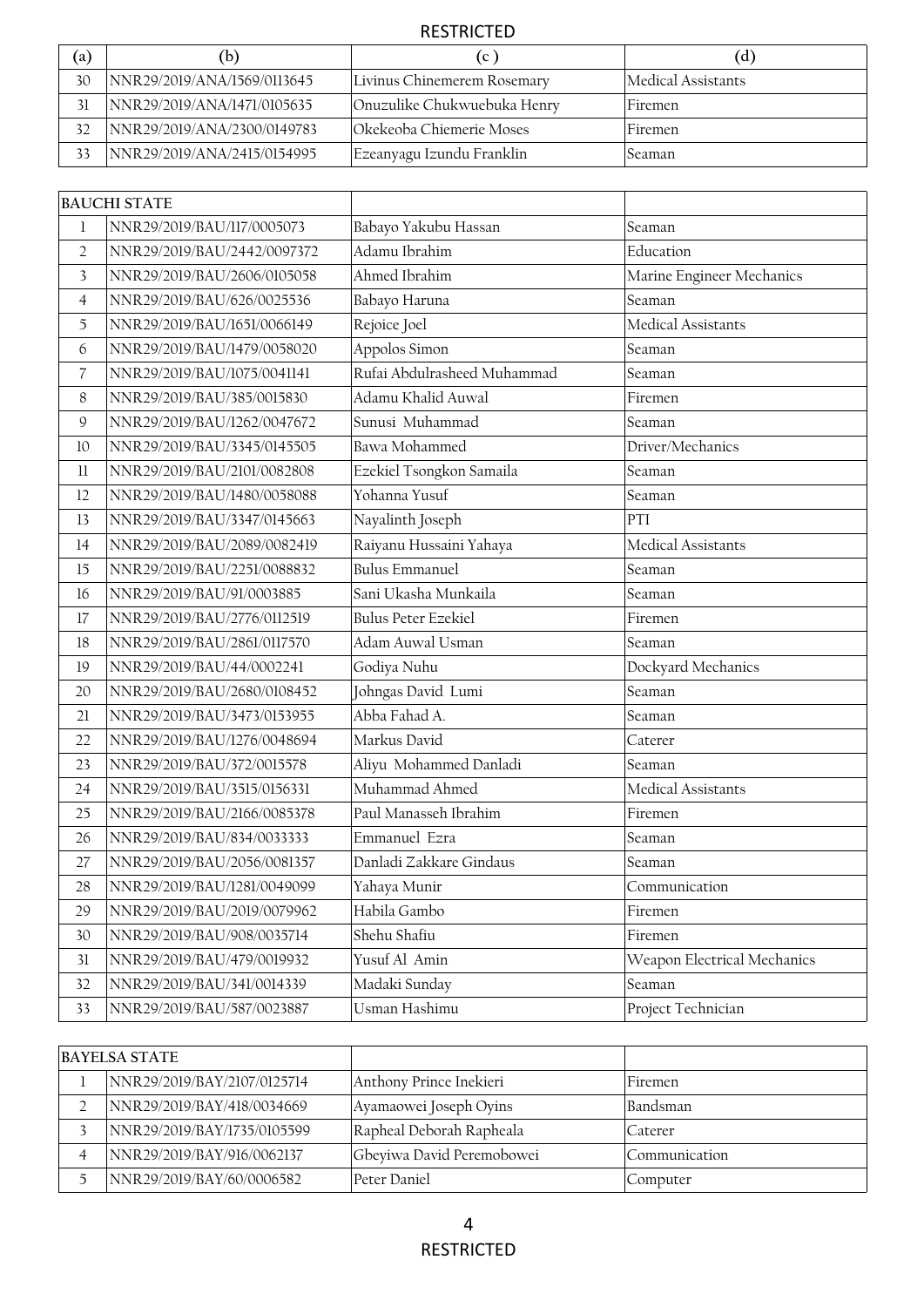| $\left( \text{a}\right)$ | (b)                         | (c)                           | (d)                          |
|--------------------------|-----------------------------|-------------------------------|------------------------------|
| 6                        | NNR29/2019/BAY/1734/0105543 | Nieketien Tamaraubrakami      | Driver/Mechanics             |
| $\overline{7}$           | NNR29/2019/BAY/2385/0140049 | Ogobry Wisdom Akpozoukumor    | Education                    |
| 8                        | NNR29/2019/BAY/2344/0138240 | Onuh Elias                    | Firemen                      |
| 9                        | NNR29/2019/BAY/280/0025616  | Tadiye Feboke Stephen         | Firemen                      |
| 10                       | NNR29/2019/BAY/864/0060221  | Egirigi Bright                | Firemen                      |
| $_{11}$                  | NNR29/2019/BAY/1021/0068248 | Sunny Sampson Tare            | Marine Engineering Artificer |
| 12                       | NNR29/2019/BAY/878/0060702  | Charles Joy Abadi             | Physiotherapy                |
| 13                       | NNR29/2019/BAY/2224/0132531 | Ingobo Sunday Tamaramiescidei | PTI                          |
| 14                       | NNR29/2019/BAY/608/0046879  | Ebimieyefa Jonathan Layefa    | Seaman                       |
| 15                       | NNR29/2019/BAY/2662/0153162 | Barrick Justine Oyinde        | Seaman                       |
| 16                       | NNR29/2019/BAY/684/0050376  | Johnson Meshach               | Seaman                       |
| 17                       | NNR29/2019/BAY/244/0023295  | Afuruku Ebizimor              | Seaman                       |
| 18                       | NNR29/2019/BAY/816/0057949  | Numberone Godsday             | Seaman                       |
| 19                       | NNR29/2019/BAY/815/0057918  | Ceylon Itonkumo Charles       | Seaman                       |
| 20                       | NNR29/2019/BAY/1097/0072060 | Tomito City                   | Seaman                       |
| 21                       | NNR29/2019/BAY/780/0054919  | Jackson Philip Timipere       | Seaman                       |
| 22                       | NNR29/2019/BAY/1578/0098335 | Ozeze Resident Tina Pere      | PTI                          |
| 23                       | NNR29/2019/BAY/2071/0123946 | Ada Lucky                     | Seaman                       |
| 24                       | NNR29/2019/BAY/1522/0095101 | Ogunabiola Robinson           | Seaman                       |
| 25                       | NNR29/2019/BAY/2374/0139475 | Ujah Jonathan Amodu           | Seaman                       |
| 26                       | NNR29/2019/BAY/1191/0078047 | Iritei Eric Jumbo             | Seaman                       |
| 27                       | NNR29/2019/BAY/776/0054687  | Seaman Racheal Ware           | Seaman                       |
| 28                       | NNR29/2019/BAY/1122/0073705 | <b>Bishop Emmanuel</b>        | <b>Store Assistants</b>      |
| 29                       | NNR29/2019/BAY/447/0036986  | Borosuogha Ekiyewere Bright   | <b>Store Assistants</b>      |
| 30                       | NNR29/2019/BAY/441/0036730  | Shop Eyeiperekeniye Matthew   | Communication                |
| 31                       | NNR29/2019/BAY/1335/0085377 | Francis Kenneth               | <b>Store Assistants</b>      |
| 32                       | NNR29/2019/BAY/829/0058504  | <b>Bishop Faith</b>           | <b>Store Assistants</b>      |
| 33                       | NNR29/2019/BAY/759/0053919  | Okporu Samuel                 | Seaman                       |
|                          |                             |                               |                              |
|                          | <b>BENUE STATE</b>          |                               |                              |
| 1                        | NNR29/2019/BEN/114/0002587  | Ochapa Peter Onyike           | Seaman                       |
| $\overline{2}$           | NNR29/2019/BEN/5176/0098801 | Adama Abichele Raymond        | Bandsman                     |
| $\overline{\mathbf{3}}$  | NNR29/2019/BEN/2538/0053448 | Toryeke Philomena Msendoo     | Caterer                      |
| $\overline{4}$           | NNR29/2019/BEN/6490/0121258 | Ujah Gabriel Peter            | Chaplain Assistants          |
| 5                        | NNR29/2019/BEN/7359/0134241 | Orapine Alexander Wuese       | Chaplain Assistants          |
| 6                        | NNR29/2019/BEN/7822/0142091 | Ameh Jane Enayi               | Communication                |
| $\overline{7}$           | NNR29/2019/BEN/3945/0077323 | Adole Gabriel Ikwulono        | Weapon Electrical Mechanics  |
| 8                        | NNR29/2019/BEN/3083/0062884 | Iorolum Philomena Mngohol     | Communication                |
| $\mathsf{9}$             | NNR29/2019/BEN/5440/0103625 | Ajeklonye Faith Ene           | Education                    |
| 10                       | NNR29/2019/BEN/3271/0066232 | Azuana Benjamin Bem           | Education                    |
| 11                       | NNR29/2019/BEN/8681/0156041 | Unwaba Jumai Blessing         | Education                    |
| 12                       | NNR29/2019/BEN/5444/0103704 | Haruna Stephen Ochoyoda       | Firemen                      |
| 13                       | NNR29/2019/BEN/8495/0153105 | Ikechukwu Sunday Ezekiel      | Firemen                      |
| 14                       | NNR29/2019/BEN/1003/0022246 | Ugah Emmanuel Terfa           | Firemen                      |
| 15                       | NNR29/2019/BEN/5537/0105500 | Iordye Aondonenge George      | Firemen                      |
| 16                       | NNR29/2019/BEN/7190/0131927 | Ejembi Benard Ijika           | Firemen                      |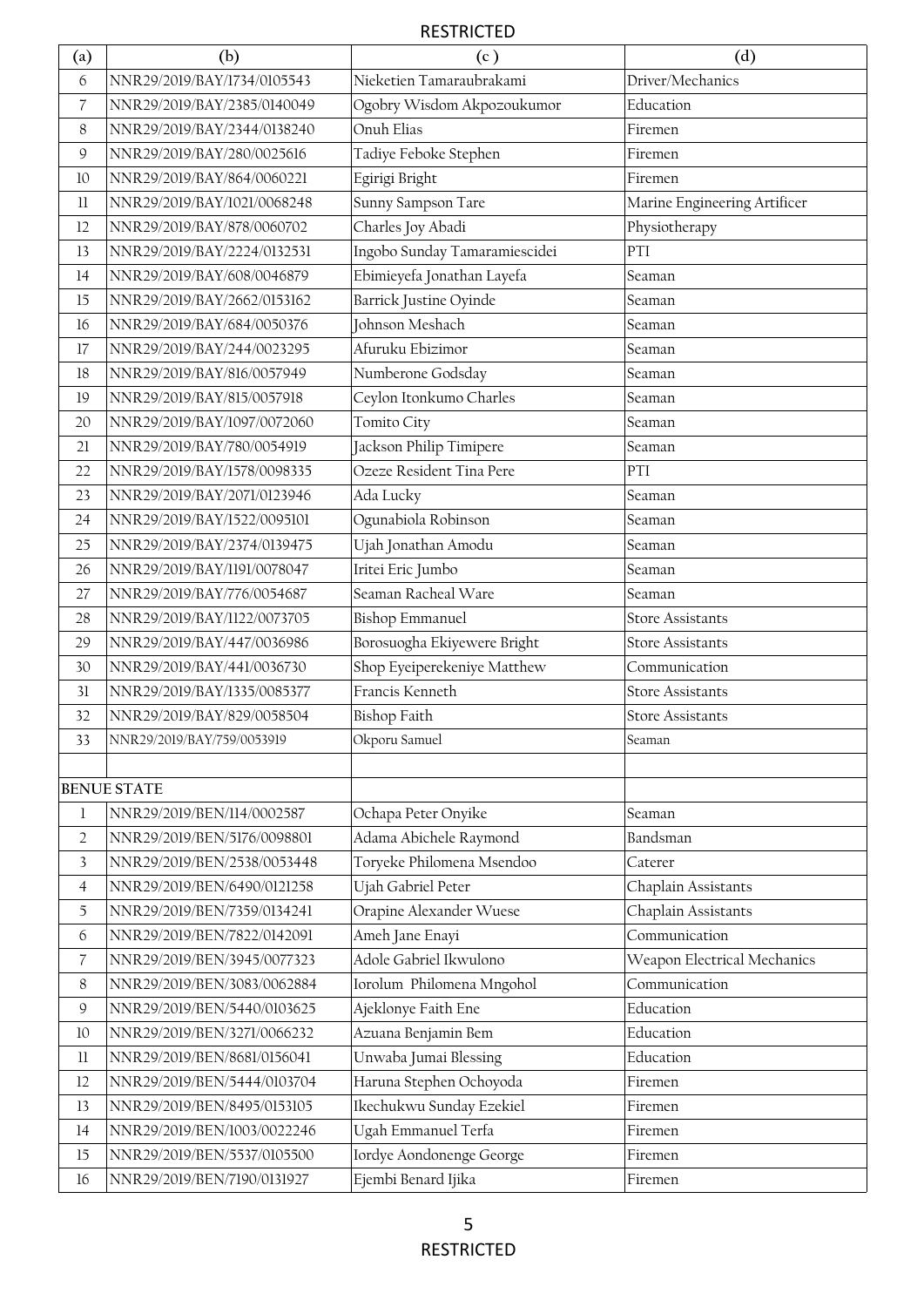| $\left( \text{a}\right)$ | (b)                         | (c)                         | (d)                           |
|--------------------------|-----------------------------|-----------------------------|-------------------------------|
| 17                       | NNR29/2019/BEN/4228/0082650 | Iormaar Kwaghdoo Joy        | PTI                           |
| 18                       | NNR29/2019/BEN/5038/0096412 | Indyer David Wandoo         | Firemen                       |
| 19                       | NNR29/2019/BEN/6910/0127014 | Justin Helen Erdoo          | Nurses                        |
| 20                       | NNR29/2019/BEN/2091/0044738 | Eje John Aneyebe            | Ordinance                     |
| 21                       | NNR29/2019/BEN/84/0001933   | Egbadekwu Emmanuel Enenche  | Project Technician            |
| 22                       | NNR29/2019/BEN/8196/0148204 | Onoja Idango Miracle        | PTI                           |
| 23                       | NNR29/2019/BEN/3158/0064204 | Adole Sule Asumi            | Seaman                        |
| 24                       | NNR29/2019/BEN/1549/0033253 | Abba Stephen Agbo           | Seaman                        |
| 25                       | NNR29/2019/BEN/4297/0083689 | Abechi Matthew Monday       | Seaman                        |
| 26                       | NNR29/2019/BEN/4421/0085569 | Tor Christopher Saaondo     | Seaman                        |
| 27                       | NNR29/2019/BEN/2159/0046132 | Usman Ochowechi             | Seaman                        |
| 28                       | NNR29/2019/BEN/2036/0043983 | Adikwu Adakole Felix        | Seaman                        |
| 29                       | NNR29/2019/BEN/5500/0104847 | Philips Blessing Ehi        | <b>Store Assistants</b>       |
| 30                       | NNR29/2019/BEN/3858/0075888 | Ocheiyo Maria               | <b>Store Assistants</b>       |
| 31                       | NNR29/2019/BEN/7950/0144152 | <b>Ewache Blessing</b>      | Writers                       |
| 32                       | NNR29/2019/BEN/603/0013966  | Ogwuche Monday Ogwuche      | Survey Recorders              |
| 33                       | NNR29/2019/BEN/5751/0109076 | Echela Anyebe Adeka         | Seaman                        |
|                          |                             |                             |                               |
|                          | <b>BORNO STATE</b>          |                             |                               |
| $\mathbf 1$              | NNR29/2019/BOR/158/0004858  | David Innocent              | Bandsman                      |
| $\overline{2}$           | NNR29/2019/BOR/1229/0034798 | Augustine Heriju Dawah      | Caterer                       |
| 3                        | NNR29/2019/BOR/1007/0027988 | Simon Barnabas              | Chaplain Assistants           |
| $\overline{4}$           | NNR29/2019/BOR/3010/0093298 | Joseph Bukar Dibal          | Communication                 |
| 5                        | NNR29/2019/BOR/3594/0113464 | Karimu Alpha                | Driver/Mechanics              |
| 6                        | NNR29/2019/BOR/1112/0030736 | Yakson Michael              | Education                     |
| 7                        | NNR29/2019/BOR/1307/0036848 | Makinta Babakura            | Education                     |
| 8                        | NNR29/2019/BOR/3038/0094483 | Johnson Danladi             | Education                     |
| 9                        | NNR29/2019/BOR/214/0005993  | Bulama Muhammed Mamuda      | Firemen                       |
| 10                       | NNR29/2019/BOR/1319/0037285 | Ali Ezekiel Ibrahim         | Firemen                       |
| $11\,$                   | NNR29/2019/BOR/73/0002745   | Abdulsalam Dahiru Silas     | Firemen                       |
| 12                       | NNR29/2019/BOR/2157/0063282 | Kefas Isaac Malgwi          | Firemen                       |
| 13                       | NNR29/2019/BOR/370/0010641  | Mohammed Mohammed A         | Firemen                       |
| 14                       | NNR29/2019/BOR/4227/0142563 | Abubakar Usman              | Firemen                       |
| 15                       | NNR29/2019/BOR/3899/0127429 | Maina Samaila Thomas Thomas | <b>Information Technology</b> |
| 16                       | NNR29/2019/BOR/1840/0052644 | Ajiya Rejoice               | Journalist                    |
| 17                       | NNR29/2019/BOR/636/0017841  | David Andrew                | Marine Engineer Artificers    |
| $18\,$                   | NNR29/2019/BOR/4598/0158865 | Adamu Kabiru Afuno          | Medical Assistants            |
| 19                       | NNR29/2019/BOR/2946/0091318 | Isa Abdulmalik              | Ordinance                     |
| 20                       | NNR29/2019/BOR/745/0020412  | Abubakar Anas Adamu         | Project Technician            |
| 21                       | NNR29/2019/BOR/4541/0156561 | Philemon Benjamin           | Project Technician            |
| 22                       | NNR29/2019/BOR/2619/0079848 | Ashebi John Sunday          | PTI                           |
| 23                       | NNR29/2019/BOR/4564/0157390 | Idris Zakariya              | Seaman                        |
| 24                       | NNR29/2019/BOR/2824/0086978 | Yahuza Musa Simon           | Seaman                        |
| 25                       | NNR29/2019/BOR/703/0019557  | Aliyu Aliyu Ibrahim         | Seaman                        |
| 26                       | NNR29/2019/BOR/3980/0130953 | Daniel Peter                | Seaman                        |
| 27                       | NNR29/2019/BOR/1073/0029426 | Musa Bwala Ibrahim          | Seaman                        |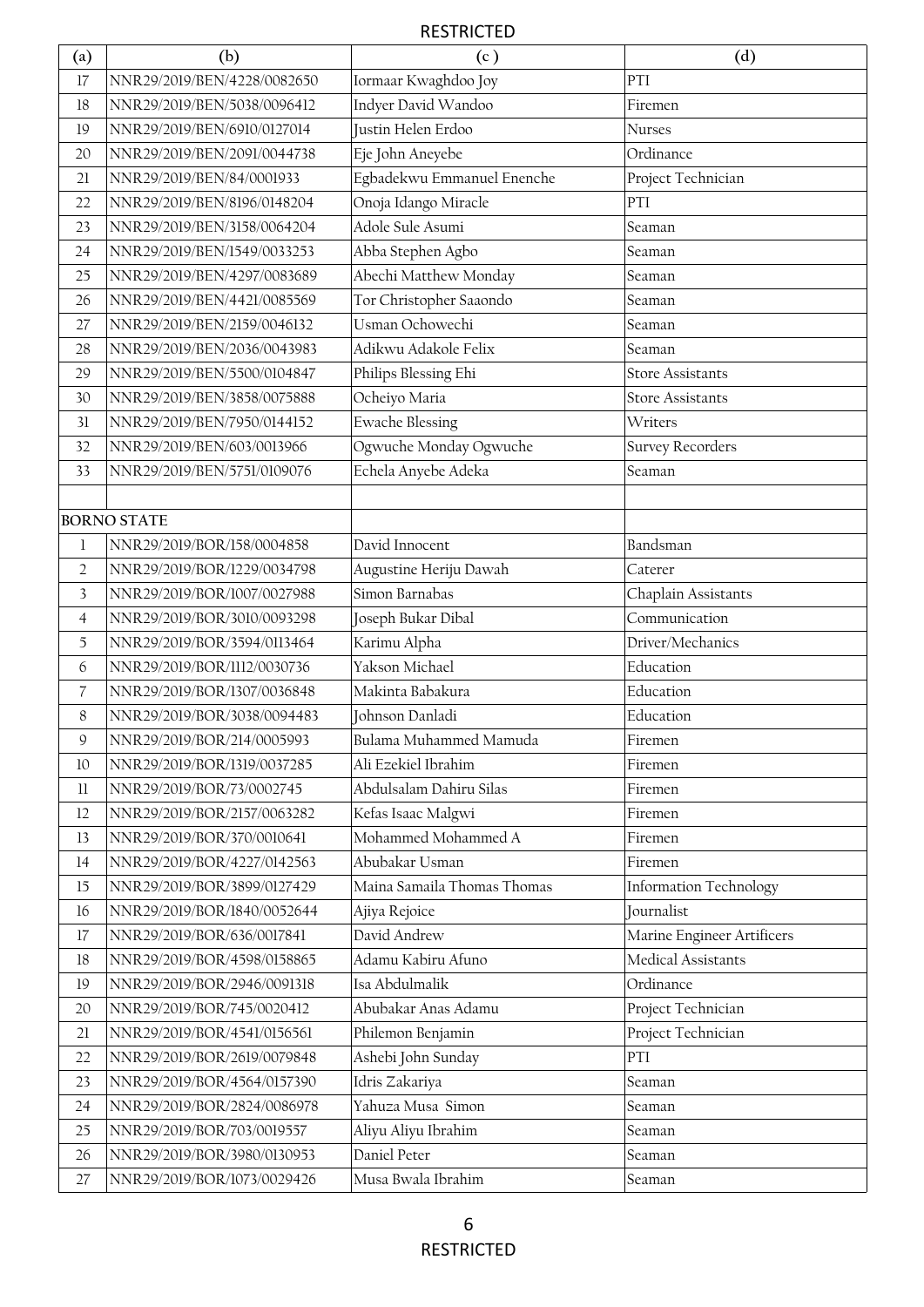| $\left( \text{a}\right)$ | (b)                                                                                       | (c)                                                    | (d)                             |
|--------------------------|-------------------------------------------------------------------------------------------|--------------------------------------------------------|---------------------------------|
| 28                       | NNR29/2019/BOR/319/0009202                                                                | Usman Mohammed Brah                                    | Seaman                          |
| 29                       | NNR29/2019/BOR/4576/0158104                                                               | Jaafaru Usman Aliyu                                    | Seaman                          |
| 30                       | NNR29/2019/BOR/236/0006688                                                                | Dauda Augustine                                        | Seaman                          |
| 31                       | NNR29/2019/BOR/560/0015332                                                                | Bukar Ismail Ibrahim                                   | Seaman                          |
| 32                       | NNR29/2019/BOR/3272/0102491                                                               | Musa Saeed Saeed                                       | Seaman                          |
| 33                       | NNR29/2019/BOR/854/0022918                                                                | Mohammad Abbas Jarma                                   | Seaman                          |
|                          |                                                                                           |                                                        |                                 |
|                          | <b>CROSS RIVER STATE</b>                                                                  |                                                        |                                 |
| 1                        | NNR29/2019/CRO/344/0012040                                                                | Edet Daniel Okon                                       | Caterer                         |
| $\overline{2}$           | NNR29/2019/CRO/2354/0064839                                                               | Ebri Mary Eno                                          | Caterer                         |
| 3                        | NNR29/2019/CRO/5514/0139078                                                               | Ofem Jamesright Obaseosuwake                           | Dockyard Mechanics              |
| $\overline{4}$           | NNR29/2019/CRO/752/0024286                                                                | Eteng Nnanke Philip                                    | Education                       |
| 5                        | NNR29/2019/CRO/614/0019983                                                                | Imoh Imoh Dominic                                      | Firemen                         |
| 6                        | NNR29/2019/CRO/3207/0085191                                                               | Ncha Anthony Aka                                       | Firemen                         |
| 7                        | NNR29/2019/CRO/590/0019171                                                                | Simon Mary Ataneyi                                     | Medical Assistants              |
| 8                        | NNR29/2019/CRO/4802/0121251                                                               | Ikpi Faith James                                       | Physiotherapy                   |
| 9                        | NNR29/2019/CRO/641/0021279                                                                | Ukem John Ukem                                         | Project Technician              |
| 10                       | NNR29/2019/CRO/1636/0048255                                                               | Ashikem Atimanu Blessing                               | PTI                             |
| 11                       | NNR29/2019/CRO/1709/0050058                                                               | Ochui Godwin Obi                                       | Seaman                          |
| 12                       | NNR29/2019/CRO/1178/0035541                                                               | Moses Clement                                          | Seaman                          |
| 13                       | NNR29/2019/CRO/649/0021622                                                                | Agianpuye Francis Akomaye                              | Seaman                          |
| 14                       | NNR29/2019/CRO/1972/0055890                                                               | Ubi Augustine Ofem                                     | Firemen                         |
| 15                       | NNR29/2019/CRO/3983/0102454                                                               | Ogbonyi Charles Sunday                                 | Seaman                          |
| 16                       | NNR29/2019/CRO/2880/0076509                                                               | Eje Augustine Omu                                      | Seaman                          |
| 17                       | NNR29/2019/CRO/3761/0097418                                                               | Ekor Thankgod                                          | Seaman                          |
| 18                       | NNR29/2019/CRO/2890/0076649                                                               | Eje Friday Awori                                       | Seaman                          |
| 19                       | NNR29/2019/CRO/1679/0049327                                                               | Ewa Charity Otu                                        | <b>Store Assistants</b>         |
| 20                       | NNR29/2019/CRO/870/0027401                                                                | Dudu Emmanuel Madi                                     | Firemen                         |
| 21                       | NNR29/2019/CRO/5370/0136272                                                               | Ajah Monica Detiebe                                    | Store Assistants                |
| 22                       | NNR29/2019/CRO/3530/0092297                                                               | Ibor Patience Dennis                                   | <b>Store Assistants</b>         |
| 23                       | NNR29/2019/CRO/5384/0136596                                                               | Abang Favour Nda                                       | <b>Store Assistants</b>         |
| 24                       | NNR29/2019/CRO/3483/0091052                                                               | Okon Margaret Edet                                     | <b>Store Assistants</b>         |
| 25                       | NNR29/2019/CRO/617/0020126                                                                | Inah Emilia Usani                                      | Store Assistants                |
| 26                       | NNR29/2019/CRO/2724/0073077                                                               | Adie Agnes                                             | Writers                         |
| 27                       | NNR29/2019/CRO/989/0030467                                                                | Mark Eunan Ijanyi                                      | Writers                         |
| 28                       | NNR29/2019/CRO/2673/0072017                                                               | Odey Eric Oko                                          | Firemen                         |
| 29                       | NNR29/2019/CRO/3680/0095651                                                               | Omang Ugbashi Micheal                                  | Seaman                          |
| 30                       | NNR29/2019/CRO/2244/0061890                                                               | Aliyu Aisha Elam                                       | Writers                         |
| 31                       | NNR29/2019/CRO/6075/0151696                                                               | Etcheri Asanye Ikpeme                                  | Writers                         |
| 32                       | NNR29/2019/CRO/4342/0111746                                                               | Onyi Eyong Onyi                                        | Chaplain Assistants             |
| 33                       | NNR29/2019/CRO/2355/0064843                                                               | Bisong Emmanuel Nfiki                                  | Seaman                          |
|                          | <b>DELTA STATE</b>                                                                        |                                                        |                                 |
|                          |                                                                                           |                                                        |                                 |
|                          |                                                                                           |                                                        |                                 |
|                          |                                                                                           |                                                        |                                 |
| 1<br>$\sqrt{2}$<br>3     | NNR29/2019/DEL/1112/0038959<br>NNR29/2019/DEL/2333/0081397<br>NNR29/2019/DEL/2542/0088763 | Epiagolo Wisdom<br>Adjah Stanley<br>Adiuba Henry Emeka | Bandsman<br>Computer<br>Firemen |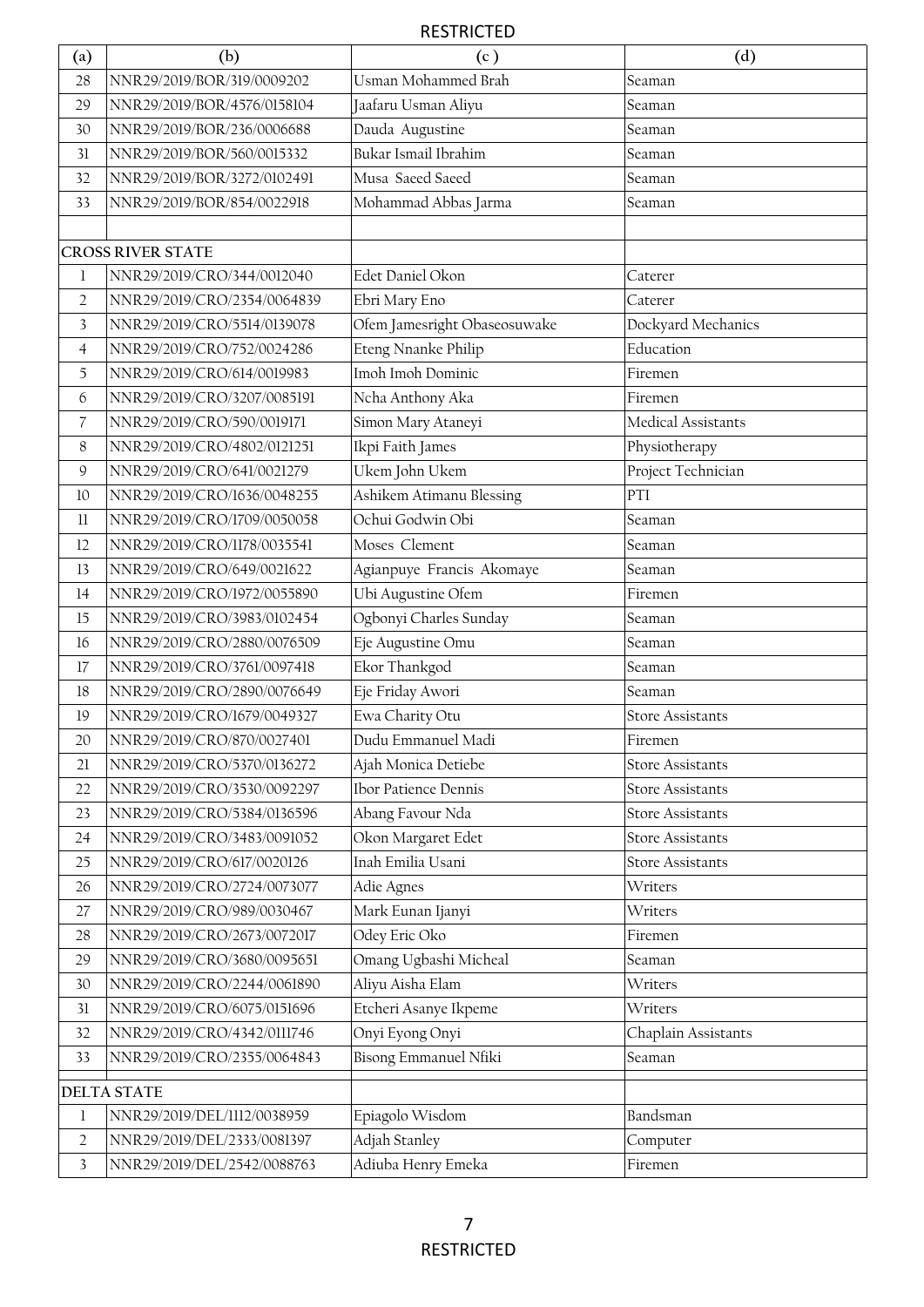| $\left( \text{a}\right)$ | (b)                         | (c)                             | (d)                           |
|--------------------------|-----------------------------|---------------------------------|-------------------------------|
| $\overline{4}$           | NNR29/2019/DEL/3470/0119161 | Ejechi Obakpororo Edwin         | Journalist                    |
| 5                        | NNR29/2019/DEL/3103/0107938 | Obareki Ofejiro                 | Marine Engineer Mechanics     |
| 6                        | NNR29/2019/DEL/1516/0053349 | Ogunribido Faith                | Medical Assistants            |
| $\overline{7}$           | NNR29/2019/DEL/246/0008158  | Otaighoben Serah Gift           | Project Technician            |
| 8                        | NNR29/2019/DEL/2060/0070732 | Enu Lucky Chinedu               | PTI                           |
| 9                        | NNR29/2019/DEL/1301/0046187 | Engotan Ebipade Precious        | Seaman                        |
| 10                       | NNR29/2019/DEL/1241/0044546 | Onowu Terry                     | Seaman                        |
| 11                       | NNR29/2019/DEL/180/0006035  | Felix Frank Isioma              | Seaman                        |
| 12                       | NNR29/2019/DEL/1899/0066282 | Ojugbeli Chukwunalu             | Seaman                        |
| 13                       | NNR29/2019/DEL/1340/0047247 | College Felix K.                | Seaman                        |
| 14                       | NNR29/2019/DEL/682/0022930  | Seifegha Doubra                 | Seaman                        |
| 15                       | NNR29/2019/DEL/2178/0074275 | Timilaemi Paradise Selekonzigha | <b>Store Assistants</b>       |
| 16                       | NNR29/2019/DEL/1359/0048008 | Clifford Juliana Orezimena      | <b>Store Assistants</b>       |
| 17                       | NNR29/2019/DEL/2110/0071897 | Onyeaghala Louis                | PTI                           |
| 18                       | NNR29/2019/DEL/2081/0071247 | Ojezele Glory Onyemeachi        | PTI                           |
| 19                       | NNR29/2019/DEL/1089/0038011 | Okwuokenye Victor Chukwueku     | <b>Store Assistants</b>       |
| 20                       | NNR29/2019/DEL/4546/0151676 | Akpa Harietta Amaebi            | Writers                       |
| 21                       | NNR29/2019/IMO/2850/0117767 | Obioha Blessing Chidera         | Seaman                        |
| 22                       | NNR29/2019/DEL/1400/0049262 | Wabu Kemasuode                  | <b>Store Assistants</b>       |
| 23                       | NNR29/2019/DEL/134/0004928  | Okonkwo Chinedu Prosper         | Automobile Mechanics          |
| 24                       | NNR29/2019/DEL/4157/0139866 | Ugolor Michelle Ese             | Caterer                       |
| 25                       | NNR29/2019/DEL/2419/0084683 | Akoh Patience Ndidi             | Caterer                       |
| 26                       | NNR29/2019/DEL/3283/0114063 | Ofereh Vincent Oghenetega       | Seaman                        |
| 27                       | NNR29/2019/DEL/1883/0065892 | Obiowu Kelvin                   | Driver/Mechanics              |
| 28                       | NNR29/2019/DEL/3448/0118709 | Francis Ogheneovo               | Writers                       |
| 29                       | NNR29/2019/DEL/2741/0095426 | Obuite Shedrack Johnson         | Marine Engineering Artificer  |
| 30                       | NNR29/2019/DEL/194/0006664  | Egwu Sunday Samuel              | Chaplain Assistants           |
| 31                       | NNR29/2019/DEL/4572/0152407 | Okwori Oghenevwede              | Hull Mechanics/Fitters        |
| 32                       | NNR29/2019/DEL/1310/0046370 | Monye John Fred                 | Firemen                       |
| 33                       | NNR29/2019/DEL/2991/0103742 | Darosa Lovely                   | <b>Store Assistants</b>       |
|                          |                             |                                 |                               |
|                          | <b>EBONYI STATE</b>         |                                 |                               |
| 1                        | NNR29/2019/EBO/1623/0110018 | Edeh Chidera Emmanuel           | Bandsman                      |
| $\overline{2}$           | NNR29/2019/EBO/2093/0138798 | Igwe Maxwell Ugochukwu          | Caterer                       |
| 3                        | NNR29/2019/EBO/865/0058758  | Egwu Faith                      | Caterer                       |
| $\overline{4}$           | NNR29/2019/EBO/1130/0076195 | Agha Toochukwu Aluu             | Chaplain Assistants           |
| $\overline{5}$           | NNR29/2019/EBO/7/0000477    | Obasi Valentina Nnenna          | Communication                 |
| 6                        | NNR29/2019/EBO/243/0018578  | Oko Emmanuela Chinonyerem       | Communication                 |
| $\overline{\mathcal{L}}$ | NNR29/2019/EBO/2196/0144296 | Ekoh Emeka Julius               | Driver/Mechanics              |
| $8\,$                    | NNR29/2019/EBO/1655/0113524 | Ochuba Bright Emeka             | Firemen                       |
| $\mathsf{9}$             | NNR29/2019/EBO/1186/0081314 | Okoro Joshua Ogadinma           | Firemen                       |
| 10                       | NNR29/2019/EBO/62/0004970   | Joseph Emmanuel                 | <b>Information Technology</b> |
| $11\,$                   | NNR29/2019/EBO/1507/0102713 | Agwu Orie                       | Writers                       |
| 12                       | NNR29/2019/EBO/313/0023703  | Otu Grace Ezinne                | Writers                       |
| 13                       | NNR29/2019/EBO/1711/0115972 | Ugwute Chukwuma Paul            | Marine Engineer Artificers    |
| 14                       | NNR29/2019/EBO/1429/0098619 | Ezeh Kelechi David              | Marine Engineer Mechanics     |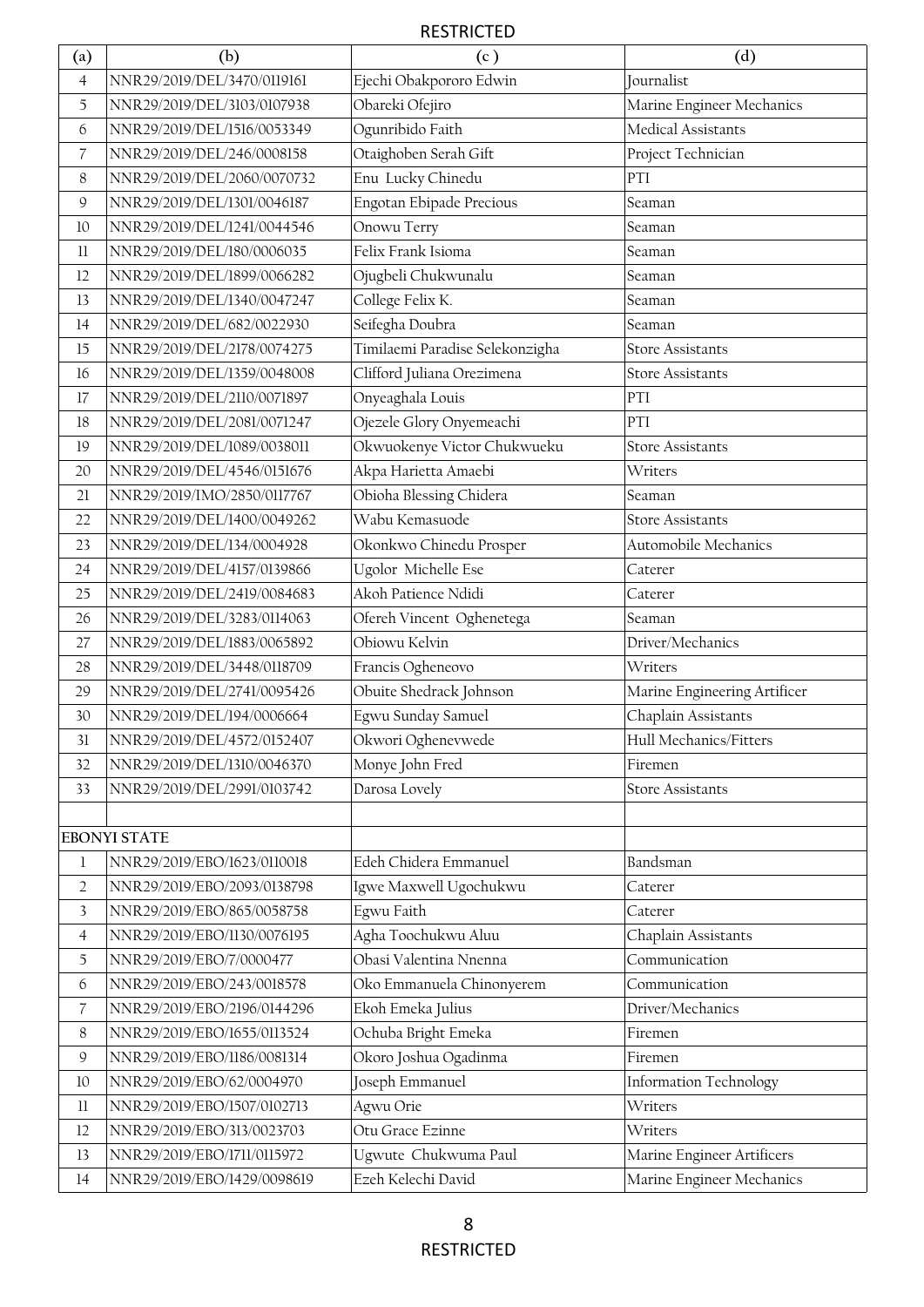| $\left( \text{a}\right)$ | (b)                         | (c)                           | (d)                          |
|--------------------------|-----------------------------|-------------------------------|------------------------------|
| 15                       | NNR29/2019/EBO/285/0021765  | Oko Christopher Egwu          | Marine Engineer Mechanics    |
| 16                       | NNR29/2019/EBO/1489/0101403 | Ibiam Faith Akuchinyere       | Medical Assistants           |
| 17                       | NNR29/2019/EBO/334/0025614  | Alo Victoria Obumneme         | Medical Assistants           |
| 18                       | NNR29/2019/EBO/1259/0086634 | Olughu Praise                 | Nurses                       |
| 19                       | NNR29/2019/EBO/520/0034970  | Nwebonyi Anayo Nwangwu        | Physiotherapy                |
| 20                       | NNR29/2019/EBO/448/0030703  | Okafor Emmanuel Chinedu       | Project Technician           |
| 21                       | NNR29/2019/EBO/482/0032192  | Daniel Mercy Chidiebere       | PTI                          |
| 22                       | NNR29/2019/EBO/1848/0124524 | Fredrick Emmanuel Chinoyenrem | Seaman                       |
| 23                       | NNR29/2019/EBO/468/0031427  | Onuoha Francis Chukwuebuka    | Seaman                       |
| 24                       | NNR29/2019/EBO/925/0062659  | Okpara Ogbonnia Okpara        | Seaman                       |
| 25                       | NNR29/2019/EBO/249/0019182  | Egwu Joshua Iquor             | Seaman                       |
| 26                       | NNR29/2019/EBO/2517/0159305 | Onyema Christian              | Seaman                       |
| 27                       | NNR29/2019/EBO/2175/0143319 | Mbe Christopher Ogonnia       | Seaman                       |
| 28                       | NNR29/2019/EBO/295/0022350  | Arua Eze Akaji                | Seaman                       |
| 29                       | NNR29/2019/EBO/877/0059627  | Ezeoke Chimezie               | Seaman                       |
| 30                       | NNR29/2019/EBO/1498/0101712 | Nwachi Joseph Kelechi         | Seaman                       |
| 31                       | NNR29/2019/EBO/228/0017974  | Ezeogo Emmanuel Ogbonnia      | Medical Assistants           |
| 32                       | NNR29/2019/EBO/1928/0129235 | Ochiabuto Wisdom              | Seaman                       |
| 33                       | NNR29/2019/EBO/1124/0076009 | Nweke Monday Anthony          | Seaman                       |
|                          |                             |                               |                              |
| <b>EDO STATE</b>         |                             |                               |                              |
| $\mathbf{1}$             | NNR29/2019/EDO/2679/0119973 | Jamani Amaneshi Godswill      | Automobile Mechanics         |
| $\overline{2}$           | NNR29/2019/EDO/1967/0086000 | Braimoh Samson                | Bandsman                     |
| 3                        | NNR29/2019/EDO/1256/0054554 | Patrick Emmanuel Precious     | Seaman                       |
| $\overline{4}$           | NNR29/2019/EDO/2183/0096028 | Jeremiah Samuel Ikharia       | Firemen                      |
| $\overline{5}$           | NNR29/2019/EDO/3076/0140021 | Iseghemhen Jerry Ekanoseta    | Firemen                      |
| 6                        | NNR29/2019/EDO/2555/0114536 | Idiagi Ebosetale Solomon      | Medical Assistants           |
| 7                        | NNR29/2019/EDO/2827/0128235 | Uyigwe Esosa                  | Medical Assistants           |
| 8                        | NNR29/2019/EDO/1767/0076355 | Bamidele Itohan Blessing      | PTI                          |
| $\mathsf 9$              | NNR29/2019/EDO/8/0000256    | Omamilor Godstime             | Seaman                       |
| $10\,$                   | NNR29/2019/EDO/2942/0133869 | Uwumwonse Kelvin Ovbokhan     | Seaman                       |
| 11                       | NNR29/2019/EDO/2801/0127031 | Abubakar Abdulkhalid          | Seaman                       |
| 12                       | NNR29/2019/EDO/3043/0138715 | Oshotse Sarah Onoshorena      | <b>Store Assistants</b>      |
| 13                       | NNR29/2019/EDO/3063/0139466 | Umoru Mustapha                | Writers                      |
| 14                       | NNR29/2019/EDO/1951/0085485 | Friday Stanley Eboh           | Seaman                       |
| $15\,$                   | NNR29/2019/EDO/659/0025126  | Anabui Moses Oluwaseun        | Marine Engineering Artificer |
| 16                       | NNR29/2019/EDO/697/0026829  | Omoregie Georgina Aisosa      | Nurses                       |
| 17                       | NNR29/2019/EDO/2876/0130255 | Erimase Promise Greatness     | Medical Assistants           |
| 18                       | NNR29/2019/EDO/457/0017747  | Imoudu Monday Ohizimede       | Weapon Electrical Artificer  |
| 19                       | NNR29/2019/EDO/1003/0040880 | Omo-Odigie Osakioya Peter     | Nurses                       |
| 20                       | NNR29/2019/EDO/1980/0087115 | Akhimien Daniel Osegele       | Seaman                       |
| 21                       | NNR29/2019/EDO/956/0038128  | Ohikhuai Fredrick Oisameye    | Medical Assistants           |
| 22                       | NNR29/2019/EDO/2583/0115709 | Akhibi Ojimeta Ike            | Communication                |
| 23                       | NNR29/2019/EDO/117/0003891  | Osarobo Precious Osayamen     | Marine Engineering Artificer |
| 24                       | NNR29/2019/EDO/660/0025215  | Ighekpe Joel Ikhuoria         | Physiotherapy                |
| 25                       | NNR29/2019/EDO/539/0021069  | Mohammed Abdulfatai Imuafe    | Firemen                      |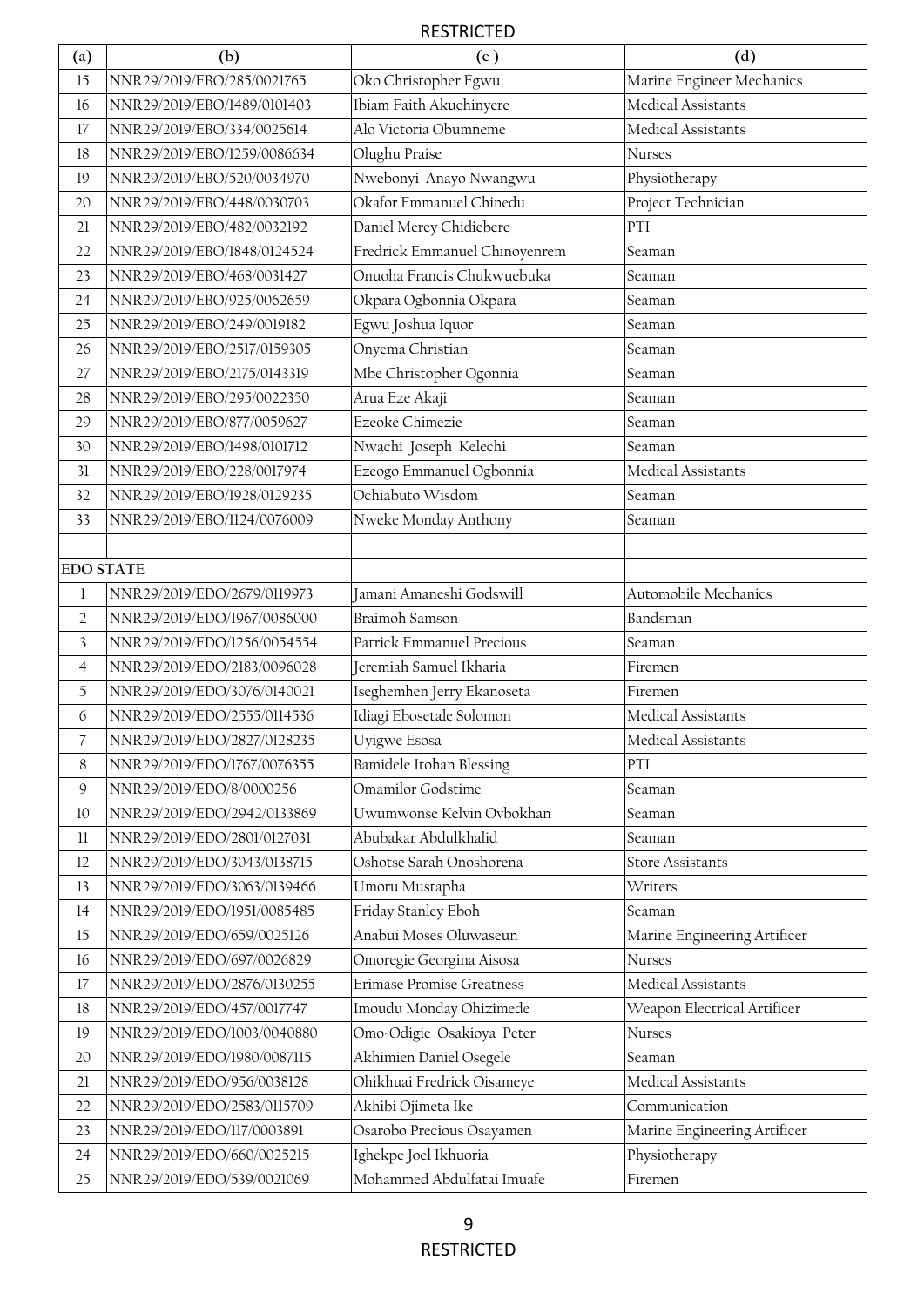| $\left( \text{a}\right)$ | (b)                         | (c)                             | (d)                                     |
|--------------------------|-----------------------------|---------------------------------|-----------------------------------------|
| 26                       | NNR29/2019/EDO/2678/0119972 | Auta Ruth Ogie                  | Nurses                                  |
| 27                       | NNR29/2019/EDO/578/0022356  | Olawole Happiness Oris          | Nurses                                  |
| 28                       | NNR29/2019/EDO/2541/0114132 | Eji Lawson Osemuahu             | Firemen                                 |
| 29                       | NNR29/2019/EDO/2093/0092193 | Mohime Joseph Uchenna           | Physiotherapy                           |
| 30                       | NNR29/2019/EDO/2511/0112922 | David Christopher Omogkehiyemi  | Writers                                 |
| 31                       | NNR29/2019/EDO/38/0001216   | Omorogieva Osamuyi              | Seaman                                  |
| 32                       | NNR29/2019/EDO/1360/0059188 | Udegbe Lucy-Ann Ituahi          | <b>Store Assistants</b>                 |
| 33                       | NNR29/2019/EDO/119/0003928  | Buoro John                      | Communication                           |
|                          |                             |                                 |                                         |
|                          | <b>EKITI STATE</b>          |                                 |                                         |
| 1                        | NNR29/2019/EKI/281/0013996  | Egunjobi Sunday Johnson         | Caterer                                 |
| $\overline{2}$           | NNR29/2019/EKI/1905/0111895 | Ogunyemi Idowu Oluwaseun        | <b>Store Assistants</b>                 |
| 3                        | NNR29/2019/EKI/6/0000160    | Ibigbemile Temitope Esther      | <b>Writers</b>                          |
| 4                        | NNR29/2019/EKI/1926/0112997 | Onileowo Faith Olamide Onileowo | Communication                           |
| 5                        | NNR29/2019/EKI/898/0054281  | Ajayi Olaiya Emmanuel           | Driver/Mechanics                        |
| 6                        | NNR29/2019/EKI/2475/0140000 | Heaven Wisdom Tochuckwu         | Education                               |
| 7                        | NNR29/2019/EKI/2772/0154236 | Olutayo Kehinde Kemi            | Education                               |
| 8                        | NNR29/2019/EKI/2487/0140666 | Olabiwonnu Iyiola Amos          | Firemen                                 |
| 9                        | NNR29/2019/EKI/1081/0066390 | Omoloye Damilola Blessing       | Firemen                                 |
| 10                       | NNR29/2019/EKI/126/0006267  | Ajayi Olanrewaju Oluwakayode    | Firemen                                 |
| 11                       | NNR29/2019/EKI/2458/0138942 | Adu Akinwale Emmanuel           | Firemen                                 |
| 12                       | NNR29/2019/EKI/1013/0062450 | Famoroti Samuel Ayomide         | Firemen                                 |
| 13                       | NNR29/2019/EKI/953/0058489  | Ajewole Gbenga Sunday           | Firemen                                 |
| 14                       | NNR29/2019/EKI/794/0048129  | Olaleye Judah Olasunkanmi       | Marine Engineer Mechanics               |
| 15                       | NNR29/2019/EKI/1484/0090153 | Olaleye Olayemi Blessing        | Medical Assistants                      |
| 16                       | NNR29/2019/EKI/1684/0099932 | Aina Odunayo Oluwatobi          | Medical Assistants                      |
| 17                       | NNR29/2019/EKI/511/0028006  | Aderotimi Kehinde Peter         | Seaman                                  |
| $18\,$                   | NNR29/2019/EKI/2187/0127012 | Adu Sunkanmi Festus             | Ordinance                               |
| 19                       | NNR29/2019/EKI/1719/0101414 | Ajayi Ayodele Daniel            | Physiotherapy                           |
| 20                       | NNR29/2019/EKI/2343/0134439 | Aderopo Modupe Esther           | Physiotherapy                           |
| 21                       | NNR29/2019/EKI/785/0047087  | Ogungbemi Yetunde Kemisola      | Physiotherapy                           |
| 22                       | NNR29/2019/EKI/1305/0081191 | Ajirenike Oluwatola Blessing    | Physiotherapy                           |
| 23                       | NNR29/2019/EKI/133/0006519  | Ibigbenle Oluwatobi Ezekiel     | Project Technician                      |
| 24                       | NNR29/2019/EKI/652/0037848  | Makinde Temitope Omotayo        | Project Technician                      |
| 25                       | NNR29/2019/EKI/1209/0074394 | Ajewole Ayomide Ezekiel         | Seaman                                  |
| 26                       | NNR29/2019/EKI/1614/0096703 | Abidakun Samuel                 | Seaman                                  |
| 27                       | NNR29/2019/EKI/1206/0074019 | Olowoyo Kehinde Kelvin          | Seaman                                  |
| 28                       | NNR29/2019/EKI/836/0050324  | Omoniyi Samson Damilare         | Seaman                                  |
| 29                       | NNR29/2019/EKI/1263/0078041 | Durojaiye Ahmed Taiwo           | Seaman                                  |
| 30                       | NNR29/2019/EKI/2636/0147005 | Ayoola Babatunde Ajibola        | Seaman                                  |
| 31                       | NNR29/2019/EKI/735/0043741  | Daramola Oluwafemi Sunday       | Seaman                                  |
| 32                       | NNR29/2019/EKI/2569/0144276 | Popoola Dominic Tobiloba        | Seaman                                  |
| 33                       | NNR29/2019/EKI/1783/0105073 | Olowojola Monday Emmanuel       | Seaman                                  |
|                          |                             |                                 |                                         |
|                          | <b>ENUGU STATE</b>          |                                 |                                         |
| 1                        | NNR29/2019/ENU/10/0000690   | Francis Onyekachi Nwodo         | Aircraft Engineering Artificer (Avionic |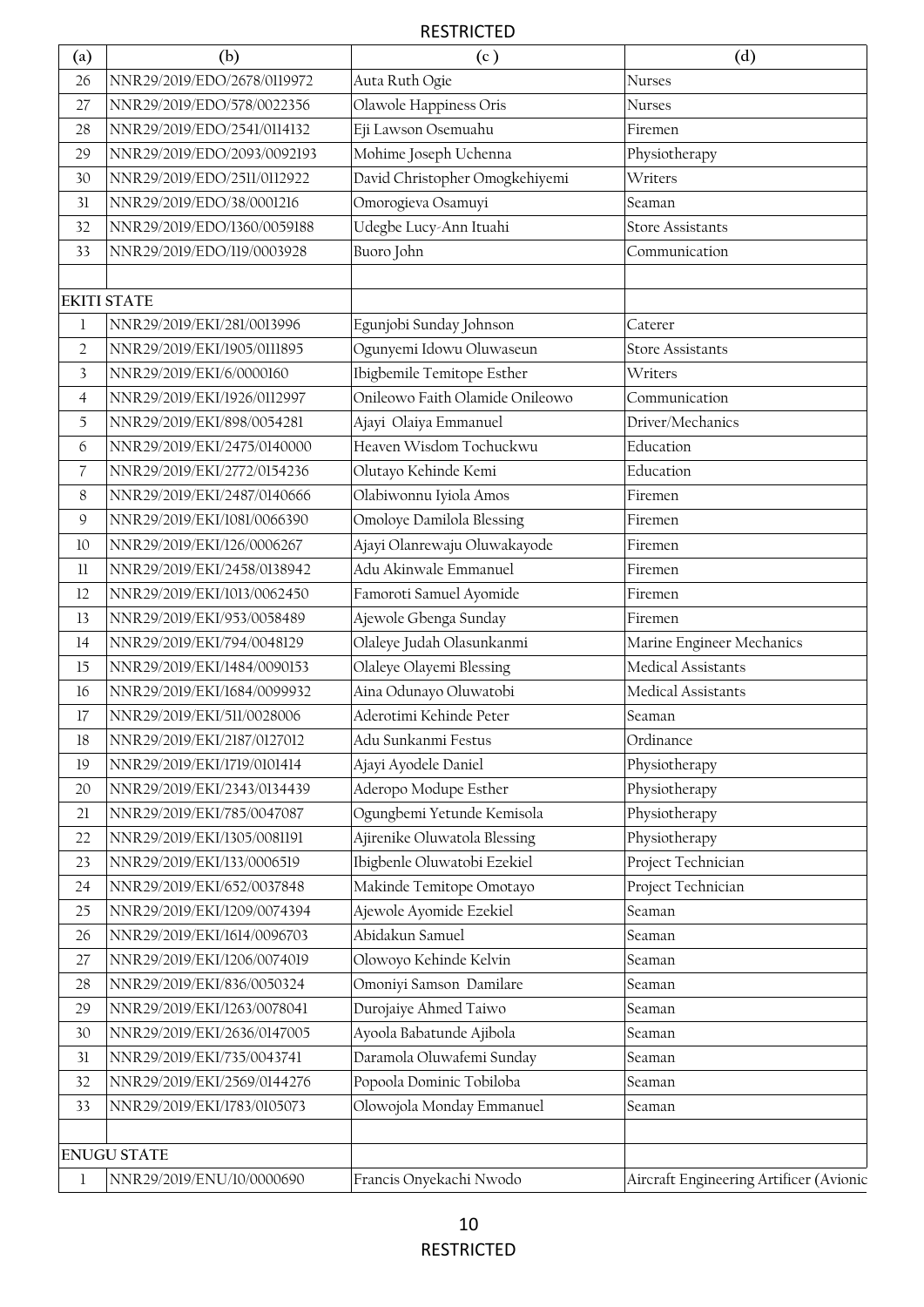| $\left( a\right)$       | (b)                         | (c)                          | (d)                          |
|-------------------------|-----------------------------|------------------------------|------------------------------|
| $\overline{2}$          | NNR29/2019/ENU/200/0011511  | Agbo Anthony Nil             | Seaman                       |
| $\overline{\mathbf{3}}$ | NNR29/2019/ENU/857/0049508  | Peter Emmanuel Ebuka         | Seaman                       |
| $\overline{4}$          | NNR29/2019/ENU/138/0007855  | Ani James                    | Seaman                       |
| 5                       | NNR29/2019/ENU/863/0049774  | Azegba Juliet Oluchi         | <b>Store Assistants</b>      |
| 6                       | NNR29/2019/ENU/2914/0156113 | Enemmuo Joy Chisom           | <b>Store Assistants</b>      |
| $\overline{7}$          | NNR29/2019/ENU/2085/0117778 | Chikwendu Amaka Stephanie    | Caterer                      |
| 8                       | NNR29/2019/ENU/979/0057751  | Uzor Sunday Oliver           | Caterer                      |
| $\mathsf{Q}$            | NNR29/2019/ENU/336/0019570  | Ezugwu Chinweokwu Blessing   | Caterer                      |
| 10                      | NNR29/2019/ENU/385/0022354  | Udeh Chinenye Deborah        | Caterer                      |
| 11                      | NNR29/2019/ENU/267/0015376  | Njoku Promise Chidimma       | Communication                |
| 12                      | NNR29/2019/ENU/773/0045025  | Edeh Ephraim Ameachi         | Communication                |
| 13                      | NNR29/2019/ENU/1642/0094532 | Uroko Sunday                 | Computer                     |
| 14                      | NNR29/2019/ENU/2783/0151718 | Eze Benjamin Sunday          | Driver/Mechanics             |
| 15                      | NNR29/2019/ENU/1879/0107528 | Amobi Victor                 | Driver/Mechanics             |
| 16                      | NNR29/2019/ENU/1076/0063900 | Amalu Raph Obinna            | Fireman                      |
| 17                      | NNR29/2019/ENU/2496/0138565 | Ezema Kingsley Chimezie      | Firemen                      |
| 18                      | NNR29/2019/ENU/84/0005003   | Atu Queendaline N            | Information Technology       |
| 19                      | NNR29/2019/ENU/1921/0109434 | Madu Chukwuebuka Victor      | Project Technician           |
| 20                      | NNR29/2019/ENU/497/0029919  | Ozoaham Ogochukwu Pascahline | Journalist                   |
| 21                      | NNR29/2019/ENU/2363/0132765 | Okanya Camilus Ifeanyi       | Marine Engineering Mechanics |
| 22                      | NNR29/2019/ENU/1578/0091545 | Amoke Kingsley Chibuike      | Medical Assistants           |
| 23                      | NNR29/2019/ENU/2283/0128277 | Agbo Ogechukwu Deborah       | Medical Assistants           |
| 24                      | NNR29/2019/ENU/384/0022317  | Manu Chidiebere Cynthia      | Medical Assistants           |
| 25                      | NNR29/2019/ENU/247/0014551  | Otakagu Chidimma Mary        | Medical Assistants           |
| 26                      | NNR29/2019/ENU/743/0043650  | Onyebuchi Charity Ifeoma     | Physiotherapy                |
| 27                      | NNR29/2019/ENU/495/0029754  | Uzoenyi Jude Chisom          | Project Technician           |
| 28                      | NNR29/2019/ENU/430/0025179  | Ugwu Calister Chiakonam      | PTI                          |
| 29                      | NNR29/2019/ENU/849/0049129  | Okafor Joshua Chibuzor       | Seaman                       |
| 30                      | NNR29/2019/ENU/737/0043246  | Okonkwo Michael Chidera      | Seaman                       |
| 31                      | NNR29/2019/ENU/1894/0108359 | Ani Mitchel Ekpete           | Seaman                       |
| 32                      | NNR29/2019/ENU/2618/0143621 | Emeka Chidera Christian      | Seaman                       |
| 33                      | NNR29/2019/ENU/2617/0143571 | Nzeagwu Stephen Chukwudi     | Seaman                       |

| FCT            |                             |                             |                           |
|----------------|-----------------------------|-----------------------------|---------------------------|
| 1              | NNR29/2019/FCT/315/0025229  | Ibrahim Dogara Shekwobagu   | Automobile Mechanics      |
| $\overline{2}$ | NNR29/2019/FCT/1919/0150085 | Joseph Lois                 | Caterer                   |
| 3              | NNR29/2019/FCT/399/0031466  | Philemon Joshua Shekwonyadu | Education                 |
| $\overline{4}$ | NNR29/2019/FCT/1681/0129514 | Ukpukpen Demian Afebende    | Firemen                   |
| 5              | NNR29/2019/FCT/386/0030876  | Musa Farida                 | Writers                   |
| 6              | NNR29/2019/FCT/190/0015564  | Okpanachi Solomon           | Firemen                   |
| 7              | NNR29/2019/FCT/1432/0108409 | Mameh Fabio                 | Marine Engineer Mechanics |
| 8              | NNR29/2019/FCT/622/0048701  | Libi Benjamin Benson        | Writers                   |
| 9              | NNR29/2019/FCT/209/0017097  | Clement Godwin None         | Medical Assistants        |
| 10             | NNR29/2019/FCT/734/0057896  | Usman Abubakar Ajeh         | Seaman                    |
| 11             | NNR29/2019/FCT/270/0022352  | Bitrus Rosemary Sawunya     | <b>PTI</b>                |
| 12             | NNR29/2019/FCT/1647/0126776 | Bashir Usman                | Seaman                    |
|                |                             |                             |                           |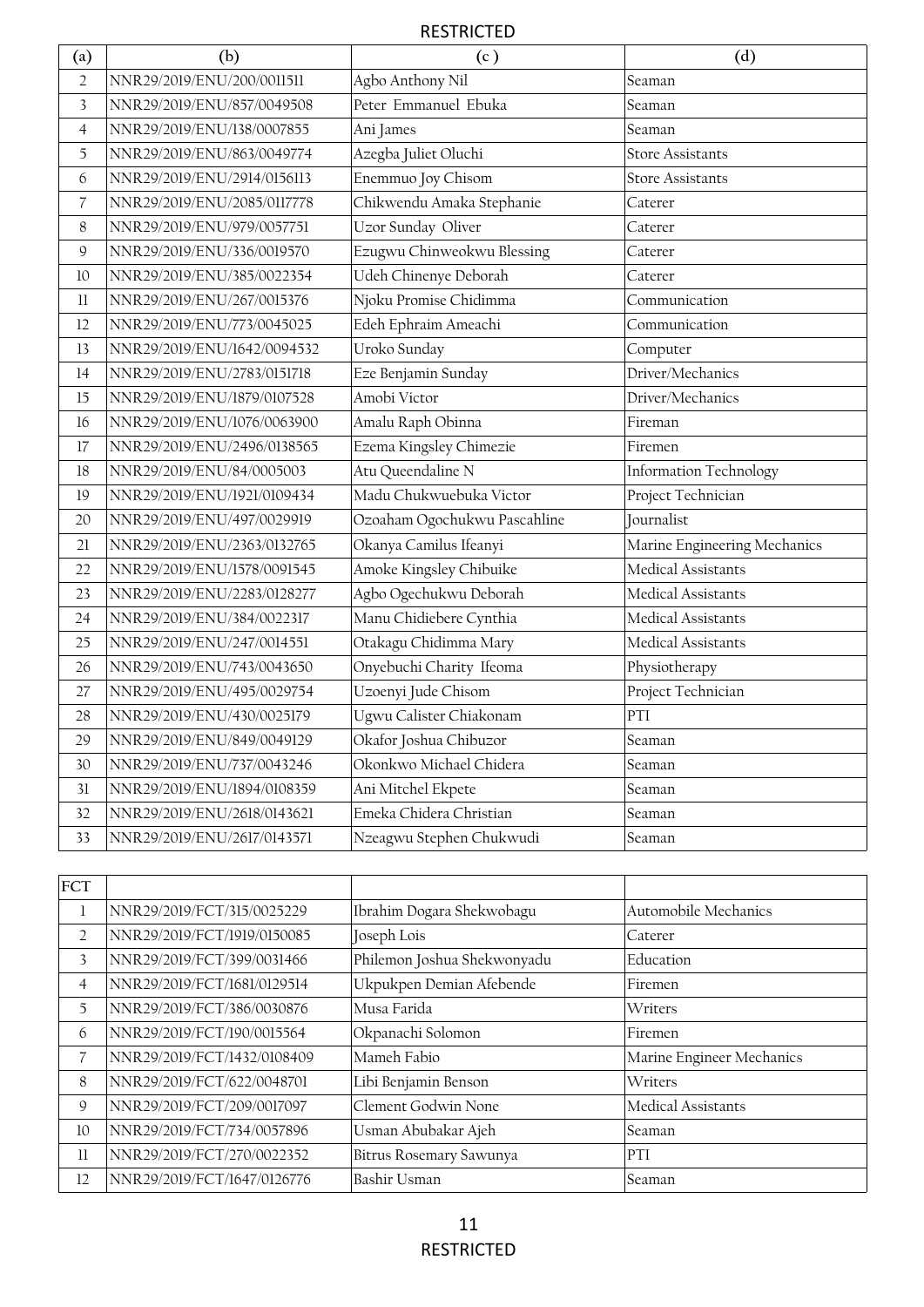| $\left( \text{a}\right)$ | (b)                         | (c)                      | (d)                         |
|--------------------------|-----------------------------|--------------------------|-----------------------------|
| 13                       | NNR29/2019/FCT/1809/0141163 | Adogah Prince Victor     | Seaman                      |
| 14                       | NNR29/2019/FCT/2039/0159391 | Ogbleba Oloche Daniel    | Seaman                      |
| 15                       | NNR29/2019/FCT/1719/0132116 | James Godliveth .O       | <b>Store Assistants</b>     |
| 16                       | NNR29/2019/FCT/364/0029308  | Samuel Festus            | Seaman                      |
| 17                       | NNR29/2019/FCT/691/0054097  | Gambo Mark Stephen       | Seaman                      |
| 18                       | NNR29/2019/FCT/21/0001426   | Ayuba Genesis Galadima   | Seaman                      |
| 19                       | NNR29/2019/FCT/1795/0140224 | Michael John             | Seaman                      |
| 20                       | NNR29/2019/FCT/2024/0158566 | Idris Abubakar           | Seaman                      |
|                          |                             |                          |                             |
|                          | <b>GOMBE STATE</b>          |                          |                             |
| 1                        | NNR29/2019/GOM/1700/0082075 | Bala Lazarus             | Education                   |
| $\overline{2}$           | NNR29/2019/GOM/2661/0134972 | Yakubu Yahaya            | Caterer                     |
| $\overline{\mathbf{3}}$  | NNR29/2019/GOM/1654/0080147 | Maisaje Bilyaminu        | Firemen                     |
| $\overline{4}$           | NNR29/2019/GOM/1147/0054241 | Jonathan Joel            | Firemen                     |
| 5                        | NNR29/2019/GOM/945/0044281  | Sani Samuel Nigo         | Marine Engineer Mechanics   |
| 6                        | NNR29/2019/GOM/2507/0124521 | Sani Sadeeq Baba         | Medical Assistants          |
| $\overline{7}$           | NNR29/2019/GOM/264/0011610  | Istifanus Daniel Ben     | Project Technician          |
| 8                        | NNR29/2019/GOM/1476/0072674 | Godobe Usman             | Seaman                      |
| 9                        | NNR29/2019/GOM/2219/0108935 | Philemon Racheal Wunti   | Communication               |
| 10                       | NNR29/2019/GOM/1888/0091923 | Yakubu Jethro            | Seaman                      |
| $11\,$                   | NNR29/2019/GOM/1217/0057676 | Alyuna Emmanuel Charles  | Seaman                      |
| 12                       | NNR29/2019/GOM/1294/0061445 | Bala Sunday              | Seaman                      |
| 13                       | NNR29/2019/GOM/1296/0061488 | Audu Ananias Shongom     | Seaman                      |
| 14                       | NNR29/2019/GOM/1301/0061679 | Kusel Danzaria           | Seaman                      |
| 15                       | NNR29/2019/GOM/2822/0145116 | Shedrack Sati            | Seaman                      |
| 16                       | NNR29/2019/GOM/820/0038882  | Ayuba Samaila Kampani    | Seaman                      |
| 17                       | NNR29/2019/GOM/1564/0077277 | Emmanuel Goliath Chaduma | Seaman                      |
| $18\,$                   | NNR29/2019/GOM/1769/0085398 | Bala Mary                | Writers                     |
| 19                       | NNR29/2019/GOM/1606/0078977 | Japhet Jelord            | Seaman                      |
| 20                       | NNR29/2019/GOM/1841/0089306 | Gayus Jinfauwi           | Seaman                      |
| 21                       | NNR29/2019/GOM/938/0044149  | Likita Beninsin          | <b>Store Assistants</b>     |
| 22                       | NNR29/2019/GOM/43/0001930   | Caleb Nehemiah Manzo     | <b>Survey Recorders</b>     |
| 23                       | NNR29/2019/GOM/1992/0097498 | Saleh Adun               | Weapon Electrical Mechanics |
| 24                       | NNR29/2019/GOM/992/0046819  | Tof Blessing Nancy       | Writers                     |
| 25                       | NNR29/2019/GOM/1082/0051448 | Esborne Helen            | Writers                     |
| 26                       | NNR29/2019/GOM/2212/0108467 | Umaru Dorcas Jamade      | Education                   |
| 27                       | NNR29/2019/GOM/1240/0058700 | Abenison Madugu Anigo    | Education                   |
| 28                       | NNR29/2019/GOM/88/0004020   | Luka Emmanuel            | Medical Assistants          |
| 29                       | NNR29/2019/GOM/2059/0100671 | Nisini Murgan Dankobo    | Medical Assistants          |
| 30                       | NNR29/2019/GOM/75/0003286   | Langashi Yikun Babajika  | Seaman                      |
| 31                       | NNR29/2019/GOM/1751/0084665 | Baranda Deborah          | Writers                     |
| 32                       | NNR29/2019/GOM/988/0046578  | Gideon Abigail Jennifer  | Writers                     |
| 33                       | NNR29/2019/GOM/647/0030461  | Haskainu Luka Lethele    | Seaman                      |

| <b>IMO STATE</b> |                             |                           |         |
|------------------|-----------------------------|---------------------------|---------|
|                  | NNR29/2019/IMO/2251/0095270 | Chikere Victor Onvemauche | Laterer |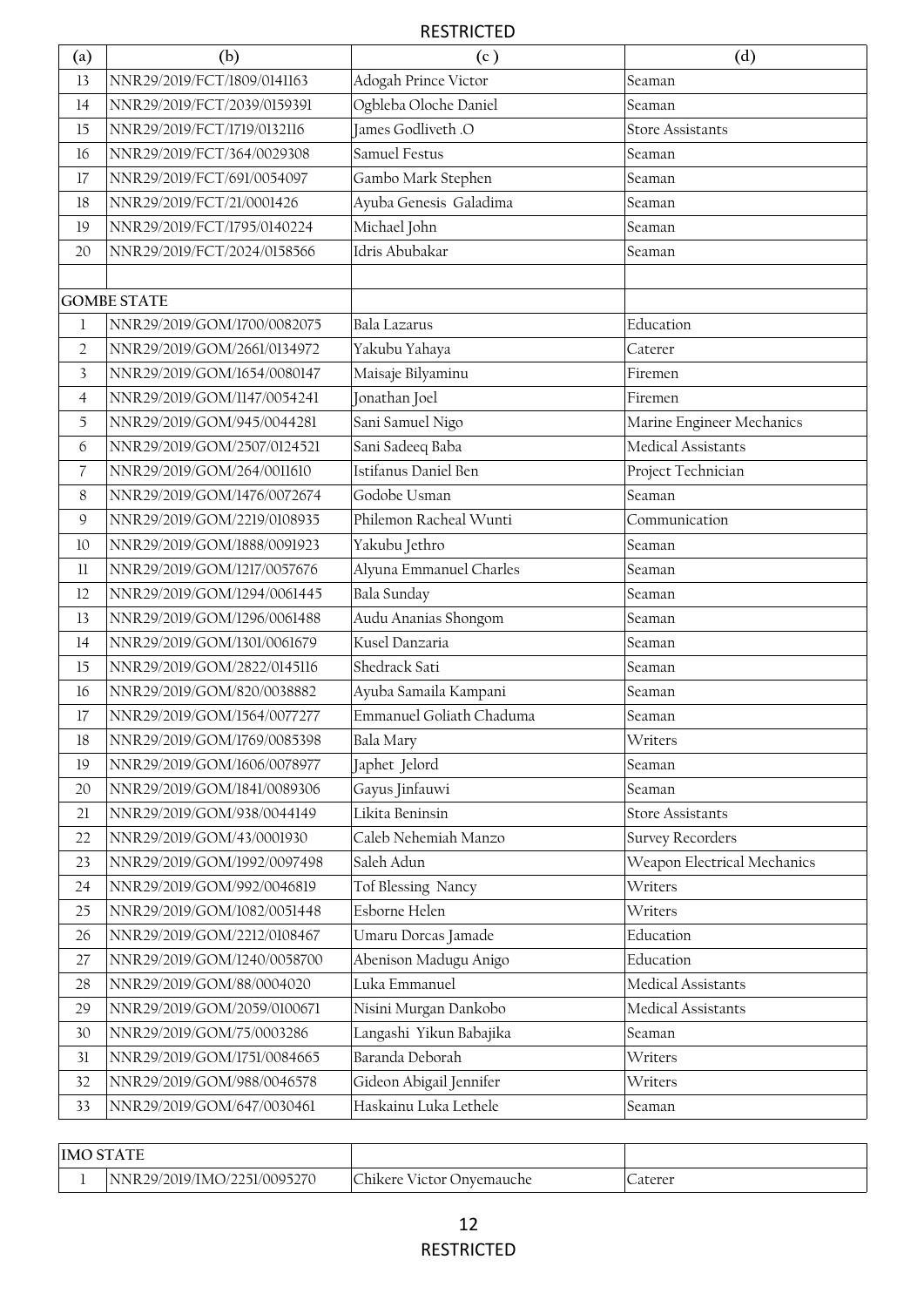| $\left( a\right)$        | (b)                         | (c)                          | (d)                                     |
|--------------------------|-----------------------------|------------------------------|-----------------------------------------|
| $\overline{2}$           | NNR29/2019/IMO/2742/0114083 | Osuji Prince Oluebube        | Dockyard Mechanics                      |
| $\overline{3}$           | NNR29/2019/IMO/2473/0103700 | Nwanchukwu Kelechi Emmanuel  | Firemen                                 |
| $\overline{4}$           | NNR29/2019/IMO/1629/0070302 | Osuji Chukwudi               | PTI                                     |
| 5                        | NNR29/2019/IMO/3471/0141385 | Osuji Juliana Chidinma       | PTI                                     |
| 6                        | NNR29/2019/IMO/2341/0098737 | Ujunwa Nnaemeka Sunny        | Seaman                                  |
| $\overline{\mathcal{C}}$ | NNR29/2019/IMO/3338/0137141 | Ogu Joshua Udochukwu         | Seaman                                  |
| $\,8$                    | NNR29/2019/IMO/794/0032270  | Nkwocha Ebenezer Nnadozie    | Seaman                                  |
| 9                        | NNR29/2019/IMO/402/0016261  | Echibe Solomon Ifeanyi       | Seaman                                  |
| 10                       | NNR29/2019/IMO/1352/0059243 | Onwunali Christian Emeka     | Seaman                                  |
| 11                       | NNR29/2019/IMO/2982/0122513 | Ohams Victor Favour          | Seaman                                  |
| 12                       | NNR29/2019/IMO/1394/0060849 | Dioh Queen                   | Seaman                                  |
| 13                       | NNR29/2019/IMO/3918/0155784 | Ibewuike Stanley Chinagorom  | <b>Store Assistants</b>                 |
| 14                       | NNR29/2019/IMO/457/0017885  | Amaechi Chimezie Raymond     | Weapon Electrical Artificer             |
| 15                       | NNR29/2019/IMO/1969/0084019 | Akaleme Chukwuemeka Jeremiah | Seaman                                  |
| 16                       | NNR29/2019/IMO/534/0021653  | Akuchie Collins Chinedu      | <b>Store Assistants</b>                 |
| 17                       | NNR29/2019/IMO/1032/0044948 | Egwim Onyekachi Jarlove      | Driver/Mechanics                        |
| 18                       | NNR29/2019/IMO/478/0018554  | Ogu Emmanuel Boniface        | Driver/Mechanics                        |
| 19                       | NNR29/2019/IMO/1294/0056351 | Olua Arinze Emmanuel         | Automobile Mechanics                    |
| 20                       | NNR29/2019/IMO/678/0026944  | Ekechukwu Smart Chukwudi     | Caterer                                 |
| 21                       | NNR29/2019/IMO/3130/0128465 | Njoku Chidalu                | Caterer                                 |
| 22                       | NNR29/2019/IMO/183/0006402  | Iwuagwu Gideon               | Marine Engineer Mechanics               |
| 23                       | NNR29/2019/IMO/3454/0140819 | Dominic Chinaemerem Joel     | Seaman                                  |
| 24                       | NNR29/2019/IMO/1075/0046820 | Nnabuihe Ifeanyi Prosper     | Firemen                                 |
| 25                       | NNR29/2019/IMO/2032/0086649 | Nwoke Justice Chidubem       | Seaman                                  |
| 26                       | NNR29/2019/IMO/3294/0135370 | Anyanwu Johnbosco Onyekachi  | Aircraft Engineering Artificer (Airfram |
| 27                       | NNR29/2019/IMO/3416/0139796 | Nwaegbu Vincent Chinazor     | Hull Engineer Artificer                 |
| 28                       | NNR29/2019/IMO/1360/0059651 | Nwokedi Winnie Chikodi       | Seaman                                  |
| 29                       | NNR29/2019/IMO/3015/0124193 | Ejiogu Ihuoma Glory          | Medical Assistants                      |
| 30                       | NNR29/2019/IMO/549/0022147  | Nnadi Miracle Ngozi          | Writers                                 |
| 31                       | NNR29/2019/IMO/3451/0140710 | Dominic Chukwubuikem Dominic | Seaman                                  |
| 32                       | NNR29/2019/IMO/595/0023768  | Nnodim Justice Obinna        | Seaman                                  |
| 33                       | NNR29/2019/IMO/2858/0118034 | Ogele Everistus Ikechukwu    | Seaman                                  |

|                | <b>JIGAWA STATE</b>         |                   |                           |
|----------------|-----------------------------|-------------------|---------------------------|
| 1              | NNR29/2019/JIG/1652/0090955 | Ahmed Usman       | Marine Engineer Mechanics |
| $\overline{2}$ | NNR29/2019/JIG/594/0035697  | Ismail Muhammad   | Automobile Mechanics      |
| 3              | NNR29/2019/JIG/1418/0080077 | Sale Mutari       | Communication             |
| $\overline{4}$ | NNR29/2019/JIG/1519/0085034 | Abdulkadir Nasiru | Driver/Mechanics          |
| 5              | NNR29/2019/JIG/1412/0079816 | Muhammad Zangina  | Education                 |
| 6              | NNR29/2019/JIG/2605/0142628 | Haruna Yunana     | Education                 |
| $\overline{7}$ | NNR29/2019/JIG/2623/0143159 | Ahmad Shamsi      | Firemen                   |
| 8              | NNR29/2019/JIG/1876/0104222 | Abdulrazak Ashiru | Firemen                   |
| 9              | NNR29/2019/JIG/2783/0153214 | Ahmad Abubakar    | Firemen                   |
| 10             | NNR29/2019/JIG/482/0029620  | Muhammad Abdul    | Firemen                   |
| 11             | NNR29/2019/JIG/253/0016991  | Salisu Ibrahim    | Firemen                   |
| 12             | NNR29/2019/JIG/2650/0145104 | Abubakar Murtala  | Firemen                   |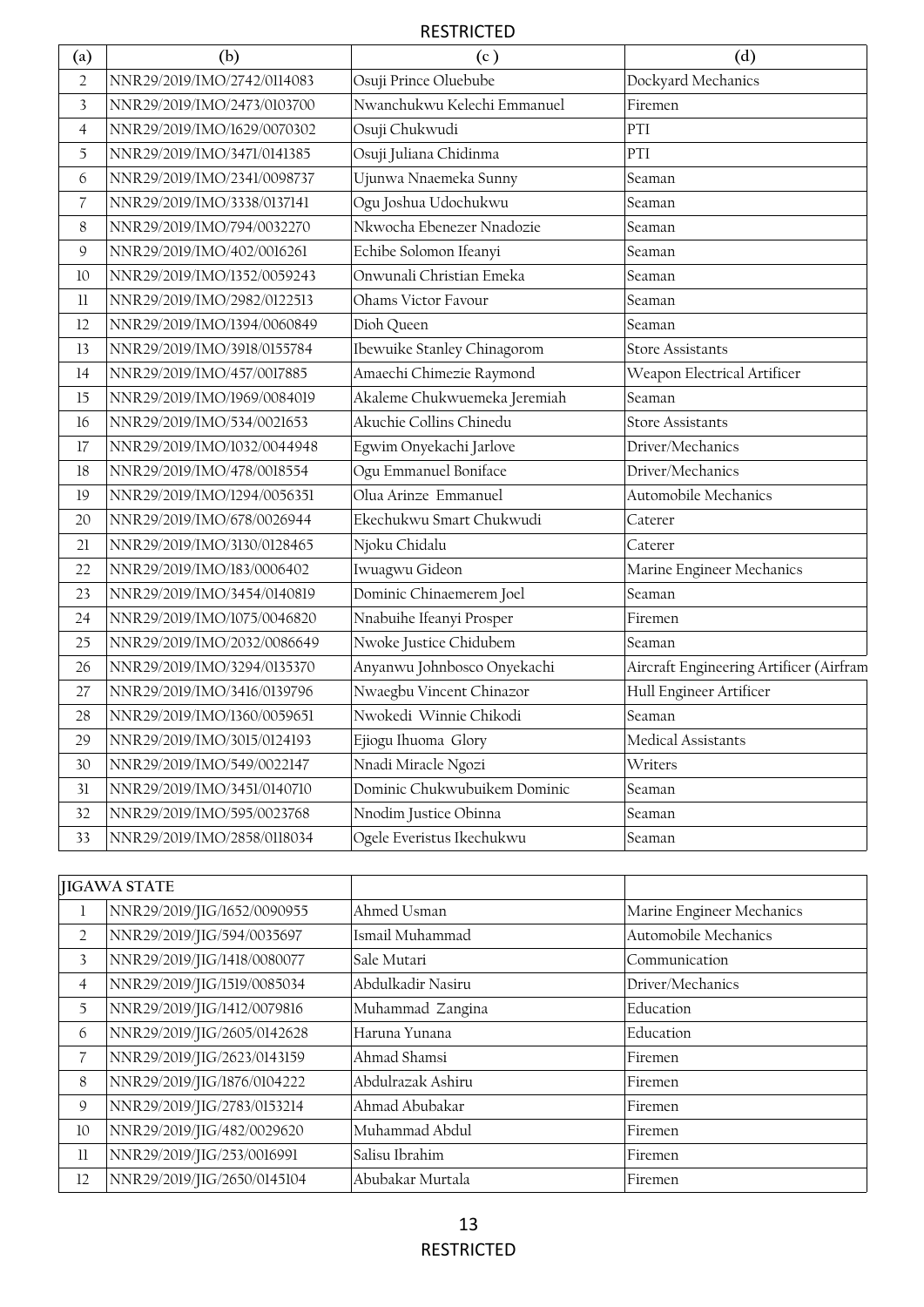| $\left( \text{a}\right)$ | (b)                                                        | (c)                             | (d)                                       |
|--------------------------|------------------------------------------------------------|---------------------------------|-------------------------------------------|
| 13                       | NNR29/2019/JIG/335/0021184                                 | Shehu Salisu                    | <b>Information Technology</b>             |
| 14                       | NNR29/2019/JIG/907/0050320                                 | Muhammad Habibu                 | Marine Engineer Mechanics                 |
| 15                       | NNR29/2019/JIG/745/0041884                                 | Lawan Salihu Suraja             | Medical Assistants                        |
| 16                       | NNR29/2019/JIG/2092/0115575                                | Ayuba Abdullahi                 | Medical Records                           |
| 17                       | NNR29/2019/JIG/42/0002739                                  | Bala Sani                       | Ordinance                                 |
| 18                       | NNR29/2019/JIG/949/0053560                                 | Samaila Usman                   | Physiotherapy                             |
| 19                       | NNR29/2019/JIG/2307/0128406                                | Abdulhamid Uzairu               | PTI                                       |
| 20                       | NNR29/2019/JIG/1712/0094363                                | Abubakar Mohammed Ahmed         | Seaman                                    |
| $21$                     | NNR29/2019/JIG/954/0053923                                 | Umar Mohammed                   | Seaman                                    |
| 22                       | NNR29/2019/JIG/2753/0150555                                | Haruna Muhammad                 | Seaman                                    |
| 23                       | NNR29/2019/JIG/1040/0059413                                | Abdulkarim Hilalu               | Seaman                                    |
| 24                       | NNR29/2019/JIG/1367/0078259                                | Abubakar Ibrahim M              | Seaman                                    |
| 25                       | NNR29/2019/JIG/1013/0057263                                | Bashir Muhammad                 | Seaman                                    |
| 26                       | NNR29/2019/JIG/38/0002534                                  | Salisu Ahmed Abdullahi          | Seaman                                    |
| 27                       | NNR29/2019/JIG/2886/0158643                                | Kamal Mustapha                  | Seaman                                    |
| 28                       | NNR29/2019/JIG/2637/0144313                                | Ibrahim Said M                  | Seaman                                    |
| 29                       | NNR29/2019/JIG/2788/0153529                                | Yahaya Harrisu                  | Seaman                                    |
| 30                       | NNR29/2019/JIG/903/0050200                                 | Jibrin Lawan                    | Seaman                                    |
| 31                       | NNR29/2019/JIG/116/0007979                                 | Shuaibu Haruna                  | Seaman                                    |
| 32                       | NNR29/2019/JIG/1078/0061378                                | Wada Musa Abbas                 | Firemen                                   |
| 33                       | NNR29/2019/JIG/765/0042657                                 | Ibrahim Sani Abubakar           | Firemen                                   |
|                          |                                                            |                                 |                                           |
|                          | <b>KADUNA STATE</b>                                        |                                 |                                           |
| 1                        | NNR29/2019/KAD/6896/0112252                                | Oseni Elijah                    | Bandsman                                  |
| $\overline{2}$           | NNR29/2019/KAD/1716/0028127                                | Sheyin Benjamin Emmanuel        | Computer                                  |
| 3                        | NNR29/2019/KAD/6420/0104148                                | Yahuza Musa                     | Education                                 |
| $\overline{4}$           | NNR29/2019/KAD/2336/0038594                                | Aminu Fahad                     | Firemen                                   |
| 5                        | NNR29/2019/KAD/2158/0035692                                | Badugu Samuel Clement           | Firemen                                   |
| 6                        | NNR29/2019/KAD/2960/0048125                                | Akintade Collins                | Firemen                                   |
| $\overline{\mathcal{L}}$ | NNR29/2019/KAD/1897/0031720                                | Abdullahi Saddam                | <b>Information Technology</b>             |
| $8\,$                    | NNR29/2019/KAD/5214/0083348                                | Hassan Aliyu<br>Gabriela Bitrus | Journalist                                |
| 9                        | NNR29/2019/KAD/2866/0046311                                | Thaddeus Carol                  | Marine Engineering Mechanics<br>Ordinance |
| 10<br>$11\,$             | NNR29/2019/KAD/8290/0136742<br>NNR29/2019/KAD/9317/0154410 | Yakubu Joshua                   | Project Technician                        |
| 12                       | NNR29/2019/KAD/4611/0073562                                | Isah Hussaini                   | PTI                                       |
| 13                       | NNR29/2019/KAD/6966/0113487                                | Moses Joseph                    | Seaman                                    |
| 14                       | NNR29/2019/KAD/1466/0024172                                | Jimmy Sunday David              | Seaman                                    |
| $15\,$                   | NNR29/2019/KAD/7260/0118700                                | Saleh Muhammed                  | Seaman                                    |
| 16                       | NNR29/2019/KAD/6747/0110028                                | Akas Samuel                     | Seaman                                    |
| 17                       | NNR29/2019/KAD/1828/0030349                                | Suleiman Ibrahim Dantata        | Seaman                                    |
| 18                       | NNR29/2019/KAD/2654/0042431                                | Rufai Gazali                    | Seaman                                    |
| $19$                     | NNR29/2019/KAD/3177/0051178                                | Khamis Abdullahi                | Seaman                                    |
| 20                       | NNR29/2019/KAD/2418/0039655                                | Suleiman Abdulrahman            | Seaman                                    |
| 21                       | NNR29/2019/KAD/7455/0122574                                | Danlami Victor                  | <b>Store Assistants</b>                   |
| 22                       | NNR29/2019/KAD/114/0001874                                 | Iliya Miracle                   | Writers                                   |
| 23                       | NNR29/2019/KAD/5604/0090529                                | Barde Habila Victor             | Seaman                                    |
|                          |                                                            |                                 |                                           |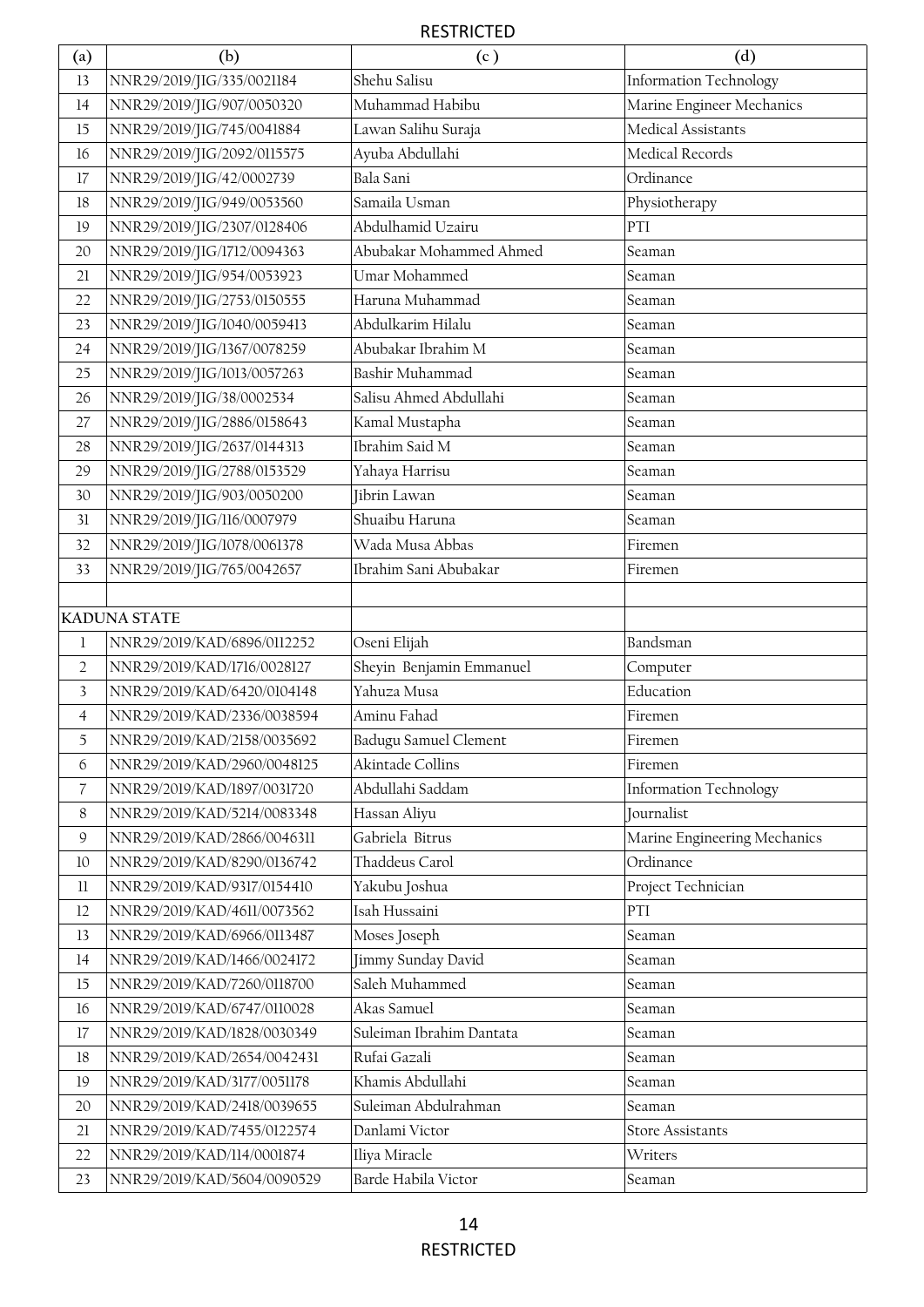| (a)                     | (b)                         | (c)                        | (d)                       |
|-------------------------|-----------------------------|----------------------------|---------------------------|
| 24                      | NNR29/2019/KAD/4378/0069282 | Fumen Confidence Indah     | Seaman                    |
| 25                      | NNR29/2019/KAD/7833/0128855 | Adamu Kabiru               | Dockyard Mechanics        |
| 26                      | NNR29/2019/KAD/273/0004668  | Ladan Ali                  | Seaman                    |
| 27                      | NNR29/2019/KAD/6339/0102729 | Shuaibu Rabiu A            | Seaman                    |
| 28                      | NNR29/2019/KAD/6883/0112005 | Ladan Justina Dauda        | Medical Assistants        |
| 29                      | NNR29/2019/KAD/5566/0089780 | Ibrahim Halima             | <b>Store Assistants</b>   |
| 30                      | NNR29/2019/KAD/4557/0072398 | John Happiness Indip       | <b>Store Assistants</b>   |
| 31                      | NNR29/2019/KAD/9234/0152678 | Dogo Andrew Kazzahchat     | Nurses                    |
| 32                      | NNR29/2019/KAD/6468/0105204 | Daniel Jude                | Writers                   |
| 33                      | NNR29/2019/KAD/1178/0019748 | Ladan Justin Bishara       | Seaman                    |
|                         |                             |                            |                           |
|                         | <b>KANO STATE</b>           |                            |                           |
| 1                       | NNR29/2019/KAN/17/0000557   | Haruna Shehu               | Driver/Mechanics          |
| $\overline{2}$          | NNR29/2019/KAN/3474/0115522 | Shehu Shamsudeen           | Seaman                    |
| $\overline{\mathbf{3}}$ | NNR29/2019/KAN/1240/0036424 | Muhammed Jibril            | Bandsman                  |
| $\overline{4}$          | NNR29/2019/KAN/4506/0158065 | Musa Abubakar              | Communication             |
| 5                       | NNR29/2019/KAN/1272/0037486 | Danjuma Isah Yusuf         | Education                 |
| 6                       | NNR29/2019/KAN/1194/0034668 | Usman Anas Danbaba         | Education                 |
| $\overline{7}$          | NNR29/2019/KAN/110/0003256  | Abubakar Salamuddeen       | Education                 |
| 8                       | NNR29/2019/KAN/2813/0091403 | Haruna Kabiru              | Seaman                    |
| $\mathsf{Q}$            | NNR29/2019/KAN/8/0000302    | Alhassan Suleiman Muhammed | Firemen                   |
| 10                      | NNR29/2019/KAN/4535/0158386 | Sandra Danbirni Danladi    | Medical Assistants        |
| 11                      | NNR29/2019/KAN/226/0006517  | Danjuma Zubairu            | Seaman                    |
| 12                      | NNR29/2019/KAN/4360/0152238 | Mohammad Abdulsalam        | Journalist                |
| 13                      | NNR29/2019/KAN/615/0017870  | Abdullahi Abubakar Aliyu   | Marine Engineer Mechanics |
| 14                      | NNR29/2019/KAN/248/0007193  | Ibrahim Ahmad Usman        | Medical Assistants        |
| 15                      | NNR29/2019/KAN/992/0028154  | Magaji Isyaku              | Medical Assistants        |
| 16                      | NNR29/2019/KAN/4065/0140160 | Muhammad Ishaq Sani        | Medical Records           |
| 17                      | NNR29/2019/KAN/1508/0043214 | Hamza Jabir Ahmad          | Ordinance                 |
| 18                      | NNR29/2019/KAN/2357/0074592 | Abdallah Annur Ahmad       | Physiotherapy             |
| 19                      | NNR29/2019/KAN/789/0022422  | Isah Muhammad              | Seaman                    |
| 20                      | NNR29/2019/KAN/136/0003797  | Magaji Mustapha            | Seaman                    |
| 21                      | NNR29/2019/KAN/3963/0135191 | Isah Hamza                 | Project Technician        |
| 22                      | NNR29/2019/KAN/4327/0150227 | Abba Sulaiman              | Seaman                    |
| 23                      | NNR29/2019/KAN/572/0016671  | Magaji Aminu Adamu         | Seaman                    |
| 24                      | NNR29/2019/KAN/4539/0158470 | Mohammed Abdulaziz Umar    | Seaman                    |
| 25                      | NNR29/2019/KAN/2296/0073067 | Sani Abba Abubakar         | Seaman                    |
| 26                      | NNR29/2019/KAN/1776/0053501 | Abdulazeez Fahad Shariff   | Seaman                    |
| 27                      | NNR29/2019/KAN/3707/0125849 | Adamu Musa Birma           | Seaman                    |
| 28                      | NNR29/2019/KAN/113/0003335  | Abdullahi Hussaini         | Seaman                    |
| 29                      | NNR29/2019/KAN/216/0006158  | Balarabe Umar              | Seaman                    |
| 30                      | NNR29/2019/KAN/4387/0153288 | Idris Abubakar             | Seaman                    |
| 31                      | NNR29/2019/KAN/2194/0068770 | Bashir Bello Khalid        | Seaman                    |
| 32                      | NNR29/2019/KAN/1413/0041282 | Sani Yusuf                 | Seaman                    |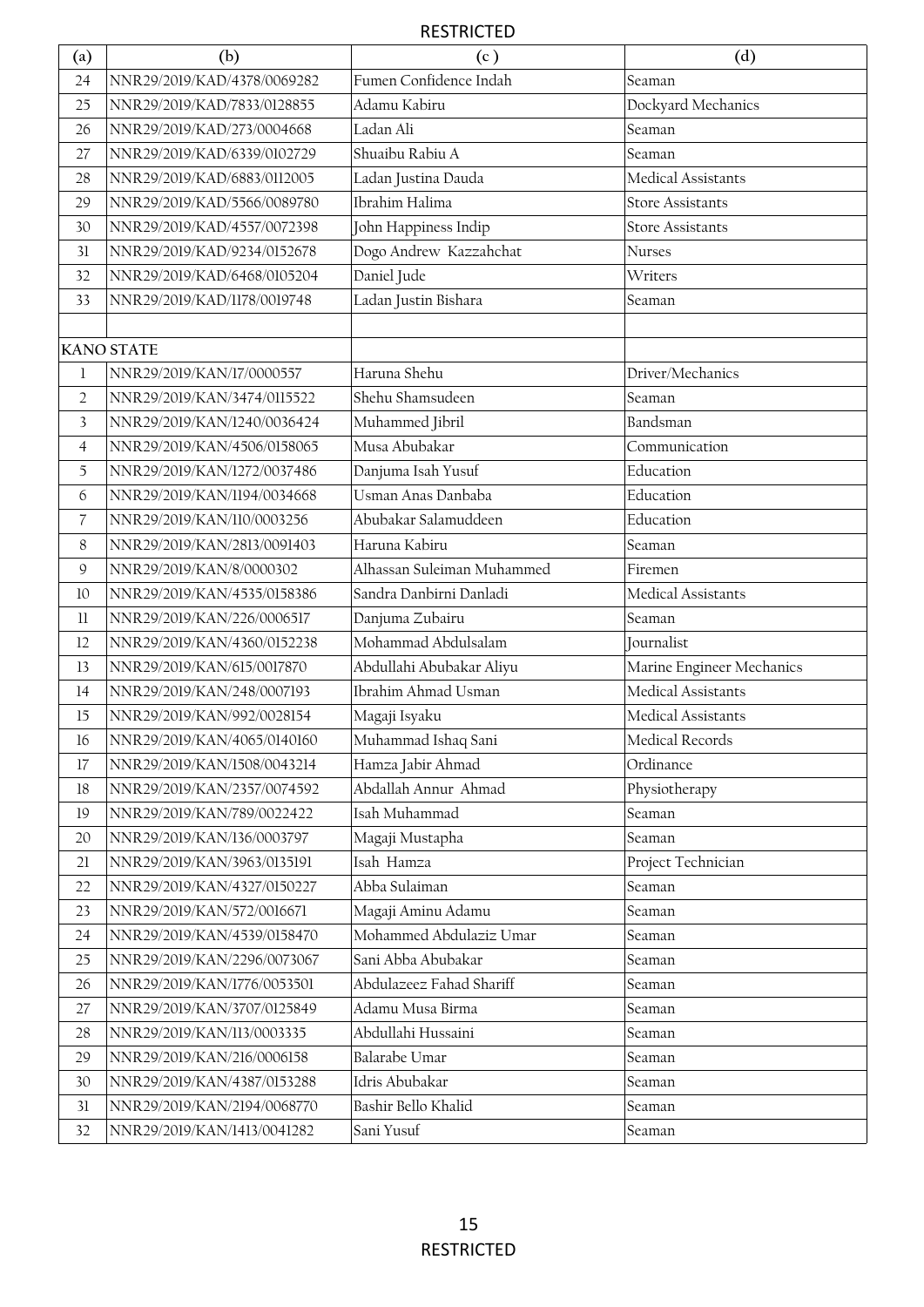| $\left( \text{a}\right)$ | (b)                         | (c)                       | (d)                           |  |  |
|--------------------------|-----------------------------|---------------------------|-------------------------------|--|--|
|                          | <b>KATSINA STATE</b>        |                           |                               |  |  |
| $\mathbf{1}$             | NNR29/2019/KAT/912/0023611  | Lawal Saifullahi Abubakar | Computer                      |  |  |
| $\overline{2}$           | NNR29/2019/KAT/4287/0134440 | Muhammad Abubakar         | Dockyard Mechanics            |  |  |
| $\overline{\mathbf{3}}$  | NNR29/2019/KAT/1461/0038088 | Muhammad Kamal            | Driver/Mechanics              |  |  |
| $\overline{4}$           | NNR29/2019/KAT/190/0003892  | Muhammad Abdulrahman      | Driver/Mechanics              |  |  |
| 5                        | NNR29/2019/KAT/352/0008795  | Ibrahim Barau             | Education                     |  |  |
| 6                        | NNR29/2019/KAT/567/0013914  | Salisu Aliyu              | Education                     |  |  |
| $\overline{7}$           | NNR29/2019/KAT/4534/0145161 | Ibrahim Auwal             | Firemen                       |  |  |
| 8                        | NNR29/2019/KAT/2664/0073949 | Lawal Habibu              | Firemen                       |  |  |
| $\mathsf g$              | NNR29/2019/KAT/1203/0031166 | Shuaibu Yusuf             | Writer                        |  |  |
| 10                       | NNR29/2019/KAT/2441/0065380 | Danladi Babangida         | Firemen                       |  |  |
| 11                       | NNR29/2019/KAT/1822/0047203 | <b>Bishir Aminu</b>       | Firemen                       |  |  |
| 12                       | NNR29/2019/KAT/1684/0042611 | Nura Kabir                | Marine Engineer Mechanics     |  |  |
| 13                       | NNR29/2019/KAT/2695/0074369 | Barnabas Shadrach         | Medical Assistants            |  |  |
| 14                       | NNR29/2019/KAT/3642/0109917 | Lawal Iliyasu             | Medical Records               |  |  |
| 15                       | NNR29/2019/KAT/4957/0160297 | Mohammad Umar             | Seaman                        |  |  |
| 16                       | NNR29/2019/KAT/906/0023438  | Surajo Haruna             | Seaman                        |  |  |
| 17                       | NNR29/2019/KAT/1951/0050791 | Muhammad Shamsuddeen      | Seaman                        |  |  |
| 18                       | NNR29/2019/KAT/1896/0049635 | Jibril Mamuda             | Seaman                        |  |  |
| 19                       | NNR29/2019/KAT/1974/0051616 | Dahiru Usman Bature       | Seaman                        |  |  |
| 20                       | NNR29/2019/KAT/1307/0034190 | Ibrahim Umar Bala         | Seaman                        |  |  |
| 21                       | NNR29/2019/KAT/373/0009422  | Sani Murtala              | Seaman                        |  |  |
| 22                       | NNR29/2019/KAT/22/0000614   | Sani Umar                 | Seaman                        |  |  |
| 23                       | NNR29/2019/KAT/167/0003465  | Nura Nazifi               | Seaman                        |  |  |
| 24                       | NNR29/2019/KAT/2853/0079506 | Isiya Yusuf               | Seaman                        |  |  |
| 25                       | NNR29/2019/KAT/1669/0042460 | Mustapha Umar             | Seaman                        |  |  |
| 26                       | NNR29/2019/KAT/1608/0041378 | Haruna Mohammed           | Communication                 |  |  |
| 27                       | NNR29/2019/KAT/1275/0033456 | Tijjani Abubakar          | Seaman                        |  |  |
| 28                       | NNR29/2019/KAT/794/0020339  | Sani Ibrahim              | Seaman                        |  |  |
| 29                       | NNR29/2019/KAT/2615/0072261 | Yusuf Abdulrashid         | Seaman                        |  |  |
| 30                       | NNR29/2019/KAT/4483/0142793 | Hussaini Ibrahim          | Seaman                        |  |  |
| 31                       | NNR29/2019/KAT/885/0023037  | Ibrahim Hamza             | <b>Information Technology</b> |  |  |
| 32                       | NNR29/2019/KAT/3488/0105147 | Haruna Hajara             | Caterer                       |  |  |
|                          | <b>KEBBI STATE</b>          |                           |                               |  |  |
| $\mathbf{1}$             | NNR29/2019/KEB/2917/0139116 | Mohammed Abubakar         | Caterer                       |  |  |
| $\overline{2}$           | NNR29/2019/KEB/1459/0068736 | Abdullahi Manir           | Caterer                       |  |  |
| $\overline{3}$           | NNR29/2019/KEB/2674/0127295 | Ibrahim Ali               | Communication                 |  |  |
| $\overline{4}$           | NNR29/2019/KEB/232/0013348  | Abubakar Usman            | Computer                      |  |  |
| 5                        | NNR29/2019/KEB/928/0043715  | Umar Abubakar Gwandu      | Education                     |  |  |
| 6                        | NNR29/2019/KEB/1610/0075882 | Francis Racheal           | Education                     |  |  |
| $\overline{7}$           | NNR29/2019/KEB/1005/0047461 | Imam Abdullahi            | Education                     |  |  |
| 8                        | NNR29/2019/KEB/2021/0093656 | Yusuf Usman               | Firemen                       |  |  |
| $\mathsf 9$              | NNR29/2019/KEB/3104/0149379 | Ayuba Ezekiel             | Firemen                       |  |  |
| 10                       | NNR29/2019/KEB/825/0040402  | Salihu Isah               | Firemen                       |  |  |
| 11                       | NNR29/2019/KEB/2397/0113885 | Dishi Maryam Doma         | Journalists                   |  |  |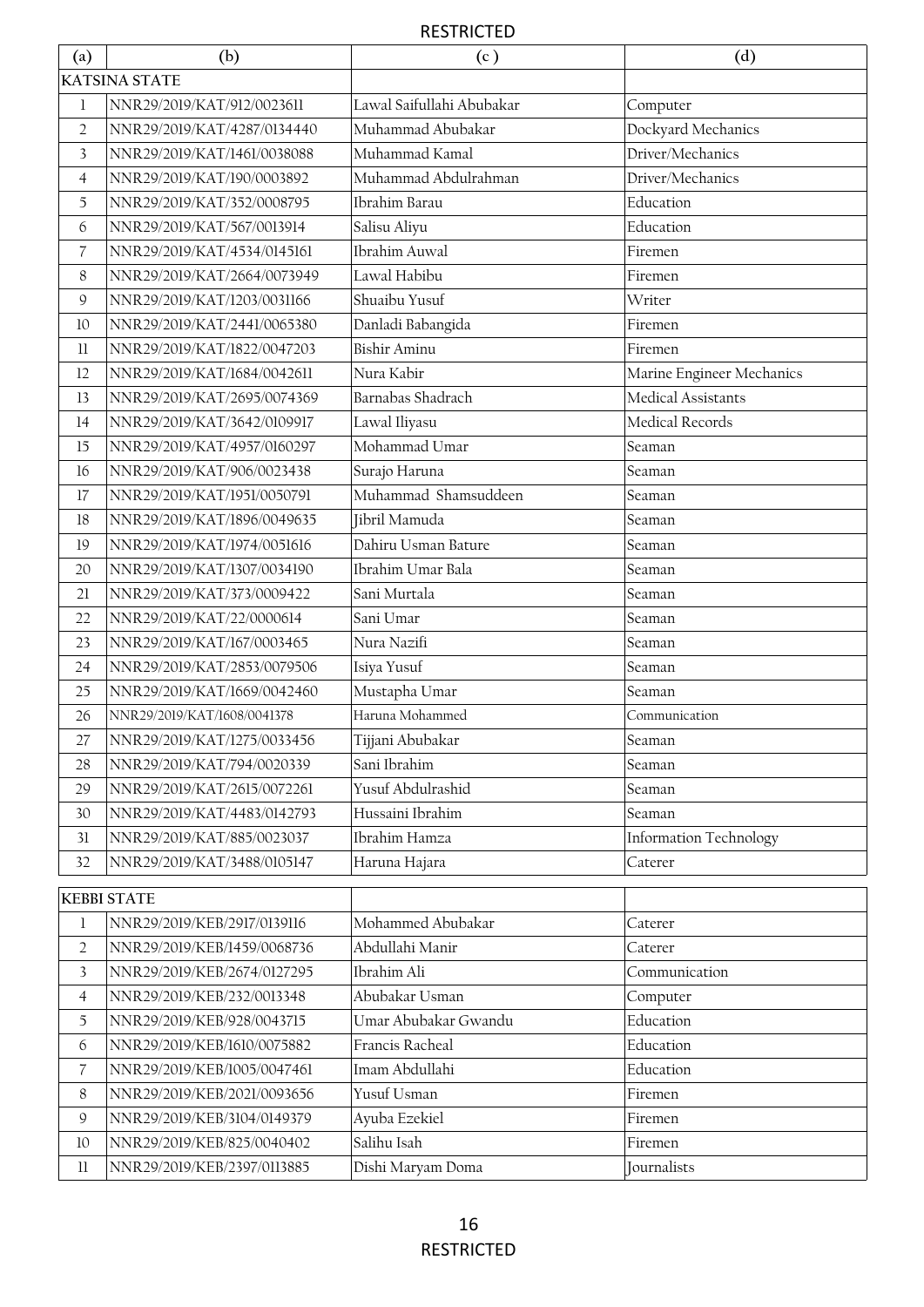| (a)                      | (b)                         | (c)                        | (d)                     |
|--------------------------|-----------------------------|----------------------------|-------------------------|
| 12                       | NNR29/2019/KEB/2446/0116165 | Ishaq Usman                | Marine Engr Mechanics   |
| 13                       | NNR29/2019/KEB/3200/0154653 | Sanusi Walid Babasidi      | Medical Assistants      |
| 14                       | NNR29/2019/KEB/2173/0102385 | Samuel Hannatu Manga       | Medical Assistants      |
| 15                       | NNR29/2019/KEB/1070/0050805 | Aliyu Aliyu Kwaifa         | Physiotherapy           |
| 16                       | NNR29/2019/KEB/2921/0139513 | Garba Umar                 | Physiotherapy           |
| 17                       | NNR29/2019/KEB/1677/0078709 | Usman Ibrahim              | Project Technician      |
| 18                       | NNR29/2019/KEB/2692/0128200 | David Daniel               | Seaman                  |
| 19                       | NNR29/2019/KEB/1261/0059873 | Lawal Ahmad                | Seaman                  |
| 20                       | NNR29/2019/KEB/2463/0117018 | Mohammed Jubril B          | Seaman                  |
| 21                       | NNR29/2019/KEB/3042/0145701 | Abubakar Murtala           | Seaman                  |
| 22                       | NNR29/2019/KEB/781/0039295  | Samuel Shedrack            | Seaman                  |
| 23                       | NNR29/2019/KEB/1010/0047605 | Tanko Emmanuel             | Seaman                  |
| 24                       | NNR29/2019/KEB/791/0039505  | Jonathan Joshua            | Seaman                  |
| 25                       | NNR29/2019/KEB/3009/0144045 | Bawa Lawal                 | Seaman                  |
| 26                       | NNR29/2019/KEB/2840/0134536 | Hunduga Yakubu             | Seaman                  |
| 27                       | NNR29/2019/KEB/2719/0129473 | Musa Mohammed              | Seaman                  |
| 28                       | NNR29/2019/KEB/1266/0060163 | Salihu Nasiru Suleiman     | Seaman                  |
| 29                       | NNR29/2019/KEB/1937/0090277 | Mohammed Rabiu Hassan      | Seaman                  |
| 30                       | NNR29/2019/KEB/473/0024569  | Bello Abdulrahman Muhammad | Seaman                  |
| 31                       | NNR29/2019/KEB/126/0008160  | Musa Nasiru                | Firemen                 |
| 32                       | NNR29/2019/KEB/664/0034000  | Adamu Habibu Kamba         | <b>Store Assistants</b> |
|                          | KOGI STATE                  |                            |                         |
| 1                        | NNR29/2019/KOG/20/0000283   | Omebije Godwin Friday      | Bandsman                |
| $\overline{2}$           | NNR29/2019/KOG/1841/0036820 | Jatto Gloria               | Caterer                 |
| 3                        | NNR29/2019/KOG/4628/0085206 | Alih Samuel                | Education               |
| 4                        | NNR29/2019/KOG/880/0017289  | Adamu Abeni                | Firemen                 |
| 5                        | NNR29/2019/KOG/8030/0143698 | Ali Innocent Patrick       | Firemen                 |
| 6                        | NNR29/2019/KOG/64/0001316   | Haruna Faruk               | Firemen                 |
| $\overline{\mathcal{L}}$ | NNR29/2019/KOG/6400/0115553 | Suleiman Adams             | Firemen                 |
| 8                        | NNR29/2019/KOG/5304/0096582 | Bala Hudu                  | Imam Assistants         |
| $\mathcal{G}$            | NNR29/2019/KOG/2628/0052152 | Comfort Samuel             | Medical Assistants      |
| 10                       | NNR29/2019/KOG/7595/0136172 | Muhammed Abdulwahab        | Medical Assistants      |
| $11\phantom{.0}$         | NNR29/2019/KOG/1238/0024962 | Osamoka Samuel Majekodunmi | Seaman                  |
| 12                       | NNR29/2019/KOG/1000/0019924 | Usman Ibrahim Iyoma        | Seaman                  |
| 13                       | NNR29/2019/KOG/3269/0096178 | Abubakar Usman Ii          | Seaman                  |
| 14                       | NNR29/2019/KOG/5701/0103710 | Sadiq Abdulquddus          | Seaman                  |
| 15                       | NNR29/2019/KOG/6879/0123730 | Paul David Enemakwu        | Seaman                  |
| 16                       | NNR29/2019/KOG/1478/0030016 | Amodu Ojomade              | Seaman                  |
| 17                       | NNR29/2019/KOG/423/0008439  | Yakubu Abdulrahaman        | Seaman                  |
| 18                       | NNR29/2019/KOG/406/0008228  | Achor Thom                 | Seaman                  |
| 19                       | NNR29/2019/KOG/12/0000155   | Damudi Joseph              | Seaman                  |
| 20                       | NNR29/2019/KOG/50/0000911   | Shehu Ojonimi              | Seaman                  |
| 21                       | NNR29/2019/KOG/8619/0154591 | Ibrahim Muhammed Gambo     | Seaman                  |
| 22                       | NNR29/2019/KOG/7529/0135039 | Otitoju Olanike Mercy      | <b>Store Assistants</b> |
| 23                       | NNR29/2019/KOG/111/0002282  | Yusuf Latifa               | <b>Store Assistants</b> |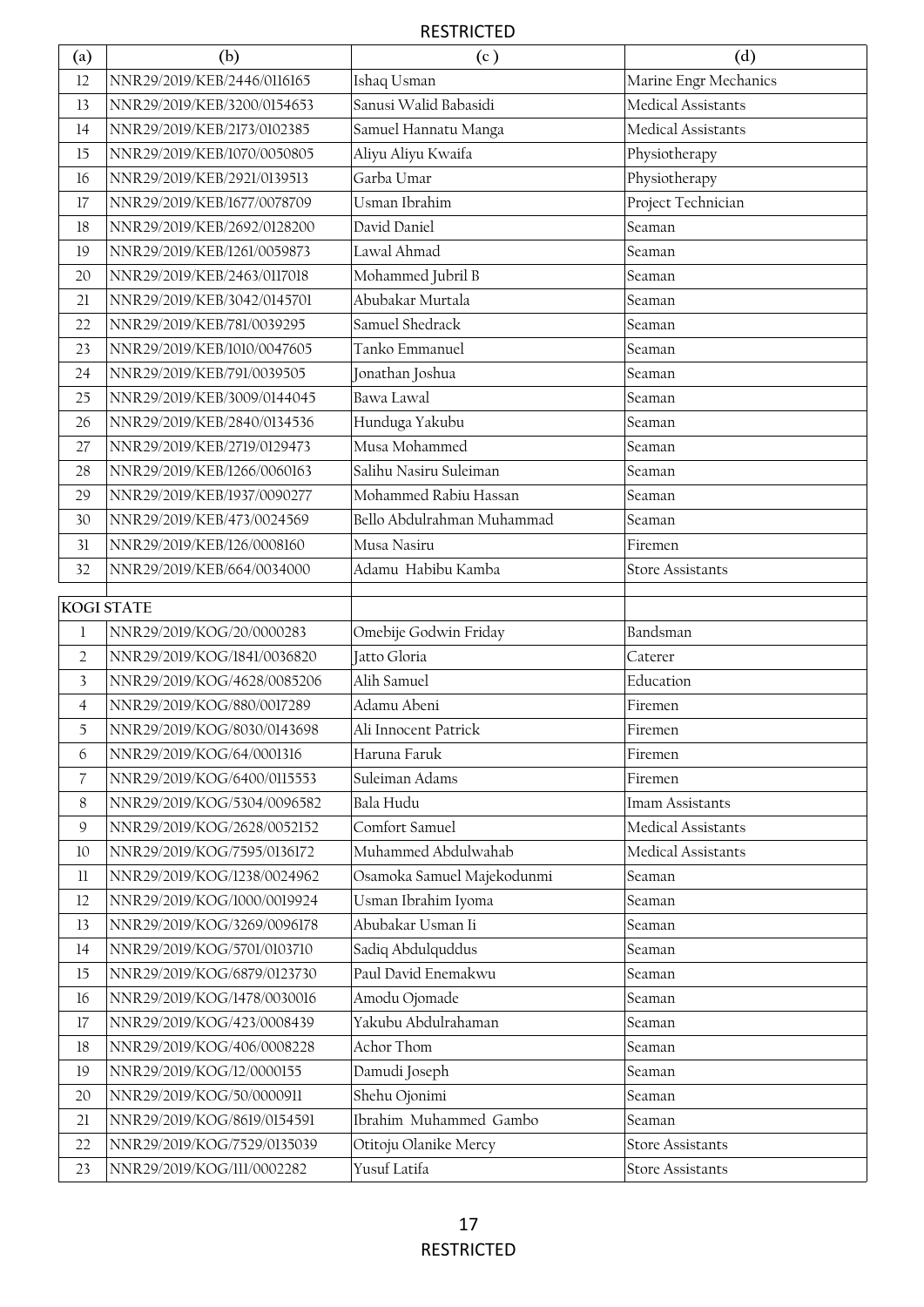| $\left( \text{a}\right)$ | (b)                         | (c )                        | $\rm ^{(d)}$            |
|--------------------------|-----------------------------|-----------------------------|-------------------------|
| 24                       | NNR29/2019/KOG/1876/0037405 | Suleiman Faith              | Writers                 |
| 25                       | NNR29/2019/KOG/4173/0077701 | Ajanaku Titilope Florence   | Physiotherapy           |
| 26                       | NNR29/2019/KOG/4599/0084730 | Sunday Gabriel A            | <b>Store Assistants</b> |
| 27                       | NNR29/2019/KOG/4852/0088622 | Amego Fortune Patrick       | Store Assistants        |
| 28                       | NNR29/2019/KOG/4953/0090654 | Isiaka James Adeku          | <b>Store Assistants</b> |
| 29                       | NNR29/2019/KOG/2718/0053618 | Abdullahi Mercy Ojima       | Seaman                  |
| 30                       | NNR29/2019/KOG/5686/0103532 | Idris Ayuba                 | <b>Store Assistants</b> |
| 31                       | NNR29/2019/KOG/8905/0159946 | Omachonu Chubiyojo Gladness | Education               |
| 32                       | NNR29/2019/KOG/7580/0135978 | Oloruntoba Blessing         | Medical Assistants      |
| 33                       | NNR29/2019/KOG/4033/0075621 | Yakubu Habibat Suleiman     | Education               |

|                | <b>KWARA STATE</b>          |                                   |                         |
|----------------|-----------------------------|-----------------------------------|-------------------------|
| $\mathbf 1$    | NNR29/2019/KWA/3487/0096505 | Ojo Olabisi Gabreal               | Bandsman                |
| $\overline{2}$ | NNR29/2019/KWA/154/0003118  | Akanbi Rasheed Adeola             | Communication           |
| 3              | NNR29/2019/KWA/251/0004863  | Abraham Oluwabunmi Esther         | Education               |
| $\overline{4}$ | NNR29/2019/KWA/1925/0048971 | Gidado Ajia Hafeez                | Education               |
| 5              | NNR29/2019/KWA/2225/0057239 | Muhammad Nuhu Ambali              | Education               |
| 6              | NNR29/2019/KWA/4245/0118504 | Saliman Muhammed Awwal            | Education               |
| 7              | NNR29/2019/KWA/764/0017630  | Adeoye Oluwashola Jumoke          | Education               |
| 8              | NNR29/2019/KWA/3323/0091611 | Awodibu Oluwafemi Omoleye         | Firemen                 |
| $\mathsf{Q}$   | NNR29/2019/KWA/4765/0133699 | Saadu Ridwan                      | Firemen                 |
| 10             | NNR29/2019/KWA/5223/0147756 | Olayemi Oluwafemi Emmanuel        | Journalist              |
| 11             | NNR29/2019/KWA/788/0018040  | Olaoye Shakiru Olaide             | Project Technician      |
| 12             | NNR29/2019/KWA/2266/0058767 | Ogunbiyi Seun Abidemi             | Seaman                  |
| 13             | NNR29/2019/KWA/377/0007738  | Adisa Abeeb Olalekan              | Seaman                  |
| 14             | NNR29/2019/KWA/3361/0092648 | Adefila Adeleye Dada              | Seaman                  |
| 15             | NNR29/2019/KWA/4094/0114529 | Ibrahim Abdulquadri Olanrewaju    | Seaman                  |
| 16             | NNR29/2019/KWA/2797/0074737 | Olarewaju Oluwafemi Peter         | Seaman                  |
| 17             | NNR29/2019/KWA/2582/0068367 | Yusuf Abdulwahab                  | Seaman                  |
| 18             | NNR29/2019/KWA/2752/0073531 | Abubakar Muhammed Tsadu           | Seaman                  |
| 19             | NNR29/2019/KWA/3278/0089889 | Oladipupo Joshua Oyekan           | Seaman                  |
| 20             | NNR29/2019/KWA/5087/0143288 | Aboderin Ronke Alaba              | Seaman                  |
| 21             | NNR29/2019/KWA/2767/0073844 | Bello Abdullahi Ashafe            | Seaman                  |
| 22             | NNR29/2019/KWA/4430/0124244 | Bakare Funmilola Omowunmi         | <b>Store Assistants</b> |
| 23             | NNR29/2019/KWA/4041/0113255 | Ismail Akeem Abiodun              | Writers                 |
| 24             | NNR29/2019/KWA/411/0008598  | Laaro Usman Lanre                 | Seaman                  |
| 25             | NNR29/2019/KWA/67/0001317   | Abdulrahman Abdulrahman Babatunde | Writers                 |
| 26             | NNR29/2019/KWA/918/0021285  | Adenigba Temitope Rebecca         | <b>Store Assistants</b> |
| 27             | NNR29/2019/KWA/1687/0042038 | Mohammed Akeem Jingo              | Education               |
| 28             | NNR29/2019/KWA/5197/0146828 | Babatope Emmanuel                 | Seaman                  |
| 29             | NNR29/2019/KWA/1520/0037409 | Afolayan Amirudeen Opeyemi        | Seaman                  |
| 30             | NNR29/2019/KWA/4274/0119453 | Abali Muhammad Thanni             | Driver/Mechanics        |
| 31             | NNR29/2019/KWA/3497/0096763 | Abdulganiyu Abdullahi             | Driver/Mechanics        |
| 32             | NNR29/2019/KWA/2419/0063444 | Olaniyi Simeon Timileyin          | Driver/Mechanics        |
| 33             | NNR29/2019/KWA/2366/0062085 | Ajiboye Seun Adekunle             | Seaman                  |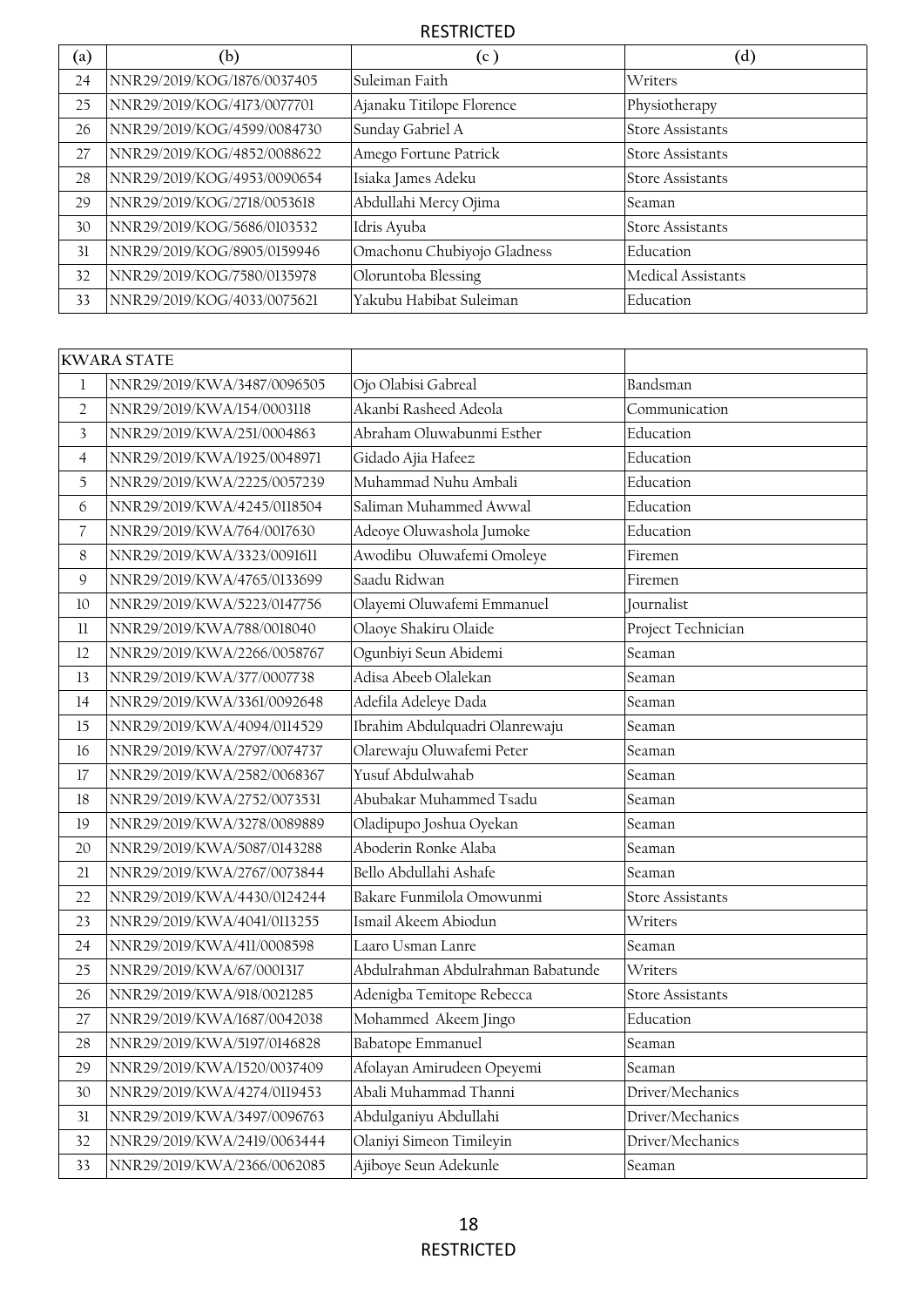|                          | <b>LAGOS STATE</b>          |                              |                                         |
|--------------------------|-----------------------------|------------------------------|-----------------------------------------|
| $\mathbf{1}$             | NNR29/2019/LAG/94/0005869   | Sunmola Erinayo Daniel       | Aircraft Engineering Artificer (Airfram |
| $\overline{2}$           | NNR29/2019/LAG/345/0027777  | Tobi Mark                    | Bandsman                                |
| $\overline{\mathbf{3}}$  | NNR29/2019/LAG/1573/0136868 | Assoukpe Yemisi Elizabeth    | Caterer                                 |
| $\overline{4}$           | NNR29/2019/LAG/589/0050518  | Ajose Abiodun Gabriel        | Communication                           |
| 5                        | NNR29/2019/LAG/81/0005292   | Adekoya Remilekun Anuoluwapo | Computer                                |
| 6                        | NNR29/2019/LAG/326/0026453  | Ibrahim Alaba Ahmed          | Driver/Mechanics                        |
| $\overline{\mathcal{L}}$ | NNR29/2019/LAG/1818/0155043 | Abadhe Nature Omamezi        | Education                               |
| 8                        | NNR29/2019/LAG/606/0051935  | Hunsa Dagbeyon Suru          | Education                               |
| 9                        | NNR29/2019/LAG/848/0071774  | Owoseni Adebowale Wisdom     | Firemen                                 |
| 10                       | NNR29/2019/LAG/1027/0088907 | Fagbayimu Adebola Gabriel    | Firemen                                 |
| 11                       | NNR29/2019/LAG/656/0056284  | Simeon Samuel Sonayon        | Firemen                                 |
| 12                       | NNR29/2019/LAG/854/0072462  | Adelubi Akintayo Abdullateef | <b>Information Technology</b>           |
| 13                       | NNR29/2019/LAG/330/0026651  | Agbabiaka Rukayat Yetunde    | Journalist                              |
| 14                       | NNR29/2019/LAG/949/0080476  | Bello Oluwatobi John         | Marine Engineer Mechanics               |
| 15                       | NNR29/2019/LAG/836/0070917  | Afinowi Mohamed Fatiu Ishola | Medical Assistants                      |
| 16                       | NNR29/2019/LAG/902/0076816  | Azeez Opeyemi Funmilayo      | Medical Assistants                      |
| 17                       | NNR29/2019/OGU/3210/0139214 | Sodiq Olasinbo Qudus         | Medical Assistants                      |
| 18                       | NNR29/2019/LAG/1661/0143859 | Adams Aminat Damilola        | Medical Assistants                      |
| 19                       | NNR29/2019/LAG/1535/0133677 | Anago Gbenga Rotimi          | Physiotherapy                           |
| 20                       | NNR29/2019/LAG/544/0046949  | Fetuga Sodiq Femi            | PTI                                     |
| 21                       | NNR29/2019/LAG/942/0079638  | Lawal Oluwarotimi Elijah     | Seaman                                  |
| 22                       | NNR29/2019/LAG/721/0061913  | Tawede Ayodele Esther        | Medical Assistants                      |
| 23                       | NNR29/2019/LAG/1879/0160019 | Odutola Abiola David         | Seaman                                  |
| 24                       | NNR29/2019/LAG/750/0063605  | Igeleko Tobi Babatunde       | Seaman                                  |
| 25                       | NNR29/2019/LAG/899/0076390  | Aina Oluwaseun Olukoga       | Seaman                                  |
| 26                       | NNR29/2019/LAG/1819/0155125 | Lateef Sylvanus Djebou       | Seaman                                  |
| 27                       | NNR29/2019/LAG/869/0073721  | Bello Hassan Mautin          | Seaman                                  |
| 28                       | NNR29/2019/LAG/1109/0096083 | Zokoro Semako Solomon        | Seaman                                  |
| 29                       | NNR29/2019/LAG/1408/0123002 | Kefas Jonathan Adisa         | Seaman                                  |
| 30                       | NNR29/2019/LAG/259/0018326  | Matiminu Olamide Monday      | Seaman                                  |
| 31                       | NNR29/2019/LAG/1156/0100869 | Adeyinka Razaq Damilola      | Seaman                                  |
| 32                       | NNR29/2019/LAG/1271/0110109 | Akarigidi Babatunde Sufianu  | Seaman                                  |
| 33                       | NNR29/2019/LAG/1207/0105075 | Samuel Temitope Senapon      | Store Assistants                        |

| NASARAWA STATE |                             |                       |                         |
|----------------|-----------------------------|-----------------------|-------------------------|
|                | NNR29/2019/NAS/192/0009301  | Gowon Salmanu         | <b>Store Assistants</b> |
| $\mathfrak{D}$ | NNR29/2019/NAS/1182/0046286 | Zakari Hassan         | Firemen                 |
| 3              | NNR29/2019/NAS/261/0013317  | John Rishama Adamu    | Bandsman                |
| $\overline{4}$ | NNR29/2019/NAS/3080/0106767 | Gumfe Blessing Sunday | Bandsman                |
| 5              | NNR29/2019/NAS/1580/0059383 | John Precious Ochanya | Caterer                 |
| 6              | NNR29/2019/NAS/3115/0108034 | Yusuf Nasir           | Communication           |
|                | NNR29/2019/NAS/1280/0049278 | Marthins Jonah        | Driver/Mechanics        |
| 8              | NNR29/2019/NAS/3160/0109662 | Timothy Lucky         | Driver/Mechanics        |
| 9              | NNR29/2019/NAS/2055/0074371 | Adamu Fidelis         | Firemen                 |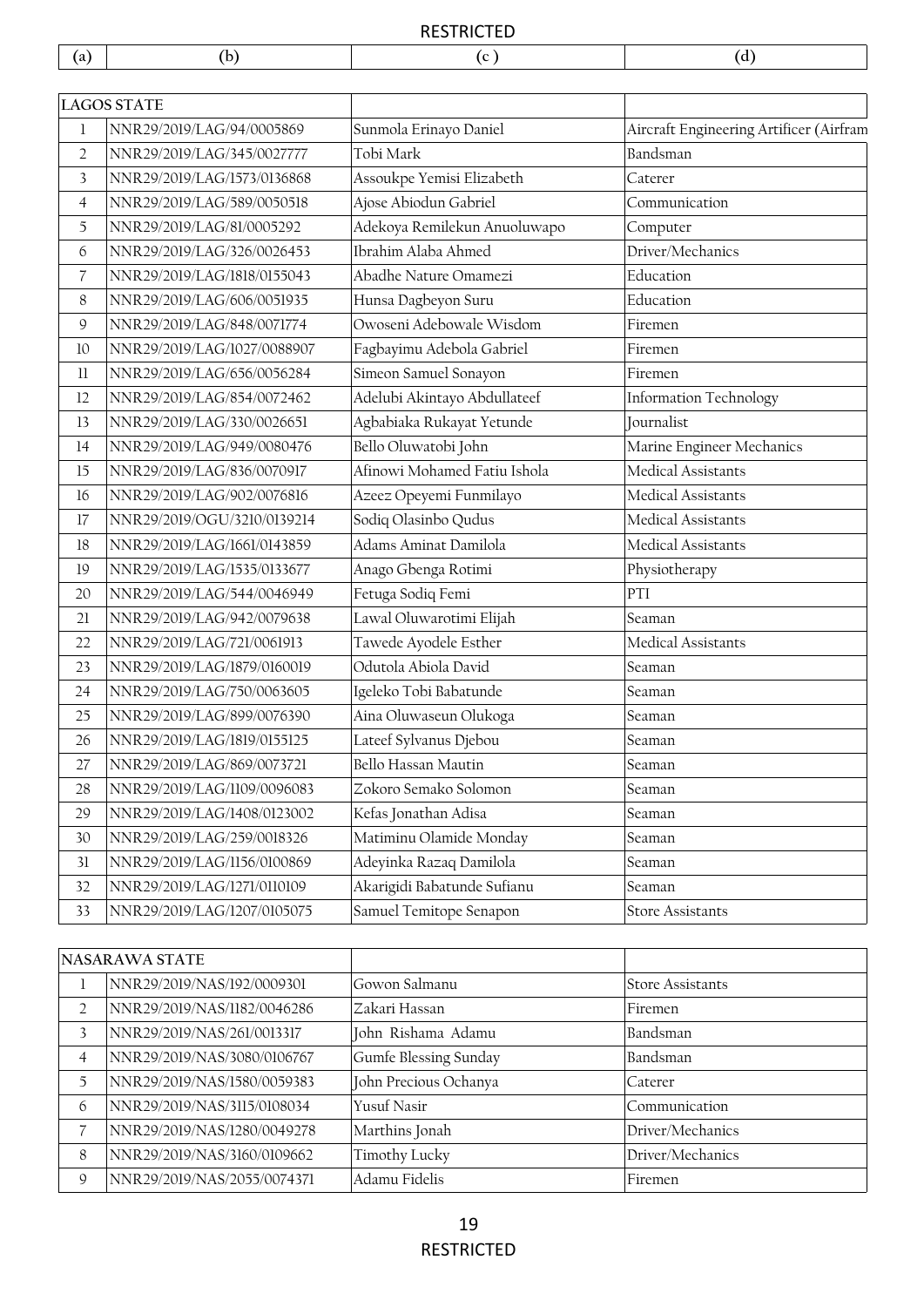| $\left( \text{a}\right)$ | (b)                         | (c)                      | (d)                           |
|--------------------------|-----------------------------|--------------------------|-------------------------------|
| 10                       | NNR29/2019/NAS/2868/0100014 | Dominic Aondowase Tyav   | Firemen                       |
| $11\,$                   | NNR29/2019/NAS/1586/0059588 | Micah Yabo Kaka          | Firemen                       |
| 12                       | NNR29/2019/NAS/3279/0113670 | Bahago Bamaiyi           | Firemen                       |
| 13                       | NNR29/2019/NAS/1635/0061199 | James Thankgod Ameh      | <b>Information Technology</b> |
| 14                       | NNR29/2019/NAS/3610/0124572 | Muhammed Salisu Abubakar | Journalist                    |
| 15                       | NNR29/2019/NAS/4618/0160077 | Ogwuche Emmanuel Ogwuche | Marine Engineering Artificer  |
| 16                       | NNR29/2019/NAS/2481/0088151 | Joseph Ruth              | Medical Assistants            |
| 17                       | NNR29/2019/NAS/1538/0058084 | Ahmed Daniel Gimba       | Medical Assistants            |
| 18                       | NNR29/2019/NAS/297/0014606  | David Ashe Antoinette    | Ordinance                     |
| 19                       | NNR29/2019/NAS/63/0002933   | Yakubu Ibrahim Babangida | Physiotherapy                 |
| 20                       | NNR29/2019/NAS/338/0016561  | Simon Aklo               | Project Technician            |
| 21                       | NNR29/2019/NAS/70/0003449   | Pius Linus Danigye       | Seaman                        |
| 22                       | NNR29/2019/NAS/2289/0082001 | Shawara Ayuba            | Seaman                        |
| 23                       | NNR29/2019/NAS/517/0023555  | Gabriel Gideon Egya      | Seaman                        |
| 24                       | NNR29/2019/NAS/1646/0061585 | Okibe Sylvanus           | Seaman                        |
| 25                       | NNR29/2019/NAS/1704/0064135 | Samson Nduzri Dauda      | Seaman                        |
| 26                       | NNR29/2019/NAS/407/0018949  | Yakubu Ismail            | Seaman                        |
| 27                       | NNR29/2019/NAS/659/0029070  | Amos Achuku Daniel       | Education                     |
| 28                       | NNR29/2019/NAS/238/0012005  | Abdulrahman Munir        | Seaman                        |
| 29                       | NNR29/2019/NAS/1962/0071148 | Shuaibu Musa Inarigu     | Seaman                        |
| 30                       | NNR29/2019/NAS/3274/0113485 | Sule Paul Adagba         | Writers                       |
| 31                       | NNR29/2019/NAS/2552/0089713 | Alfreed Patient Ma       | Journalist                    |
| 32                       | NNR29/2019/NAS/1380/0052929 | Sabo Atari Abimiku       | Seaman                        |
| 33                       | NNR29/2019/NAS/4475/0155235 | Mbaka Danjuma            | Driver/Mechanics              |
|                          | <b>NIGER STATE</b>          |                          |                               |
| 1                        | NNR29/2019/NIG/3868/0129528 | Bala Yusuf S             | Firemen                       |
| $\overline{2}$           | NNR29/2019/NIG/1083/0035976 | Danjuma Salisu           | Education                     |
| 3                        | NNR29/2019/NIG/125/0004228  | Alhassan Mohammed Baba   | Education                     |
| $\overline{4}$           | NNR29/2019/NIG/1443/0046788 | Musa Shamsideen          | Ordinance                     |
| 5                        | NNR29/2019/NIG/1040/0034784 | Abdullahi Hassan Samaila | Medical Assistants            |
| $\boldsymbol{6}$         | NNR29/2019/NIG/3814/0127260 | Aliyu Abdulrasheed       | Seaman                        |
| $\overline{\mathcal{L}}$ | NNR29/2019/NIG/928/0030337  | Ahmed Ishaku             | Physiotherapy                 |
| 8                        | NNR29/2019/NIG/2728/0088845 | Azaki Godwin             | Medical Assistants            |
| 9                        | NNR29/2019/NIG/798/0025541  | Besse Monday             | Seaman                        |
| 10                       | NNR29/2019/NIG/1504/0048543 | Yahaya Abdulmalik Gambo  | Seaman                        |
| $11\,$                   | NNR29/2019/NIG/2936/0095482 | Patrick Theresa          | Caterer                       |
| 12                       | NNR29/2019/NIG/788/0025209  | Sakoma Anthony Ayenageyi | Computer                      |
| 13                       | NNR29/2019/NIG/527/0017153  | Umar Zulkifilu           | Dockyard Mechanics            |
| 14                       | NNR29/2019/NIG/939/0030819  | Musa Hassan Abusediq     | Driver/Mechanics              |
| 15                       | NNR29/2019/NIG/164/0005764  | Ibrahim Sadiq            | Driver/Mechanics              |
| 16                       | NNR29/2019/NIG/4275/0144905 | Yahaya Isah              | Education                     |
| 17                       | NNR29/2019/NIG/4043/0135315 | Ibrahim Muhammad Awwal   | Education                     |
| 18                       | NNR29/2019/NIG/1864/0060612 | Bashir Yunusa            | Firemen                       |
| 19                       | NNR29/2019/NIG/3637/0121334 | Muhammad Muhammad        | Firemen                       |
| 20                       | NNR29/2019/NIG/852/0027306  | Nagenu Mohammed Isah     | Hull Engineer Artificers      |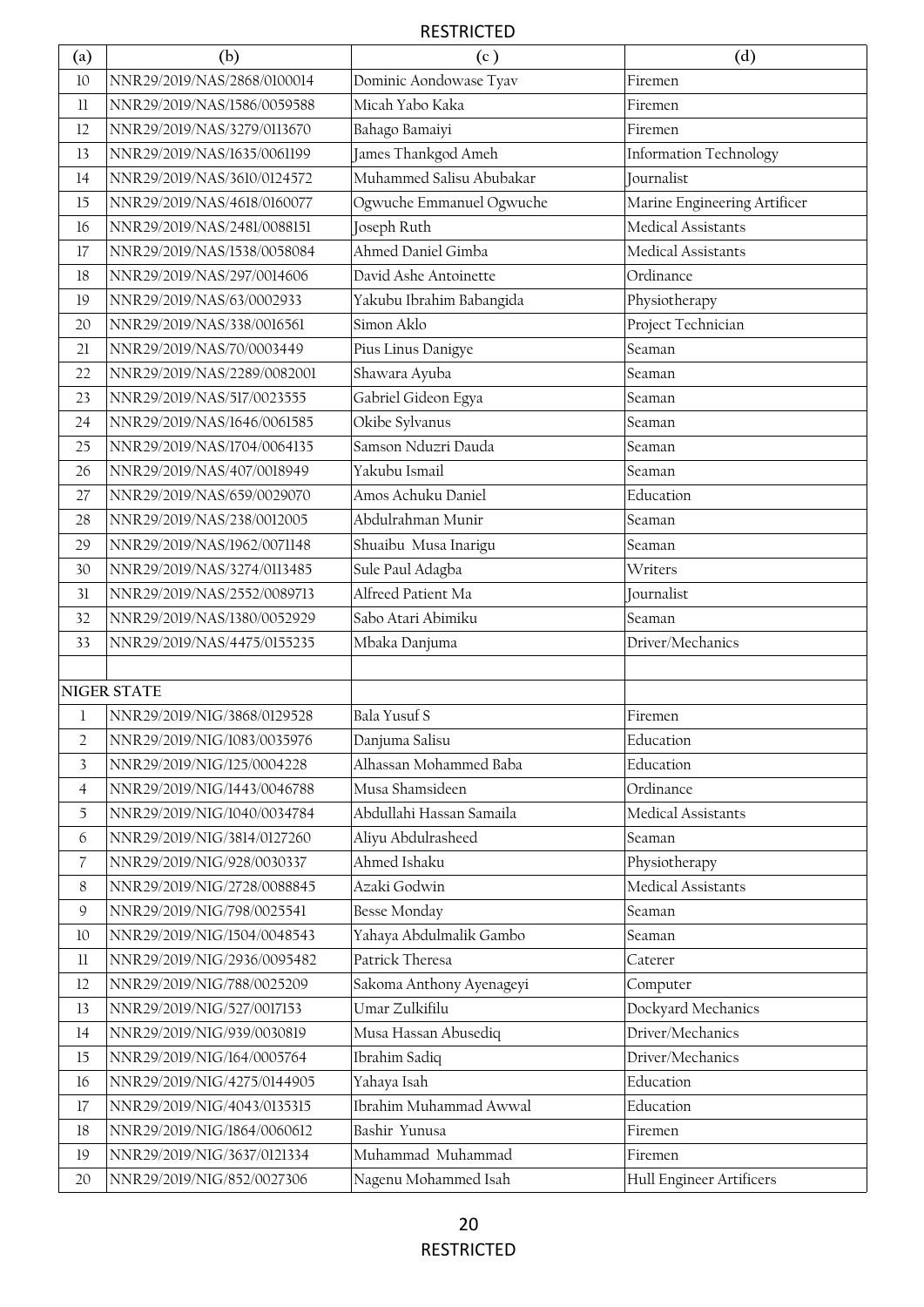| (a) | (b)                         | (c)                        | (d)                |
|-----|-----------------------------|----------------------------|--------------------|
| 21  | NNR29/2019/NIG/188/0006535  | Yerima Idris               | Journalist         |
| 22  | NNR29/2019/NIG/3545/0118000 | John Barnabas              | Medical Assistants |
| 23  | NNR29/2019/NIG/1188/0039783 | Hussaini Nazeru            | Medical Assistants |
| 24  | NNR29/2019/NIG/1314/0043054 | Ibrahim Ibrahim Muhammed   | Medical Records    |
| 25  | NNR29/2019/NIG/4554/0155576 | Sulaiman Abubakar          | Physiotherapy      |
| 26  | NNR29/2019/NIG/340/0011065  | Aliyu Muhammad Aliyu       | Project Technician |
| 27  | NNR29/2019/NIG/1599/0051543 | Umar Nasiru                | Medical Assistants |
| 28  | NNR29/2019/NIG/4103/0138191 | Musa Abubarkar Sadiq       | Seaman             |
| 29  | NNR29/2019/NIG/3510/0116454 | Isah Abdullahi             | Seaman             |
| 30  | NNR29/2019/NIG/4422/0150414 | Isah Hassan Beri           | Seaman             |
| 31  | NNR29/2019/NIG/2122/0069383 | Ahamad Abdulmalik Sarki    | Seaman             |
| 32  | NNR29/2019/NIG/2488/0082039 | Zubairu Joseph Bwaminnajai | Seaman             |
| 33  | NNR29/2019/NIG/3834/0128106 | Usman Musa                 | Seaman             |

|                          | <b>OGUN STATE</b>           |                             |                               |
|--------------------------|-----------------------------|-----------------------------|-------------------------------|
| $\mathbf{1}$             | NNR29/2019/OGU/1187/0049476 | Ajibode Omolara Racheal     | Bandsman                      |
| $\overline{2}$           | NNR29/2019/OGU/223/0006588  | Akiyode Damilola Jesuloluwa | Communication                 |
| $\overline{\mathbf{3}}$  | NNR29/2019/OGU/205/0006015  | Oyemade Joseph Damilare     | Communication                 |
| $\overline{4}$           | NNR29/2019/OGU/435/0013501  | Oguntoyinbo Wasiu Adekanbi  | Computer                      |
| 5                        | NNR29/2019/OGU/1124/0045713 | Kusade Oluwole Godwin       | Seaman                        |
| 6                        | NNR29/2019/OGU/979/0038464  | Aderonmu Abiola Samuel      | Driver/Mechanics              |
| $\overline{\mathcal{C}}$ | NNR29/2019/OGU/1163/0048342 | Bashir Mojeed Muhammed      | Firemen                       |
| $\,8$                    | NNR29/2019/OGU/293/0009294  | Hassan Shuaib Bidemi        | Hull Mechanics/Fitters        |
| $\mathsf{Q}$             | NNR29/2019/OGU/467/0014451  | Oladunni Kehinde Samson     | <b>Information Technology</b> |
| 10                       | NNR29/2019/OGU/3439/0147881 | Shoaga Tolulope Micheal     | Marine Engineer Mechanics     |
| 11                       | NNR29/2019/OGU/1847/0084056 | Jonathan Morenikeji Mercy   | Medical Assistants            |
| 12                       | NNR29/2019/OGU/2307/0104442 | Olatoye Christianah Dolapo  | Medical Assistants            |
| 13                       | NNR29/2019/OGU/2459/0109383 | Osayemi Oluwasola Ayobami   | Medical Records               |
| 14                       | NNR29/2019/OGU/1221/0050783 | Kareem Olayinka             | Ordinance                     |
| 15                       | NNR29/2019/OGU/610/0020527  | Akintoye Sekinat Omolara    | Physiotherapy                 |
| 16                       | NNR29/2019/OGU/1119/0045500 | Akinremi Ismail Oluwakeji   | Project Technician            |
| 17                       | NNR29/2019/OGU/1709/0076589 | Bolarinwa Ayomide Oluwaseun | Seaman                        |
| 18                       | NNR29/2019/OGU/2147/0097839 | Ogunbambi Damilola Josiah   | Seaman                        |
| 19                       | NNR29/2019/OGU/397/0012583  | Gafari Oluwafemi Adekunle   | Seaman                        |
| 20                       | NNR29/2019/OGU/1909/0086714 | Oluwabiyi Timileyin Pelumi  | Caterer                       |
| 21                       | NNR29/2019/OGU/2302/0104125 | Odesanya Opeyemi Temitayo   | Writers                       |
| 22                       | NNR29/2019/OGU/1521/0067209 | Adelakun Adetunji Mutiu     | Seaman                        |
| 23                       | NNR29/2019/OGU/3093/0134251 | Adesanya Emmanuel Ademola   | Seaman                        |
| 24                       | NNR29/2019/OGU/813/0029681  | Adebayo Temitope Stephen    | Seaman                        |
| 25                       | NNR29/2019/OGU/1595/0070579 | Okiki Abodunrin Dominic     | Seaman                        |
| 26                       | NNR29/2019/OGU/1115/0045117 | Adeniyi Moyo Emmanuel       | Seaman                        |
| 27                       | NNR29/2019/OGU/331/0010455  | Kolawole Kayode Zaccheaus   | Seaman                        |
| 28                       | NNR29/2019/OGU/1143/0046951 | Agarawu Sakiru Olamide      | Seaman                        |
| 29                       | NNR29/2019/OGU/2664/0117805 | Sotannde Oladapo Elijah     | Seaman                        |
| 30                       | NNR29/2019/OGU/1577/0069886 | Ogunsnya Solomon Damilare   | Seaman                        |
| 31                       | NNR29/2019/OGU/3143/0136264 | Isaiah Marthins Bidemi      | Seaman                        |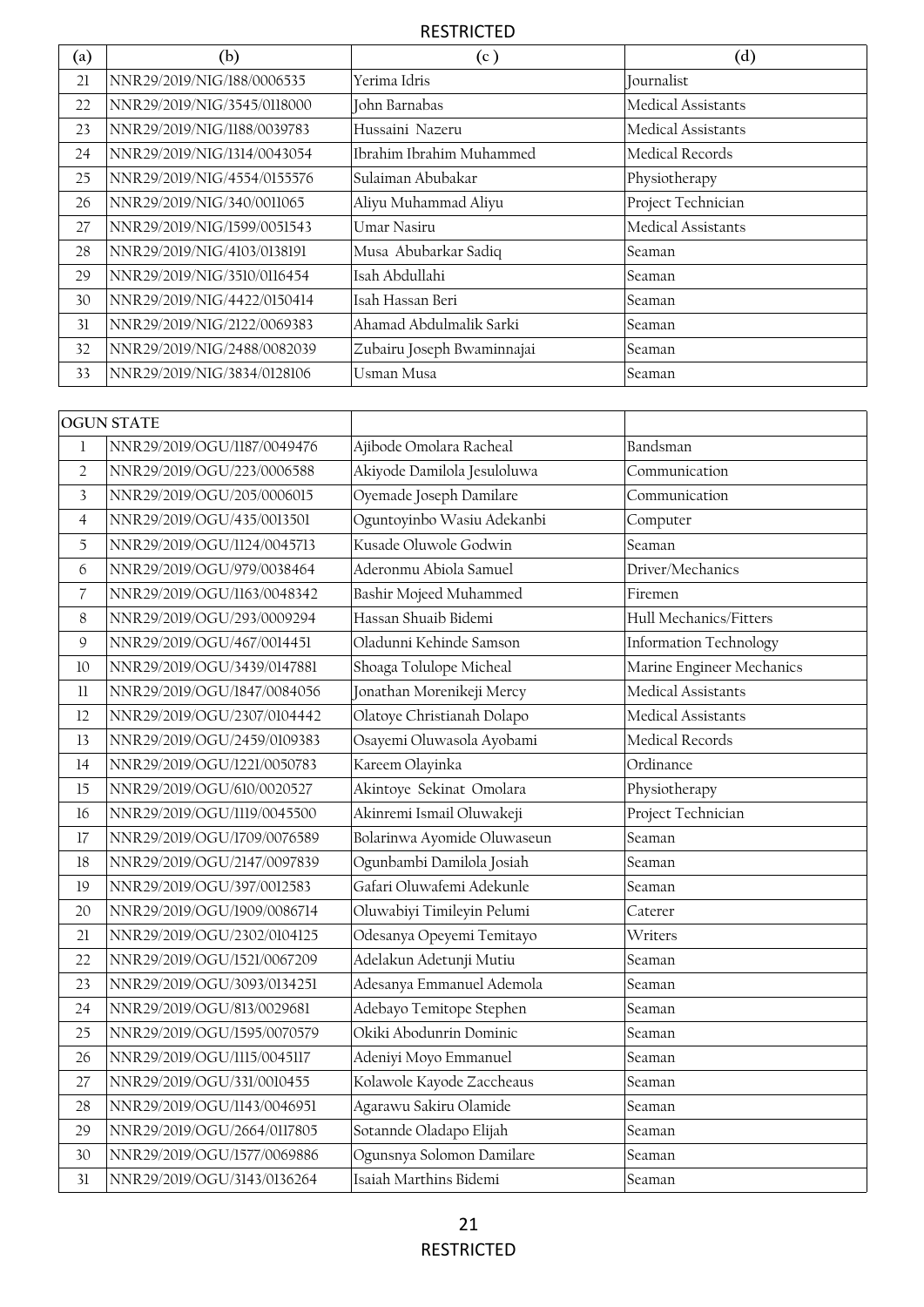| (a)            | (b)                         | (c)                             | (d)                           |
|----------------|-----------------------------|---------------------------------|-------------------------------|
| 32             | NNR29/2019/OGU/1761/0078827 | Adebayo Aminat Adenike          | <b>Store Assistants</b>       |
| 33             | NNR29/2019/OGU/1581/0070089 | Shoyode Tajudeen Oluwaseun      | Seaman                        |
|                |                             |                                 |                               |
|                | <b>ONDO STATE</b>           |                                 |                               |
| 1              | NNR29/2019/OND/3470/0112165 | Ayejuni Victor Babayemi         | Bandsman                      |
| $\overline{2}$ | NNR29/2019/OND/2166/0072542 | Suuru Ajetomide Idowu           | Caterer                       |
| 3              | NNR29/2019/OND/301/0009082  | Adesuyan Precious Atinuke       | Caterer                       |
| $\overline{4}$ | NNR29/2019/OND/4374/0138830 | Oloruntobi Sogo Michael         | Caterer                       |
| 5              | NNR29/2019/OND/4034/0129277 | Odesanmi Ayobami Adeolu         | Chaplain Assistants           |
| 6              | NNR29/2019/OND/537/0016621  | Olasore Emmanuel                | Communication                 |
| $\overline{7}$ | NNR29/2019/OND/2025/0068380 | Olatunji Francis Oladiran       | Communication                 |
| 8              | NNR29/2019/OND/152/0004593  | Oyenusi Ezekiel Oluwarotimi     | Computer                      |
| 9              | NNR29/2019/OND/512/0015641  | Anjola Femi                     | Driver/Mechanics              |
| 10             | NNR29/2019/OND/2970/0097420 | Olaleye Samuel Surulere         | Firemen                       |
| $11\,$         | NNR29/2019/OND/2953/0096875 | Adebayo Kehinde Samuel          | Firemen                       |
| 12             | NNR29/2019/OND/2303/0077164 | Bakare Ariyo David              | Firemen                       |
| 13             | NNR29/2019/OND/548/0017032  | Rabiu Joseph Sunday             | Firemen                       |
| 14             | NNR29/2019/OND/2668/0087941 | Adesoji Ayomideji Joseph        | Firemen                       |
| 15             | NNR29/2019/OND/4036/0129413 | Olatunji Idowu Kelvin           | Marine Engineer Mechanics     |
| 16             | NNR29/2019/OND/1562/0052848 | Nimiwei Karisetei Raphael       | Marine Engineer Mechanics     |
| 17             | NNR29/2019/OND/71/0002155   | Oyedele Ebenezer Blessing       | Marine Engineering Artificer  |
| 18             | NNR29/2019/OND/3121/0102308 | Olowu Adeola Blessing           | Medical Assistants            |
| 19             | NNR29/2019/OND/137/0004223  | Olawunmi Victoria Omolayo       | Medical Assistants            |
| 20             | NNR29/2019/OND/838/0027228  | Adeleke Fayoke Janet            | Medical Assistants            |
| 21             | NNR29/2019/OND/3733/0119527 | Oluwaseyi Amuni Andrew          | Medical Records               |
| 22             | NNR29/2019/OND/4431/0140025 | Akinwumi Anne Funmilola         | Nurses                        |
| 23             | NNR29/2019/OND/663/0021159  | Amowoyagi Oluwasegun Michael    | Project Technician            |
| 24             | NNR29/2019/OND/1240/0041760 | Adewumi Kehinde Samuel          | Seaman                        |
| 25             | NNR29/2019/OND/2921/0095942 | Abai Adebanjo Benjamin          | Seaman                        |
| 26             | NNR29/2019/OND/4544/0143396 | Alademehin Oloruntosin Benjamin | Seaman                        |
| 27             | NNR29/2019/OND/2633/0087091 | Adegoke Oluwatosin Iyanu        | Seaman                        |
| 28             | NNR29/2019/OND/4855/0151309 | Adegoroye Abigail Modesola      | Caterer                       |
| 29             | NNR29/2019/OND/3647/0116907 | Fasuyan Ifeoluwa Blessing       | Nurses                        |
| 30             | NNR29/2019/OND/2143/0071905 | Ilesanmi Damilola Comfort       | Caterer                       |
| 31             | NNR29/2019/OND/4565/0143963 | Adebayo Kolade Samuel           | Seaman                        |
| 32             | NNR29/2019/OND/1728/0058309 | Oladunni Femi John              | Seaman                        |
| 33             | NNR29/2019/OND/219/0006298  | Omoseebi Divine Ayobami         | Writers                       |
|                |                             |                                 |                               |
|                | <b>OSUN STATE</b>           |                                 |                               |
| 1              | NNR29/2019/OSU/941/0022722  | Samuel Oluwaseun                | Education                     |
| $\overline{2}$ | NNR29/2019/OSU/1186/0029310 | Mosobalaje Koyum Adekunle       | Firemen                       |
| 3              | NNR29/2019/OSU/2761/0076065 | Ibraheem Adewale                | Firemen                       |
| $\overline{4}$ | NNR29/2019/OSU/5154/0146772 | Ojo Oluwasegun Dolapo           | <b>Information Technology</b> |
| $\overline{5}$ | NNR29/2019/OSU/3034/0083762 | Oluseyi Folake Comfort          | PTI                           |
| 6              | NNR29/2019/OSU/4327/0124390 | Aina Miracle Adegbera           | Seaman                        |
| $\overline{7}$ | NNR29/2019/OSU/4415/0126824 | Omiwole Daniel Gbenga           | Seaman                        |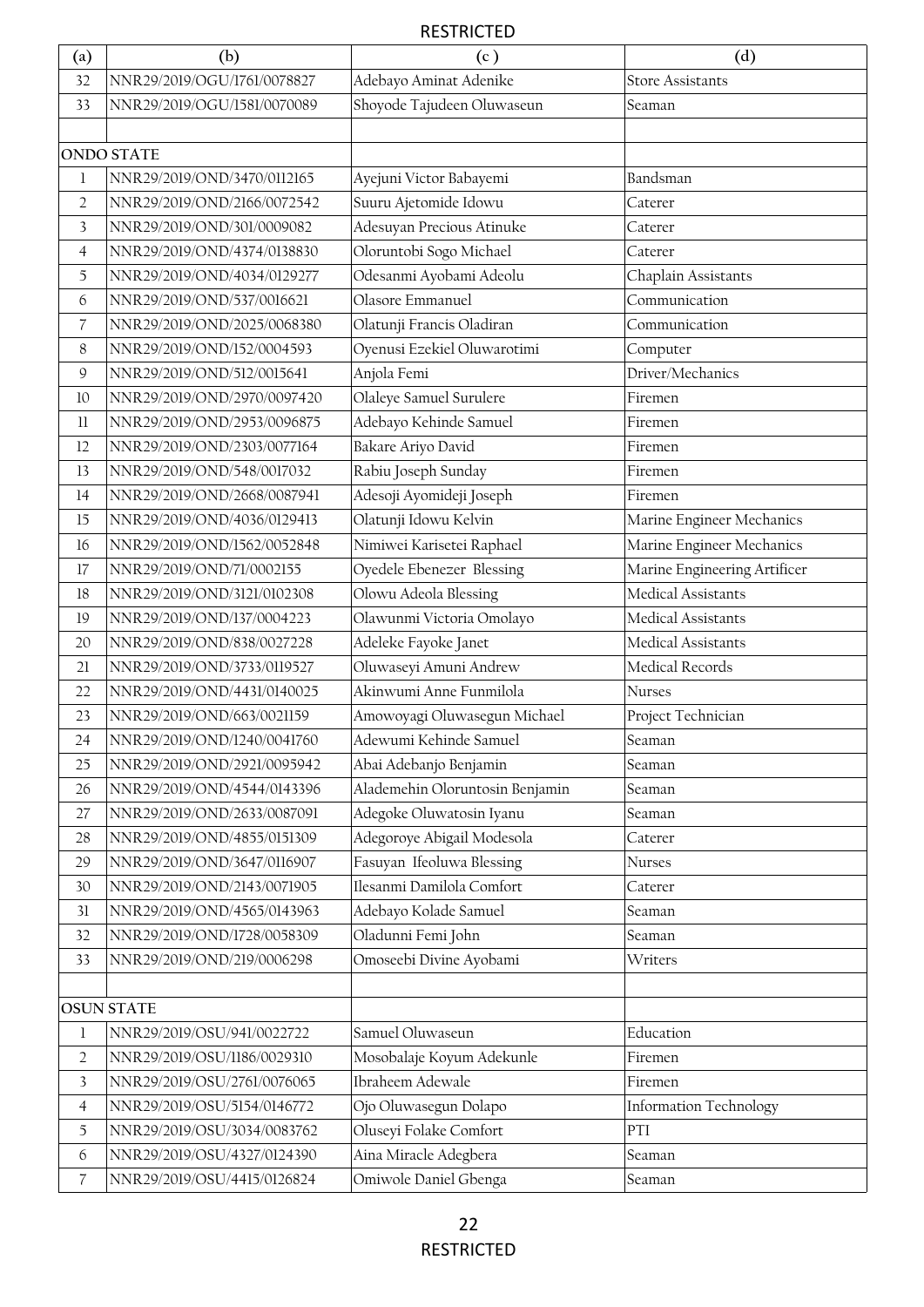| (a)              | (b)                         | (c)                           | (d)                           |
|------------------|-----------------------------|-------------------------------|-------------------------------|
| 8                | NNR29/2019/OSU/332/0006548  | Dada Ayomide Prince           | Seaman                        |
| $\mathsf{Q}$     | NNR29/2019/OSU/1474/0038298 | Oloyede Ridwan Olawale        | Seaman                        |
| 10               | NNR29/2019/OSU/4818/0137228 | Akande Festus Owolabi         | Seaman                        |
| 11               | NNR29/2019/OSU/416/0008664  | David Blessing Omolola        | <b>Store Assistants</b>       |
| 12               | NNR29/2019/OSU/1068/0026413 | Olaleye Segun                 | Writers                       |
| 13               | NNR29/2019/OSU/2739/0075209 | Adeagbo Abiodun               | Writers                       |
| 14               | NNR29/2019/OSU/5151/0146669 | Ajani Damilola Adeyemi        | Weapon Electrical Artificer   |
| 15               | NNR29/2019/OSU/1227/0031118 | Ayantunji Oluwaferanmi Esther | <b>Store Assistants</b>       |
| 16               | NNR29/2019/OSU/2510/0068426 | Obasola Ibukun Elizabeth      | Medical Assistants            |
| 17               | NNR29/2019/OSU/4334/0124710 | Quzeem Toheeb Ayomide         | Seaman                        |
| 18               | NNR29/2019/OSU/1790/0047112 | Oyetola Olaitan Samuel        | Seaman                        |
| 19               | NNR29/2019/OSU/3196/0088549 | Sasona Rebecca Olajumoke      | Writers                       |
| 20               | NNR29/2019/OSU/3279/0091278 | Ojo Emmanuel Oluwatimileyin   | Physiotherapy                 |
| 21               | NNR29/2019/OSU/482/0010320  | Laniya Collins Oluwaseyi      | Medical Assistants            |
| 22               | NNR29/2019/OSU/3392/0094695 | Agboluaje Uthman Gbolahan     | Seaman                        |
| 23               | NNR29/2019/OSU/2646/0072804 | Adewale Tolulope Emmanuel     | Seaman                        |
| 24               | NNR29/2019/OSU/514/0011242  | Omirin Samuel Adewale         | Driver/Mechanics              |
| 25               | NNR29/2019/OSU/4398/0126465 | Gbeyide Judah Oluwasogo       | Automobile Mechanics          |
| 26               | NNR29/2019/OSU/2651/0073062 | Ogunsan Blessing Abosede      | Caterer                       |
| 27               | NNR29/2019/OSU/1942/0051433 | Ajiboye Kayode Idowu          | Project Technician            |
| 28               | NNR29/2019/OSU/3914/0110338 | Oyetoro Opeyemi Abiola        | Writers                       |
| 29               | NNR29/2019/OSU/2396/0064876 | Lawal Olaniyi Yusuf           | Driver/Mechanics              |
| 30               | NNR29/2019/OSU/4952/0141113 | Adeyera Sheriff Adedamola     | <b>Store Assistants</b>       |
| 31               | NNR29/2019/OSU/4359/0125510 | Adesiyan Adebayo Sunday       | Seaman                        |
|                  |                             |                               |                               |
| <b>OYO STATE</b> |                             |                               |                               |
| 1                | NNR29/2019/OYO/1418/0048165 | Yusuf Rilwan                  | Automobile Mechanics          |
| $\overline{c}$   | NNR29/2019/OYO/872/0027209  | Oyelere Sonia                 | Caterer                       |
| 3                | NNR29/2019/OYO/1414/0047897 | Adegbemi Micheal Tejumola     | Caterer                       |
| $\overline{4}$   | NNR29/2019/OYO/2922/0107237 | Adegboye Mudashir Ololade     | Seaman                        |
| $\overline{5}$   | NNR29/2019/OYO/1660/0057115 | Olanrewaju Ezekiel Inioluwa   | Chaplain Assistants           |
| 6                | NNR29/2019/OYO/3002/0110490 | Busari Akeem Tunde            | Communication                 |
| $\overline{7}$   | NNR29/2019/OYO/3153/0115810 | Abodunrin Taiwo Samson        | Computer                      |
| $8\,$            | NNR29/2019/OYO/1155/0038289 | Badmus Ridwan Oyinkansola     | Driver/Mechanics              |
| 9                | NNR29/2019/OYO/2127/0076356 | Benedith Moses Monday         | Education                     |
| 10               | NNR29/2019/OYO/2715/0099831 | Olabiyi Michael               | Firemen                       |
| $11\,$           | NNR29/2019/OYO/139/0004142  | Oladayo Kehinde Oluwalowu     | Firemen                       |
| 12               | NNR29/2019/OYO/653/0019464  | Amusat Saheed Adeshina        | Seaman                        |
| 13               | NNR29/2019/OYO/4404/0157660 | Oleleye Matthew               | Hull Mechanics/Fitters        |
| 14               | NNR29/2019/OYO/801/0024680  | Salami Mukaila Olaide         | <b>Information Technology</b> |
| 15               | NNR29/2019/OYO/1236/0041107 | Akinola Opeyemi Iyanuoluwa    | Marine Engineer Mechanics     |
| 16               | NNR29/2019/OYO/3985/0143485 | Olaosebikan Noah Tunde        | Marine Engineer Mechanics     |
| 17               | NNR29/2019/OYO/6/0000103    | Adebayo Racheal Adewumi       | Medical Assistants            |
| 18               | NNR29/2019/OYO/2853/0104653 | Olaniran Elizabeth Omolara    | Medical Assistants            |
| 19               | NNR29/2019/OYO/3109/0114633 | Adeleke Olayemi Magdalene     | Medical Assistants            |
| 20               | NNR29/2019/OYO/2888/0105993 | Jimoh Sukurat Oyindamola      | Physiotherapy                 |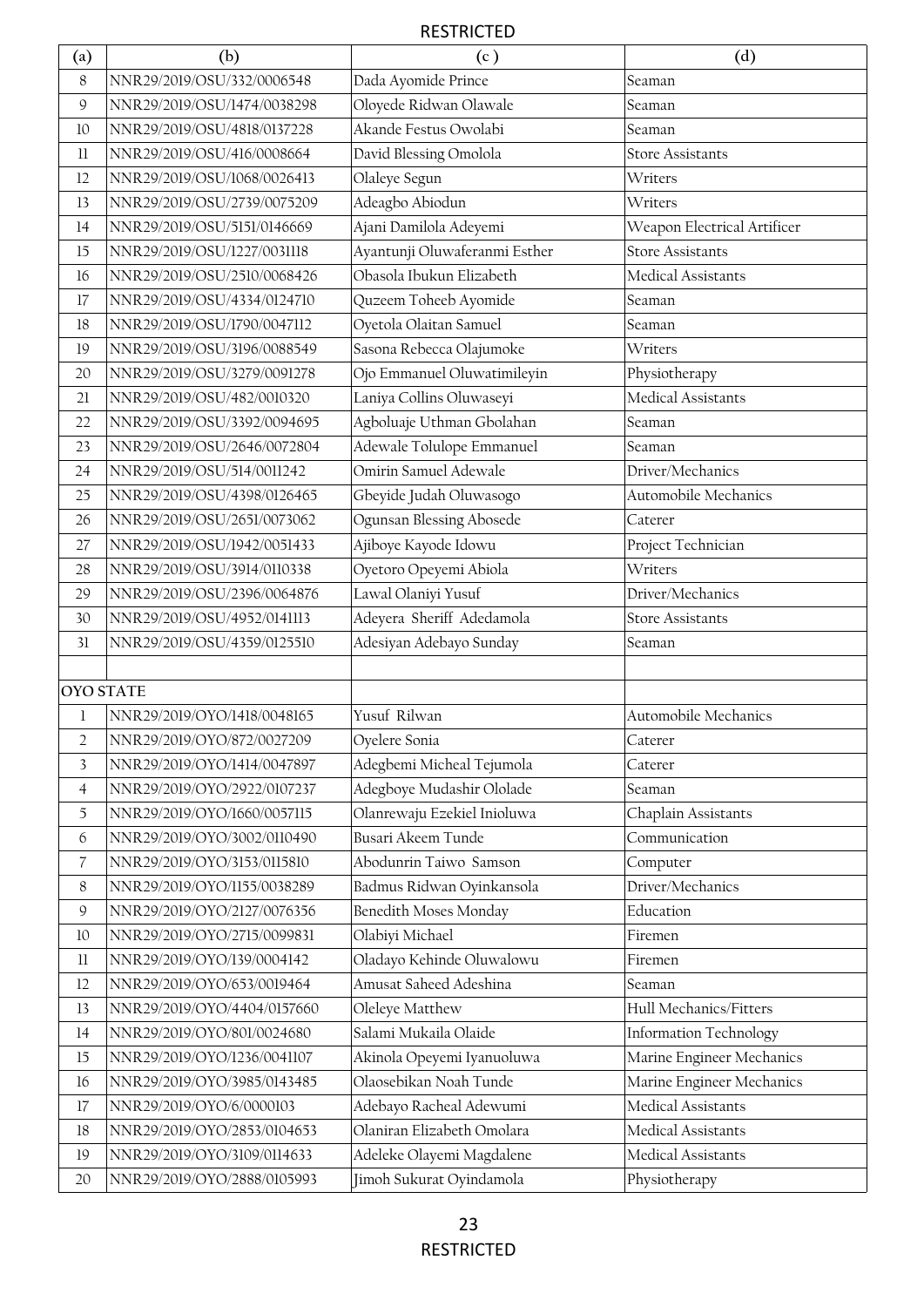| $\rm (a)$ | (b)                         | (c)                            | $\rm ^{(d)}$            |
|-----------|-----------------------------|--------------------------------|-------------------------|
| 21        | NNR29/2019/OYO/831/0025751  | Olaosebikan Eniola Samuel      | Project Technician      |
| 22        | NNR29/2019/OYO/1190/0039449 | Ibitola Olawale Daniel         | Project Technician      |
| 23        | NNR29/2019/OYO/1409/0047567 | Adedoyin Olajumoke             | Seaman                  |
| 24        | NNR29/2019/OYO/815/0025161  | Adeniran Abiodun Oluwole       | Seaman                  |
| 25        | NNR29/2019/OYO/300/0008289  | Muraina Toheeb Olalekan        | Seaman                  |
| 26        | NNR29/2019/OYO/2331/0083863 | Qazeem Abdulqawiyy Lanre       | Seaman                  |
| 27        | NNR29/2019/OYO/2564/0093508 | Adebisi Yetunde Christianah    | <b>Store Assistants</b> |
| 28        | NNR29/2019/OYO/3492/0127209 | Abiola Esther Opeyemi          | <b>Store Assistants</b> |
| 29        | NNR29/2019/OYO/1024/0032867 | Olaleye Feranmi Ruth           | Education               |
| 30        | NNR29/2019/OYO/2121/0076177 | Adediran Abdullahi Oluwakayode | Seaman                  |
| 31        | NNR29/2019/OYO/2489/0090539 | Salawu Sodiq Alabi             | Seaman                  |
| 32        | NNR29/2019/OYO/1599/0055259 | Agboade Samuel Temidayo        | Seaman                  |
| 33        | NNR29/2019/OYO/1153/0038218 | Oladipupo Jacob Titilope       | Seaman                  |

|                | PLATEAU STATE               |                          |                           |
|----------------|-----------------------------|--------------------------|---------------------------|
| $\mathbf{1}$   | NNR29/2019/PLA/1313/0051273 | Peter Danladi Longtah    | Communication             |
| $\sqrt{2}$     | NNR29/2019/PLA/879/0035929  | Nanlir Nanven Nanvyap    | Communication             |
| 3              | NNR29/2019/PLA/1243/0048702 | Kuntu Sandra Haruna      | Education                 |
| $\overline{4}$ | NNR29/2019/PLA/3383/0123050 | Daniel Nabfwang Sunday   | Firemen                   |
| 5              | NNR29/2019/PLA/530/0023903  | Ali Yusuf Garba          | Firemen                   |
| 6              | NNR29/2019/PLA/1094/0044442 | Agwom Gideon Arin        | Firemen                   |
| $\overline{7}$ | NNR29/2019/PLA/2371/0086958 | Isaac Paul               | Information Technology    |
| 8              | NNR29/2019/PLA/61/0002531   | Luka Japhet Tagavi       | Marine Engineer Mechanics |
| $\mathcal{G}$  | NNR29/2019/PLA/2542/0092417 | Ajol Paul Pius           | Seaman                    |
| 10             | NNR29/2019/PLA/3407/0123859 | Luka Maren Ibrahim       | Seaman                    |
| 11             | NNR29/2019/PLA/2170/0080238 | James Emmanuel Larfa     | Seaman                    |
| 12             | NNR29/2019/PLA/165/0007749  | Alex Farawo Job          | Seaman                    |
| 13             | NNR29/2019/PLA/697/0030001  | Saidu Abdulsalam Bako    | Seaman                    |
| 14             | NNR29/2019/PLA/1255/0049026 | Garba Idris              | Seaman                    |
| 15             | NNR29/2019/PLA/202/0009469  | Mutong Mayat Daniel      | Seaman                    |
| 16             | NNR29/2019/PLA/3503/0126998 | Ayuba Henry              | Seaman                    |
| 17             | NNR29/2019/PLA/1981/0072009 | Ayok Simon               | Seaman                    |
| 18             | NNR29/2019/PLA/3796/0138940 | Maren Rebecca Ulan       | <b>Store Assistants</b>   |
| 19             | NNR29/2019/PLA/1995/0072435 | Felix Faith Kareze       | <b>Store Assistants</b>   |
| 20             | NNR29/2019/PLA/1226/0048085 | Victoria Monday Mallam   | <b>Store Assistants</b>   |
| 21             | NNR29/2019/PLA/2917/0105660 | Angud Farti Philip       | <b>Store Assistants</b>   |
| 22             | NNR29/2019/PLA/397/0018153  | Jwanchin Winin Yohanna   | Medical Assistants        |
| 23             | NNR29/2019/PLA/1352/0052073 | Labar Nantip Lucky       | Seaman                    |
| 24             | NNR29/2019/PLA/4127/0151255 | Habila Agape Nankyer     | Communication             |
| 25             | NNR29/2019/PLA/2432/0088804 | Ayafa Martha Nasu        | <b>Store Assistants</b>   |
| 26             | NNR29/2019/PLA/950/0038798  | Alpha Abraham            | Seaman                    |
| 27             | NNR29/2019/PLA/1500/0056577 | Abatan Joseph            | Firemen                   |
| 28             | NNR29/2019/PLA/2128/0077589 | Danjuma Ponkur Domkur    | Seaman                    |
| 29             | NNR29/2019/PLA/3991/0147268 | Daniel Paul Linga        | Seaman                    |
| 30             | NNR29/2019/PLA/3218/0116815 | Nanchang Timothy Ezekiel | Seaman                    |
| 31             | NNR29/2019/PLA/2586/0093924 | Akubaka Ayiku Joshua     | Automobile Mechanics      |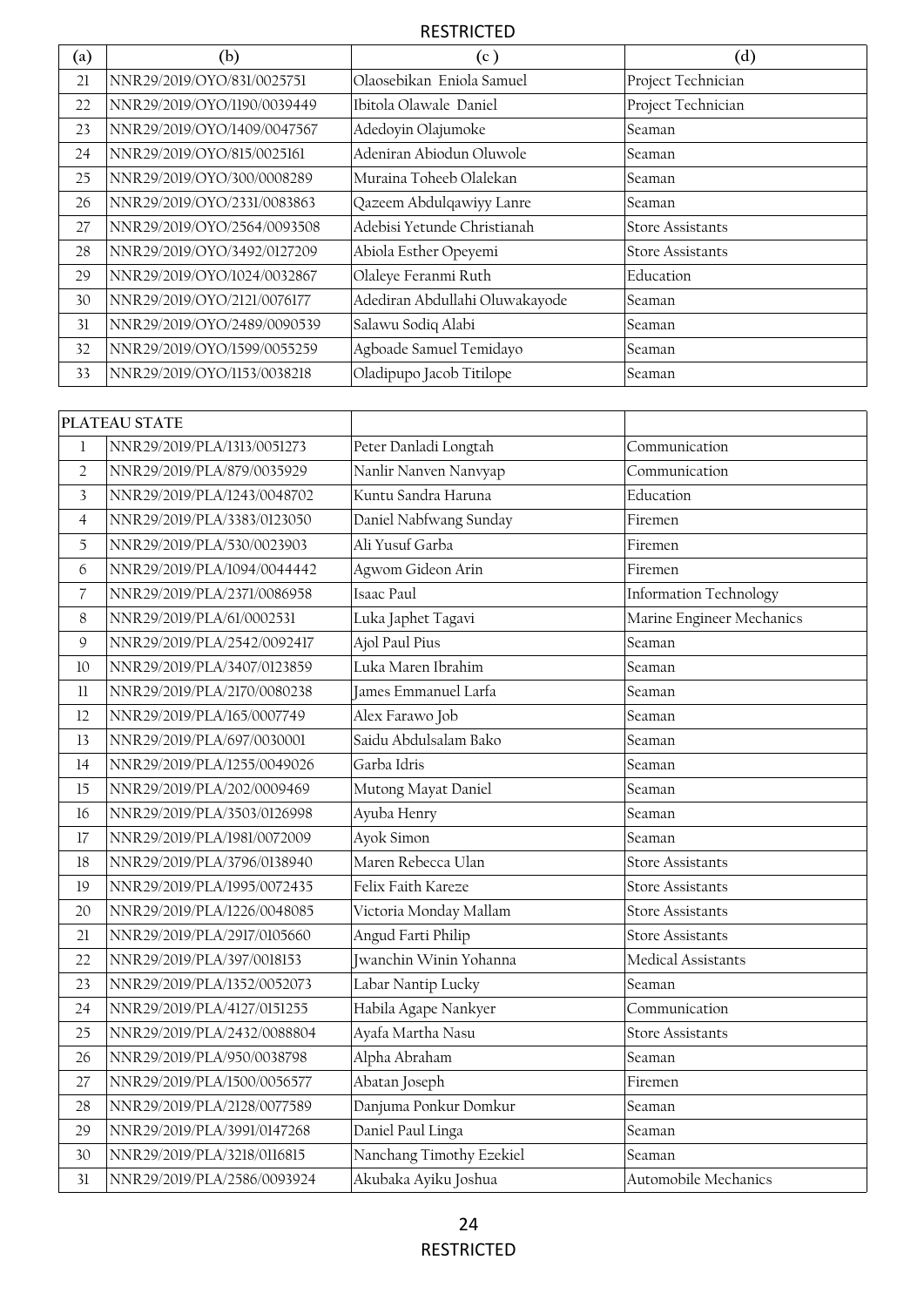| (a) |                             |                       | (d)              |
|-----|-----------------------------|-----------------------|------------------|
|     | NNR29/2019/PLA/3047/0111814 | Nansak Romanus Nanfa  | Driver/Mechanics |
|     | NNR29/2019/PLA/4330/0159022 | Deshi Joseph Yilchini | Driver/Mechanics |

|                | <b>RIVERS STATE</b>         |                                |                             |
|----------------|-----------------------------|--------------------------------|-----------------------------|
| $\mathbf 1$    | NNR29/2019/RIV/399/0016041  | Elechi-Amadi Memerukini Bright | Seaman                      |
| $\overline{2}$ | NNR29/2019/RIV/619/0024090  | Isa Haruna                     | Seaman                      |
| 3              | NNR29/2019/RIV/2237/0076931 | Joseph Sorbarino Liberty       | Bandsman                    |
| $\overline{4}$ | NNR29/2019/RIV/1380/0049864 | Peter Chinyere                 | Bandsman                    |
| 5              | NNR29/2019/RIV/1007/0037649 | Nagbara Blessing Guamene       | Caterer                     |
| 6              | NNR29/2019/RIV/4005/0136471 | Amadi Prince                   | Communication               |
| 7              | NNR29/2019/RIV/66/0002165   | Amadi Chinedu Kelvin           | Communication               |
| 8              | NNR29/2019/RIV/418/0016729  | <b>Briggs Emmanuel</b>         | PTI                         |
| 9              | NNR29/2019/RIV/2495/0085648 | Deede Nuvalobari               | Computer                    |
| 10             | NNR29/2019/RIV/2198/0075560 | Ovundah Ikpendu Woyoyi         | Firemen                     |
| 11             | NNR29/2019/RIV/1135/0043363 | Neebara Loveth Tambari         | Journalist                  |
| 12             | NNR29/2019/RIV/2173/0074613 | Vikuudey Georgewill Bariyaama  | Marine Engineer Mechanics   |
| 13             | NNR29/2019/RIV/1846/0064565 | Raleigh-Joe Christabel Ibimina | Medical Assistants          |
| 14             | NNR29/2019/RIV/217/0008348  | Cottrell Victoria Deon         | Medical Assistants          |
| 15             | NNR29/2019/RIV/1149/0043660 | John Bukola Choice             | Bandsman                    |
| 16             | NNR29/2019/RIV/681/0026004  | Mark-Ewa Philomena             | Nurses                      |
| 17             | NNR29/2019/RIV/4007/0136506 | Azuazu Daniel Uzorma           | Physiotherapy               |
| 18             | NNR29/2019/RIV/1492/0053269 | Zor-Ade Barivule Ernest        | Project Technician          |
| 19             | NNR29/2019/RIV/4065/0138747 | Tella Monday Douglas           | Seaman                      |
| 20             | NNR29/2019/RIV/3294/0109550 | Feeghe Tombari Tommy           | Seaman                      |
| 21             | NNR29/2019/RIV/2396/0082799 | Denor Baribefe                 | Seaman                      |
| 22             | NNR29/2019/RIV/4047/0138197 | Soberekon Ebenezer Tamunokuro  | Seaman                      |
| 23             | NNR29/2019/RIV/3663/0121814 | Jolly Blessed Bariluyegia      | Seaman                      |
| 24             | NNR29/2019/RIV/4483/0154481 | Amadi Favour Oleli             | Seaman                      |
| 25             | NNR29/2019/RIV/3927/0133598 | White Joshua Joshua            | Seaman                      |
| 26             | NNR29/2019/RIV/2693/0091782 | Nwilegbara Dumnamene           | Seaman                      |
| 27             | NNR29/2019/RIV/2971/0100367 | Korobe Prince Barisi           | Seaman                      |
| 28             | NNR29/2019/RIV/572/0022493  | Ejimaga Promise Chetachi       | Seaman                      |
| 29             | NNR29/2019/RIV/2182/0074951 | Ajoku Chikodi                  | Seaman                      |
| 30             | NNR29/2019/RIV/728/0028270  | Leebere Frank Emmanuel         | Seaman                      |
| 31             | NNR29/2019/RIV/1098/0040718 | Nwinee Peter Lebari            | Seaman                      |
| 32             | NNR29/2019/RIV/2748/0093739 | Tamunokuro Sabastine           | Seaman                      |
| 33             | NNR29/2019/RIV/1295/0047710 | Njoku Prince Kelvin            | Weapon Electrical Mechanics |

| <b>SOKOTO STATE</b> |                             |                     |                      |
|---------------------|-----------------------------|---------------------|----------------------|
|                     | NNR29/2019/SOK/1056/0072919 | Garba Sadiq         | Seaman               |
|                     | NNR29/2019/SOK/1140/0080184 | Abdulrahman Sa'adu  | PTI                  |
|                     | NNR29/2019/SOK/2086/0157216 | Aminu Anas          | Automobile Mechanics |
| 4                   | NNR29/2019/SOK/1058/0073631 | Isah Usman Tanko    | Seaman               |
|                     | NNR29/2019/SOK/870/0059177  | Hamza Idris         | Bandsman             |
| 6                   | NNR29/2019/SOK/1722/0129987 | Aliyu Muhammad Sani | Communication        |
|                     | NNR29/2019/SOK/215/0015738  | Magaji Aliyu        | Dockyard Mechanics   |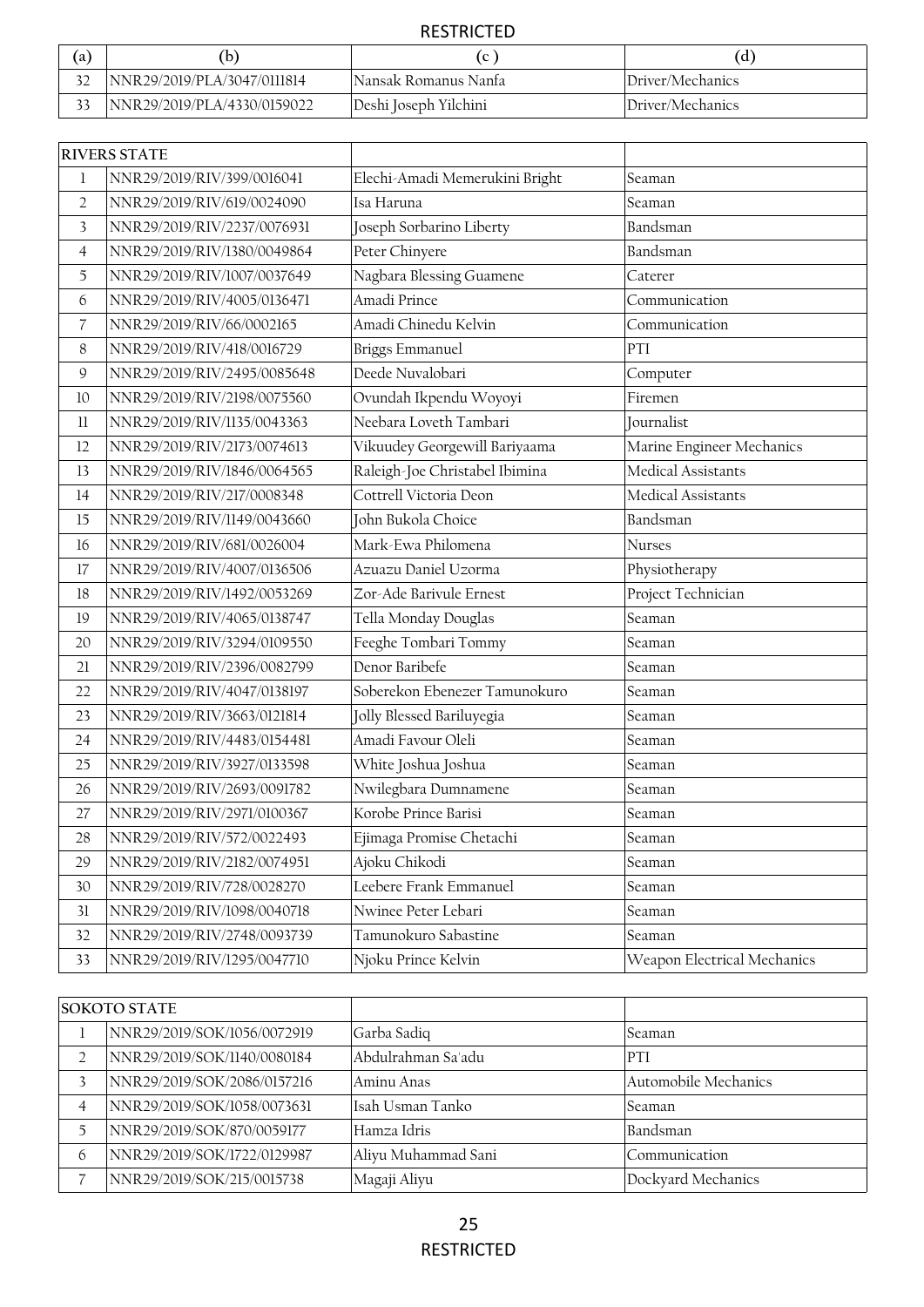| (a)              | (b)                         | (c)                       | (d)                           |
|------------------|-----------------------------|---------------------------|-------------------------------|
| $8\,$            | NNR29/2019/SOK/1494/0111035 | Suleiman Adamu            | Driver/Mechanics              |
| 9                | NNR29/2019/SOK/1774/0131505 | Muhammad Abubakar         | Driver/Mechanics              |
| 10               | NNR29/2019/SOK/1717/0129735 | Dahiru Yusuf              | Driver/Mechanics              |
| 11               | NNR29/2019/SOK/1877/0139859 | Labaran Zayyanu Aliyu     | Education                     |
| 12               | NNR29/2019/SOK/1030/0070771 | Muhammad Umr              | Firemen                       |
| 13               | NNR29/2019/SOK/1813/0134420 | Salisu Bashir Muhammad    | <b>Information Technology</b> |
| 14               | NNR29/2019/SOK/1733/0130240 | Umar Hafeez               | Journalist                    |
| 15               | NNR29/2019/SOK/946/0064669  | Abdullahi Umar            | Seaman                        |
| 16               | NNR29/2019/SOK/1728/0130133 | Ibrahim Isah              | Medical Assistants            |
| 17               | NNR29/2019/SOK/1644/0123086 | Bulama Abubakar           | PTI                           |
| $18\,$           | NNR29/2019/SOK/252/0018827  | Auwal Abubakar Bala       | Seaman                        |
| 19               | NNR29/2019/SOK/1724/0130027 | Aliyu Ahmed               | Seaman                        |
| 20               | NNR29/2019/SOK/1482/0110529 | Muhammed Salisu Abdullahi | Seaman                        |
| 21               | NNR29/2019/SOK/137/0009932  | Hassan Abdulaziz          | Seaman                        |
| 22               | NNR29/2019/SOK/1221/0088504 | Umar Abubakar Dan         | Seaman                        |
| 23               | NNR29/2019/SOK/579/0040531  | Muhammed Yusuf            | Seaman                        |
| 24               | NNR29/2019/SOK/1213/0088025 | Muhammad Ibrahim          | Seaman                        |
| 25               | NNR29/2019/SOK/1585/0118391 | Babangida Ahmad           | Seaman                        |
| 26               | NNR29/2019/SOK/1734/0130258 | Abdullahi Musa            | Seaman                        |
| 27               | NNR29/2019/SOK/1310/0097720 | Aliyu Yakubu              | Seaman                        |
| 28               | NNR29/2019/SOK/1646/0123146 | Ibrahim Aliyu             | Seaman                        |
| 29               | NNR29/2019/SOK/294/0021918  | Mustapha Ibrahim          | Seaman                        |
| 30               | NNR29/2019/SOK/573/0040178  | Abubakar Aminu            | Seaman                        |
| 31               | NNR29/2019/SOK/42/0002977   | Zayyanu Muhammad          | Seaman                        |
| 32               | NNR29/2019/SOK/1740/0130454 | Muhammad Kabir            | Seaman                        |
|                  |                             |                           |                               |
|                  | <b>TARABA STATE</b>         |                           |                               |
| l                | NNR29/2019/TAR/452/0025117  | Iyolibo Dooyum Goodness   | Caterer                       |
| $\overline{2}$   | NNR29/2019/TAR/2937/0153840 | Winnikime Nelson          | Seaman                        |
| $\overline{3}$   | NNR29/2019/TAR/1247/0062994 | Aperga Kingsley Terhemba  | Communication                 |
| $\overline{4}$   | NNR29/2019/TAR/1123/0057434 | Umar Bobzom               | Computer                      |
| $\mathfrak I$    | NNR29/2019/TAR/1935/0100022 | Christopher Elvis T       | Driver/Mechanics              |
| 6                | NNR29/2019/TAR/30/0001252   | Auta Yohanna              | Driver/Mechanics              |
| $\boldsymbol{7}$ | NNR29/2019/TAR/594/0031841  | Ofubu Joshua Anwuchebe    | Driver/Mechanics              |
| $\,8\,$          | NNR29/2019/TAR/2774/0143154 | Shawulu Nafinji           | Seaman                        |
| $\mathsf{9}$     | NNR29/2019/TAR/328/0018783  | Agbo Felix Chia           | Education                     |
| $10\,$           | NNR29/2019/TAR/1705/0087790 | Gwalagh Terer             | Firemen                       |
| $11\,$           | NNR29/2019/TAR/425/0023836  | Igba Aondofa              | Driver/Mechanics              |
| 12               | NNR29/2019/TAR/767/0039066  | Ibrahim Mohammed          | Firemen                       |
| 13               | NNR29/2019/TAR/2341/0120105 | Wanan Simon               | Firemen                       |
| 14               | NNR29/2019/TAR/9/0000355    | Aboh John Lorlumun        | <b>Information Technology</b> |
| $15\,$           | NNR29/2019/TAR/261/0014832  | Ayuba Rilwanu Muhammed    | Marine Engineer Mechanics     |
| 16               | NNR29/2019/TAR/1413/0072707 | Moses Ikeh Sunday         | Medical Assistants            |
| 17               | NNR29/2019/TAR/2974/0156094 | Aliyu Mustapha            | Medical Assistants            |
| $18\,$           | NNR29/2019/TAR/992/0050554  | Yahaya Aishatu Bawa       | Medical Records               |
| 19               | NNR29/2019/TAR/2092/0107801 | Jonathan Ajizentu         | Project Technicians           |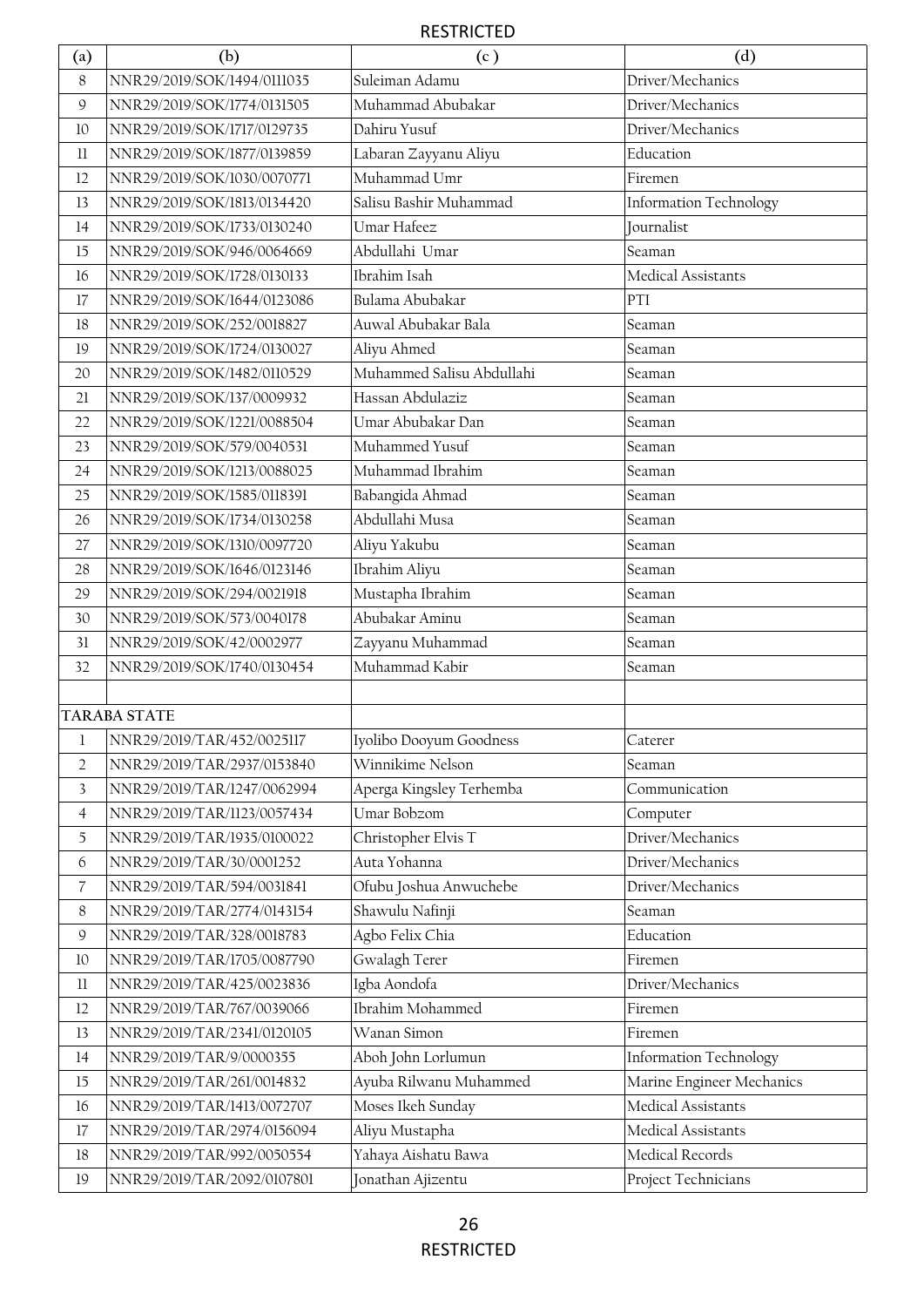| $\left( \text{a}\right)$ | (b)                                                        | (c)                               | (d)                               |
|--------------------------|------------------------------------------------------------|-----------------------------------|-----------------------------------|
| 20                       | NNR29/2019/TAR/1279/0064148                                | Abdulsalam Abdulaziz              | Seaman                            |
| 21                       | NNR29/2019/TAR/2677/0138071                                | Sunday Aji Victor                 | Seaman                            |
| 22                       | NNR29/2019/TAR/2645/0136320                                | Churchur Evelyn D                 | <b>Store Assistants</b>           |
| 23                       | NNR29/2019/TAR/2239/0113771                                | Terhile Terzulum                  | Seaman                            |
| 24                       | NNR29/2019/TAR/870/0043887                                 | Maigari Banjiri Dimas             | Seaman                            |
| 25                       | NNR29/2019/TAR/1625/0083864                                | Samuel Pius Dahbboni              | Seaman                            |
| 26                       | NNR29/2019/TAR/607/0032150                                 | Abdulhamid Abdulsalam             | Seaman                            |
| 27                       | NNR29/2019/TAR/1750/0090744                                | Tusse Abdulwahab                  | Seaman                            |
| 28                       | NNR29/2019/TAR/439/0024384                                 | Iortyer Iorwuese Nathaniel        | Seaman                            |
| 29                       | NNR29/2019/TAR/2495/0128759                                | Sida Peace                        | Seaman                            |
| 30                       | NNR29/2019/TAR/1736/0089313                                | Anthony Gabriel Aleyinchemu       | Seaman                            |
| 31                       | NNR29/2019/TAR/1978/0102256                                | Sombo Saanmoiyol Gabriel          | Seaman                            |
| 32                       | NNR29/2019/TAR/1471/0075278                                | Samuel Victor                     | Seaman                            |
| 33                       | NNR29/2019/TAR/1739/0089725                                | Gwalagh Joseph Ushahemba          | Seaman                            |
|                          |                                                            |                                   |                                   |
|                          | YOBE STATE                                                 |                                   |                                   |
| 1                        | NNR29/2019/YOB/1143/0064528                                | Isah Fatima                       | Caterer                           |
| $\overline{2}$           | NNR29/2019/YOB/1239/0070478                                | Abdullahi Aminu                   | Caterer                           |
| 3                        | NNR29/2019/YOB/2265/0134111                                | Muhammad Abubakar                 | Weapon Electrical Mechanics       |
| $\overline{4}$           | NNR29/2019/YOB/2030/0120734                                | Mohammed Hussaini                 | Seaman                            |
| 5                        | NNR29/2019/YOB/2199/0130802                                | Muhammad Haruna Baba              | Driver/Mechanics                  |
| 6                        | NNR29/2019/YOB/82/0004706                                  | Abdullahi Muhammad Musa           | Education                         |
| $\overline{7}$           | NNR29/2019/YOB/569/0029465                                 | Zubairu Khalid Adamu              | Education                         |
| 8                        | NNR29/2019/YOB/2539/0153944<br>NNR29/2019/YOB/1702/0101381 | Babangida Kabiru<br>Muhammad Musa | Firemen<br>Firemen                |
| $\mathsf{Q}$<br>10       |                                                            |                                   |                                   |
| 11                       | NNR29/2019/YOB/2648/0160389<br>NNR29/2019/YOB/2537/0153784 | Musa Aliyu<br>Usman Salisu        | Firemen<br>Hull Mechanics/Fitters |
| 12                       | NNR29/2019/YOB/1421/0080605                                | Sulaiman Salisu Abdullahi         |                                   |
| 13                       | NNR29/2019/YOB/357/0019569                                 | Maina Aliyu Hassan                | Journalist<br>PTI                 |
| 14                       | NNR29/2019/YOB/151/0009040                                 | Isah Mohammed                     | Seaman                            |
| $15\,$                   | NNR29/2019/YOB/1198/0067978                                | Abubakar Alfhar Lere              | Seaman                            |
| 16                       | NNR29/2019/YOB/832/0041858                                 | Yau Murtala                       | Seaman                            |
| 17                       | NNR29/2019/YOB/2027/0120611                                | Adamu Musa Kurmi                  | Seaman                            |
| 18                       | NNR29/2019/YOB/710/0036565                                 | Adam Jamilu Muhammad              | Seaman                            |
| 19                       | NNR29/2019/YOB/695/0036127                                 | Garba Muhammad Muhammad           | Seaman                            |
| 20                       | NNR29/2019/YOB/1535/0088623                                | Adamu Dauda                       | Seaman                            |
| $21$                     | NNR29/2019/YOB/1289/0074100                                | Abdullahi Kabiru                  | Seaman                            |
| 22                       | NNR29/2019/YOB/485/0025422                                 | Mohammed Umar Idriss              | Seaman                            |
| 23                       | NNR29/2019/YOB/2503/0152451                                | Waziri Haladu                     | Seaman                            |
| 24                       | NNR29/2019/YOB/474/0025071                                 | Haruna Sani                       | Seaman                            |
| 25                       | NNR29/2019/YOB/997/0052887                                 | Abubakar Adamu                    | Seaman                            |
| 26                       | NNR29/2019/YOB/1475/0084231                                | Audu Umar Umar                    | Seaman                            |
| 27                       | NNR29/2019/YOB/1439/0081795                                | Abubakar Abdullahi Kaku           | Seaman                            |
| 28                       | NNR29/2019/YOB/8/0000363                                   | Umaru Samson Junior               | <b>Store Assistants</b>           |
| 29                       | NNR29/2019/YOB/289/0015823                                 | Peter Joy Augustine               | Education                         |
| 30                       | NNR29/2019/YOB/958/0050541                                 | Abubakar Kabiru Mohammed          | Weapon Electrical Mechanics       |